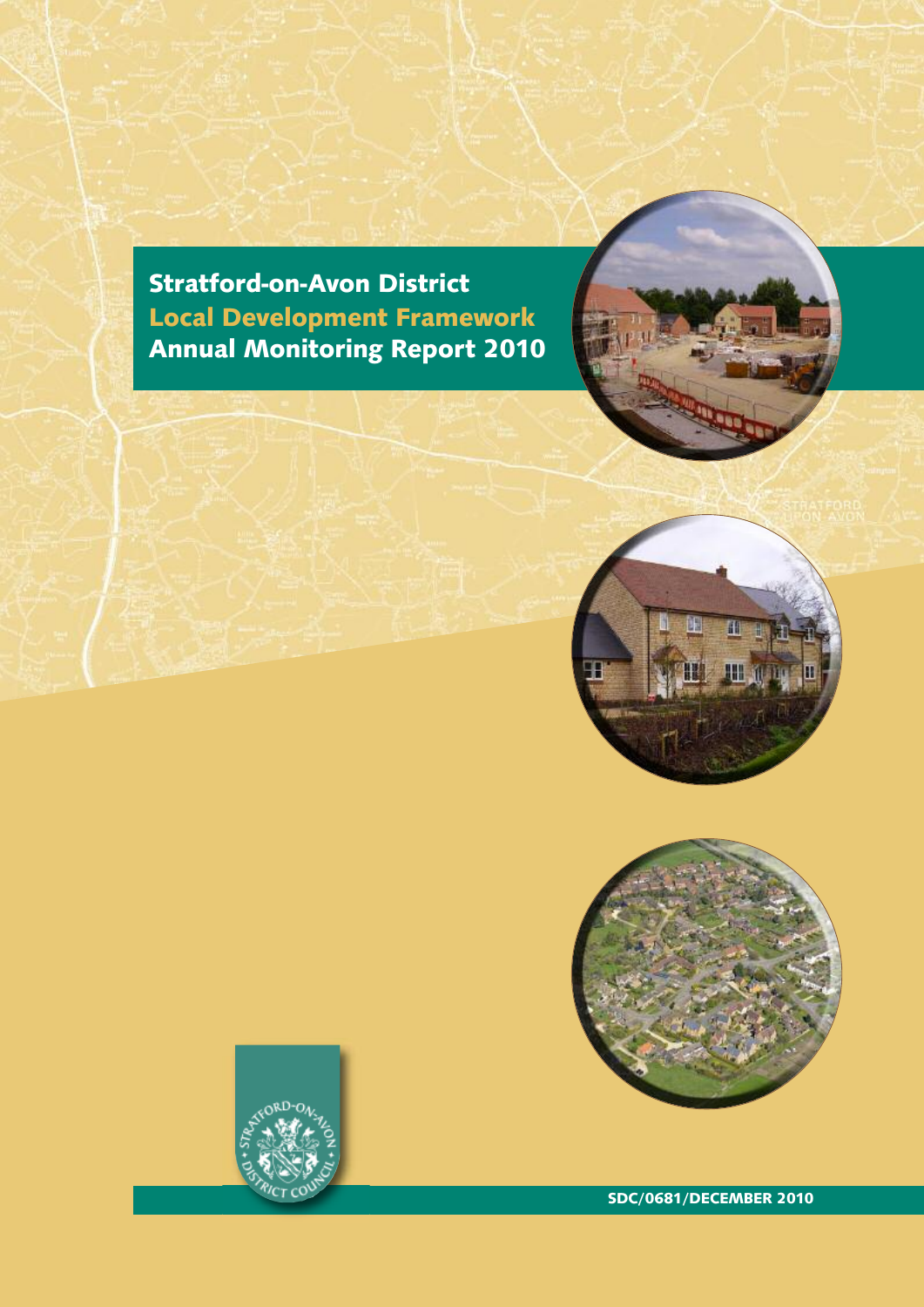## **Stratford-on-Avon District**

## **Local Development Framework**

# **Annual Monitoring Report 2010**

## **A large print copy, electronic copy or more copies of this publication are available on request**

Copyright Stratford-on-Avon District Council



**Corporate Support Stratford-on-Avon District Council**  Elizabeth House, Church Street Stratford-upon-Avon CV37 6HX Telephone **01789 260321** e-mail **planning@stratford-dc.gov.uk** website **www.stratford.gov.uk**

SDC/0681/JAN11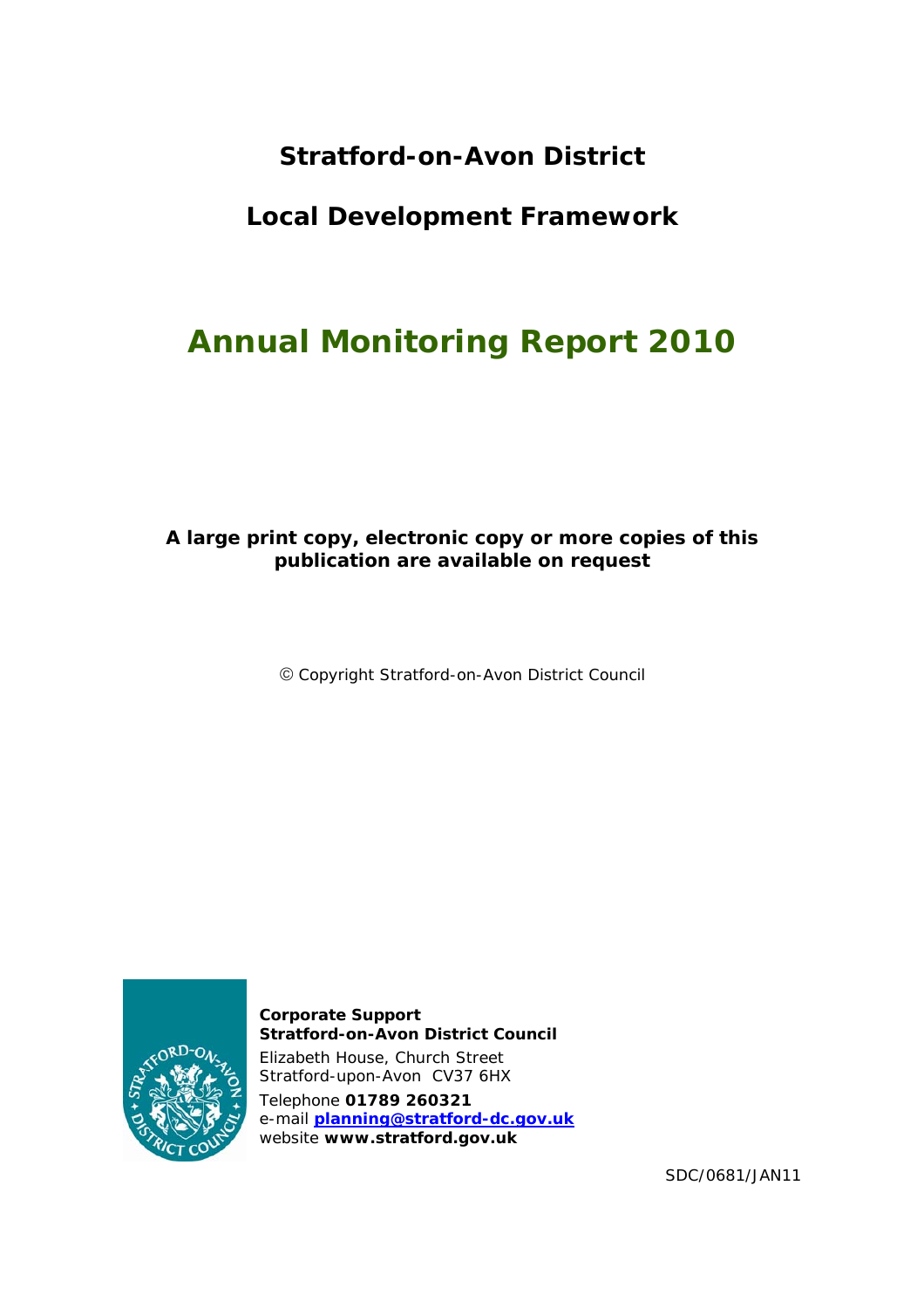## **Stratford-on-Avon District**

## **Local Development Framework**

# **Annual Monitoring Report 2010**

## **Contents**

- 1. Introduction
- 2. Key Findings
- 3. Analysis of Indicators
	- A. Contextual indicators
	- B. Core indicators
	- C. Local indicators
	- D. Significant effects indicators
- 4. Local Development Scheme progress and review
- 5. Glossary

Appendices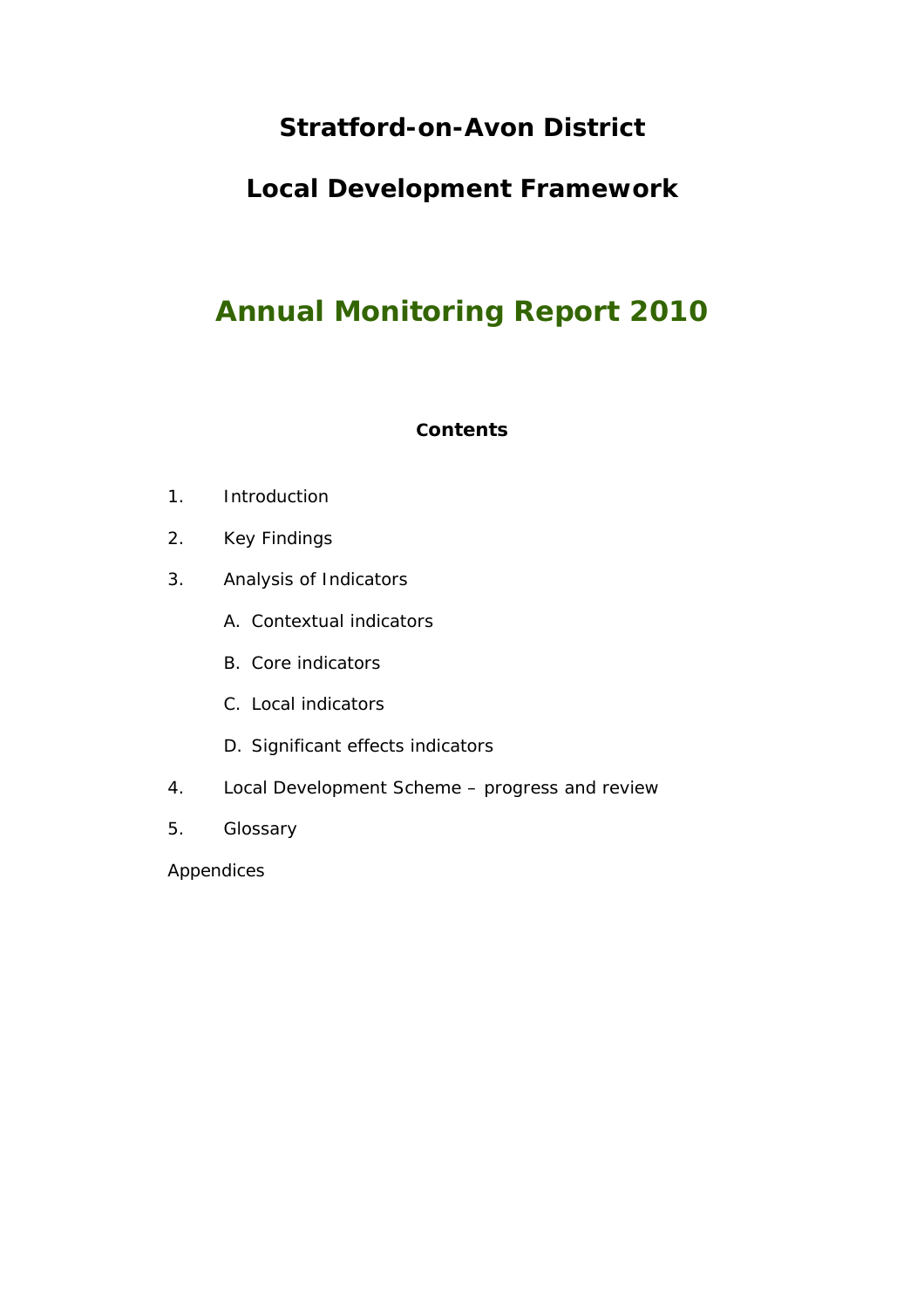## **1. Introduction**

The preparation and publication of an Annual Monitoring Report (AMR) is one of the fundamental planks of the planning system introduced by the Planning and Compulsory Purchase Act 2004. The Coalition Government has recently published the Localism Bill which intends to bring forward reforms to the planning system and will have implications for the publication of AMR's.

To quote Government guidance, 'monitoring is essential to establish what is happening now, what may happen in the future and … to determine what needs to be done.'<sup>1</sup>

The Act currently requires each local planning authority to submit an annual report to the Secretary of State. It is expected to contain information on the implementation of the Local Development Scheme and the extent to which the policies set out in the local development documents are being achieved.

One of the key components of the new planning system is the importance of linking the development plan with the community strategy for the area. In this way it is possible for them to adopt common targets and indicators so that common progress can be gauged.

The development plan can be helpfully described as the physical manifestation of the community strategy, helping to ensure that land and buildings are used in ways that meet the expressed needs and priorities of communities.

The new form of monitoring is intended to take a positive approach, identifying key challenges and opportunities, and informing decisions so that the greatest benefit for the future of the area is derived.

This is the sixth Annual Monitoring Report (AMR) that the District Council has produced under the 2004 Act. It assesses performance against a wide range of former national, regional and local indicators and is now able to provide a wellestablished time series of data. This monitoring is continued in the 2010 report to provide consistency and comparison. However, the situation has changed under the Coalition Government. The future of National Indicators is uncertain and Regional Spatial Strategies are due to be abolished.

There are a number of matters that the District Council continues to find difficult to monitor. The AMR identifies where improvements to the scope of the monitoring process could be made in the future if resources and the availability of data permit.

The District Council has now commenced work on the Core Strategy that will provide the foundation for its Local Development Framework and eventually replace the District Local Plan.

This report covers the monitoring period 1 April 2009 to 31 March 2010, apart from the section on the Local Development Scheme which sets out the situation at the time of publication.

 $\overline{\phantom{a}}$ <sup>1</sup> Local Development Framework Monitoring: A Good Practice Guide, 2005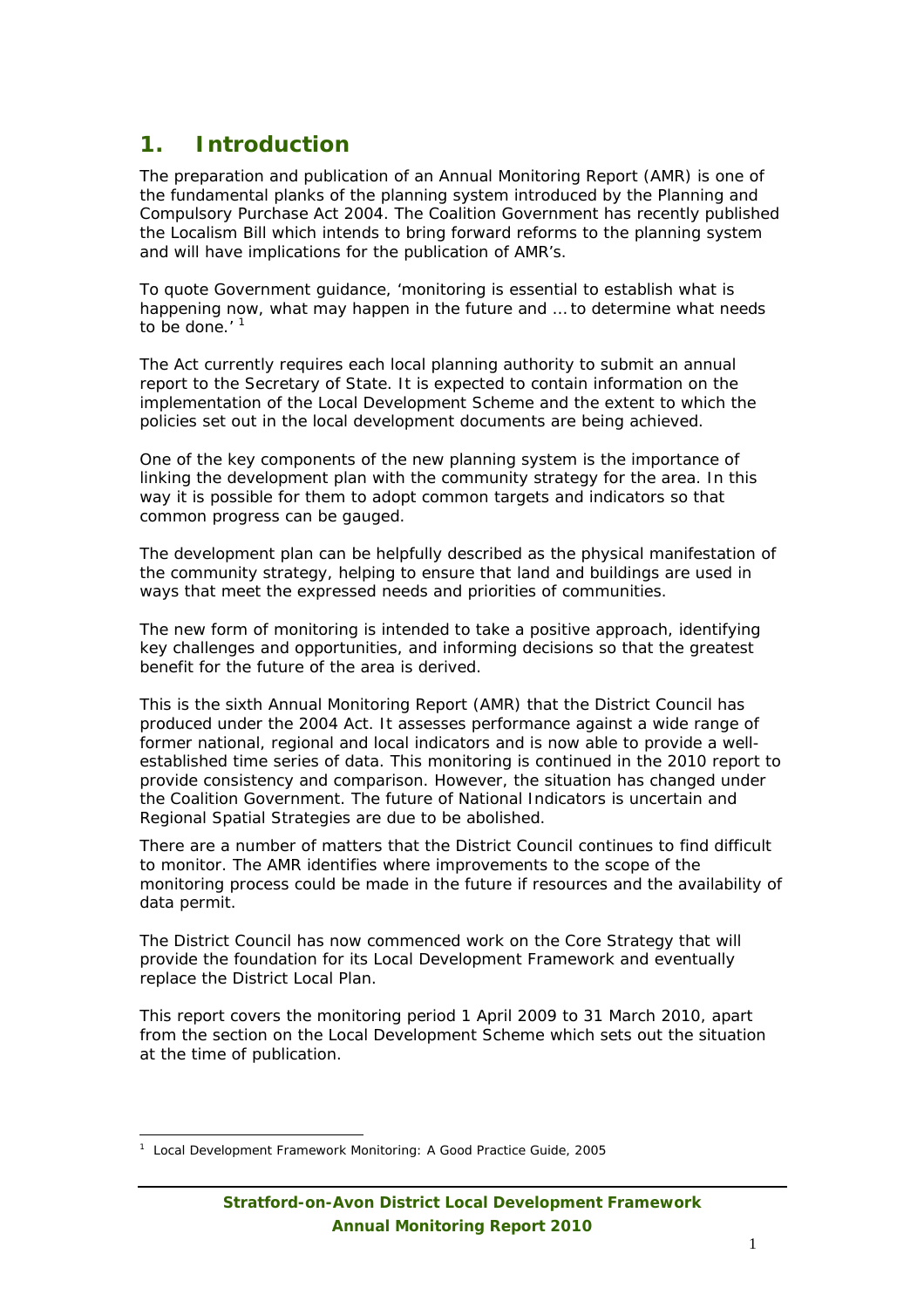The development plan system in England is founded on the 'Plan, Monitor and Manage' approach. This is illustrated in the diagram below with adaptations to incorporate other key aspects of the process.

In practice, the process is a continuous one in that there is no specific start or end point. What is more, the various components often overlap or take place in a different sequence depending on specific circumstances.

## **Research**

The Local Development Framework has to be based on accurate and thorough evidence. This provides up-to-date knowledge of the District's assets and circumstances. In turn, this should underpin planning policies that respond to the needs and challenges faced. The LDF has to be compatible with the Sustainable Community Strategy that has been produced by the Local Strategic Partnership and approved by the District Council in April 2009. It should also be consistent with the Corporate Strategy of the District Council, the draft 2011-2015 version is currently out for consultation. These are themselves based on a clear understanding of the area and future aspirations.

## **Plan**

The LDF will comprise a 'folder' of documents. The first to be produced will be the Core Strategy. This will set out a clear 'vision' of how Stratford District should look and function in 2026. A range of objectives and strategic policies will establish the course to be taken to achieve the vision. The preparation of the Core Strategy will take into account the evidence base and the outcome of consultation and engagement with individuals, businesses and agencies. A Sustainability Appraisal will be produced to assess the likely effects of the Core Strategy.

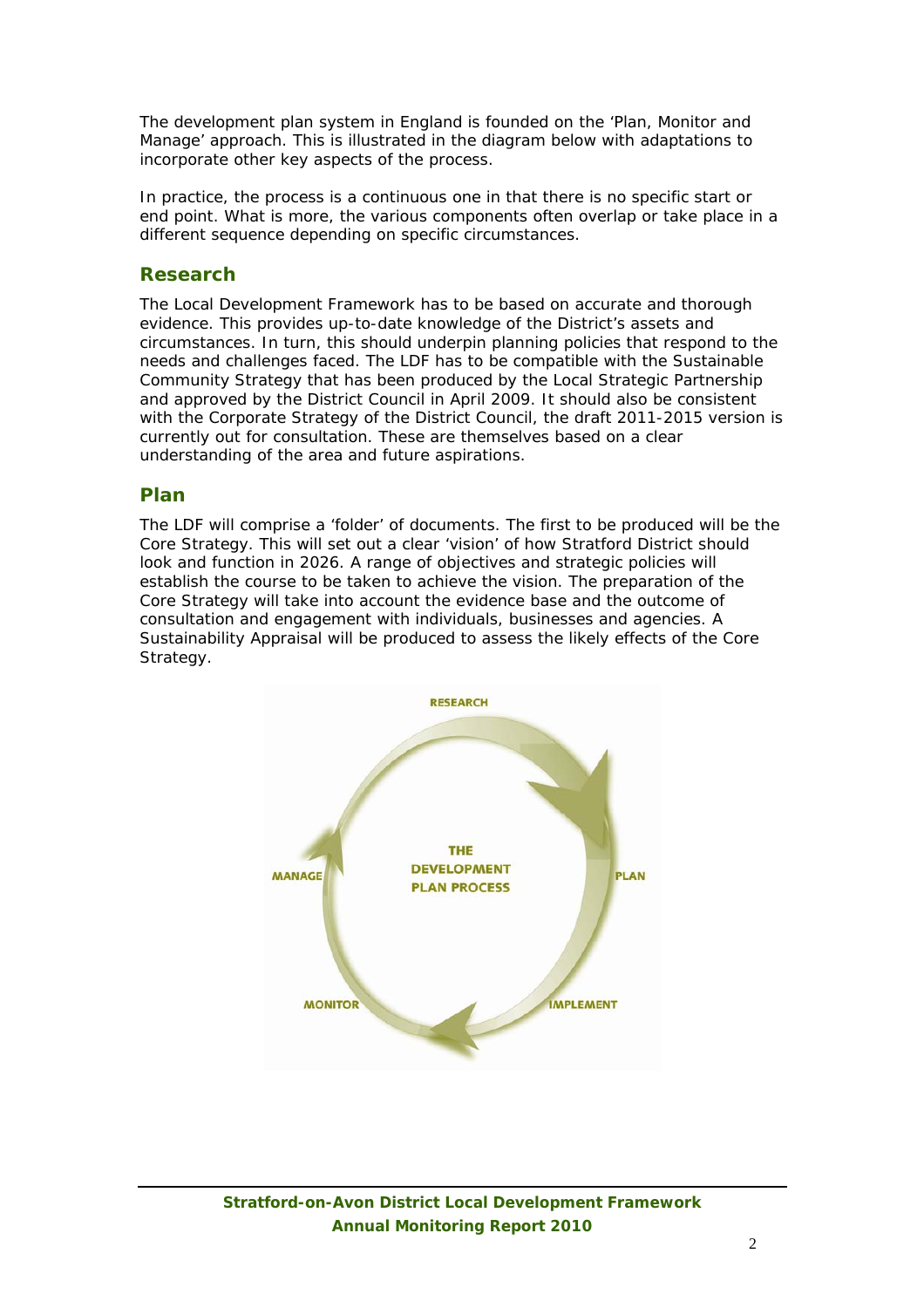## **Implement**

To make things happen in the manner sought in the LDF will require the cooperation of a wide range of partners. The planning process will have a major role to play through the determination of planning applications. However, the planning system expects a wide range of agencies and organisations, including other services of the District Council, to make investment decisions based on the objectives of the LDF to which they have contributed. In turn, this should mean that development is served by the necessary facilities and infrastructure at the appropriate time.

## **Monitor**

There is a strong emphasis in the new planning system on developing a comprehensive monitoring framework. This should allow the implementation of policies in the LDF to be assessed to check whether they are having the intended effect. The Annual Monitoring Report is the means of presenting this assessment. It should set out performance against a wide range of indicators and identify what improvements should be made to the monitoring process and how.

## **Manage**

A clear understanding of outcomes and trends will help to highlight any changes to policies, or other specific actions, that are necessary to achieve the objectives set. In terms of the Planning Service's work programme, it is necessary to gauge whether the intention to produce individual LDF documents, and the timescales involved for each, is still valid and achievable or whether changes are justified. This is set out in the Local Development Scheme which is reviewed periodically. The updated version of the LDS in terms of the intended timetable for preparing a range of Development Plan Documents is provided towards the back of the AMR.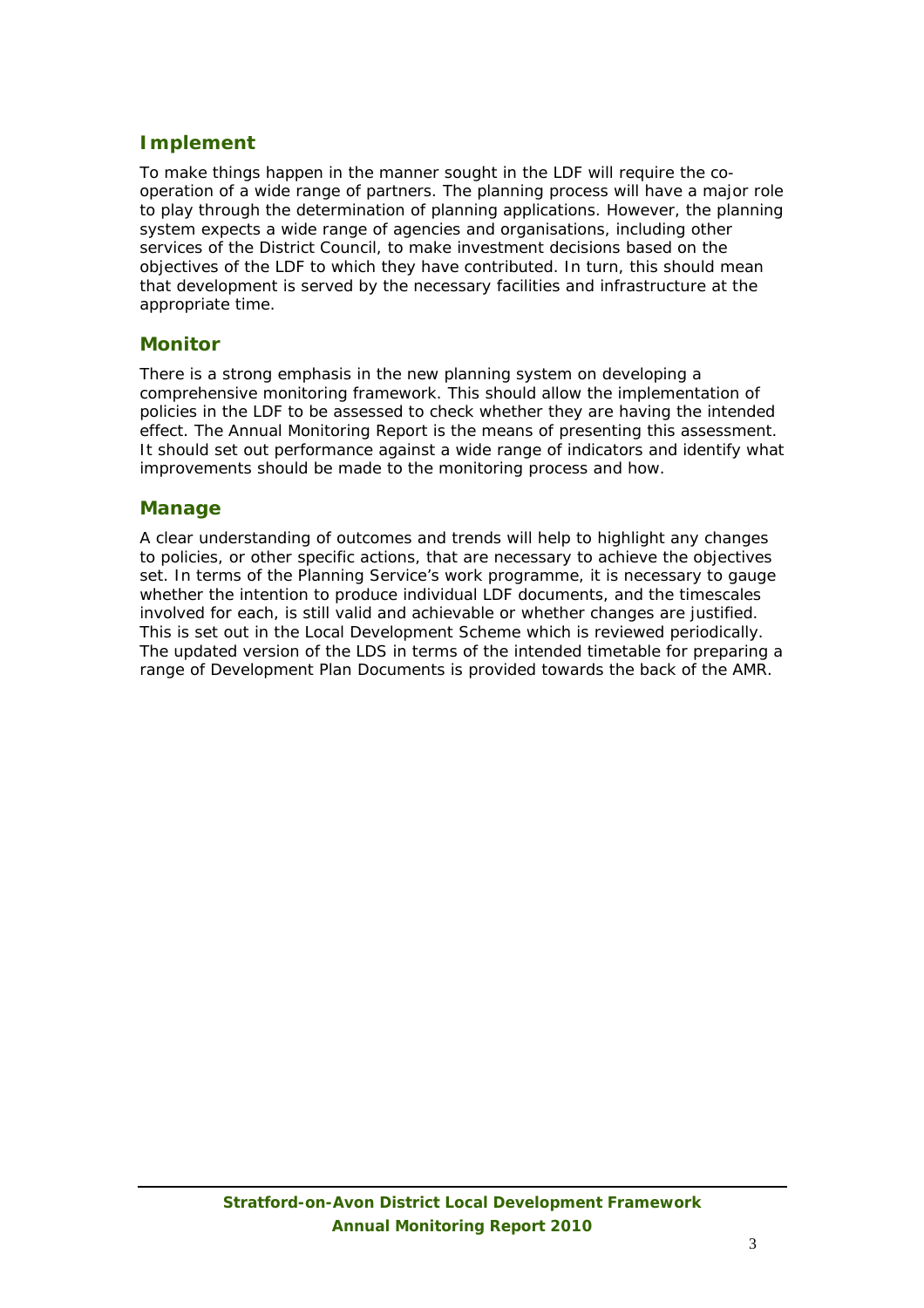## **2. Key Findings**

This section draws out some of the key findings that have been established through producing this edition of the Annual Monitoring Report.

- The amount and type of employment land available provides scope to satisfy a range of business needs in the District.
- There has been a substantial increase in the amount of employment land in the District during the monitoring year as a result of the permanent permission granted at Long Marston Depot.
- There is a lack of opportunities in the District specifically for research and design/high technology businesses.
- Any additional large-scale retail and office development that is needed should be located in Stratford-upon-Avon town centre, in accordance with a sequential test.
- A significant increase in vacant properties has been experienced in Stratfordupon-Avon town centre in the past two years.
- There continues to be an increase in visitor accommodation within Stratfordupon-Avon and in various other parts of the District.
- The housing trajectory is now related to the requirements of the adopted West Midlands Regional Spatial Strategy, and against these figures housing delivery in the district will give rise to a significant surplus against targets. This is unsurprising given the low level of housing provision for Stratford-on-Avon District sought by the RSS and the high level of housing completions in the last decade.
- Measured against the adopted RSS housing figures, the district can demonstrate a five year land supply.
- House building in 2009/10 (net of losses) was higher that that in the previous year, but it was still at a low level compared with building in much of the last decade. Also, the trajectory suggests a significant reduction in house building in 2010/2011.
- There was a small increase in the number of new affordable dwellings provided in 2009/10 (74 compared with 51 in 2008/9).
- Recent house building activity has remained concentrated on previously developed land (brownfield) with 92% of completions in 2009/10 on this type of site.
- The main measure of the health of biodiversity in the district (NI197 local sites under positive management) shows a modest improvement over the situation in 2009 (23% compared with 18%) and it is suggested that this upward trend will continue.
- Planning permissions continued to be granted in accordance with Environment Agency guidance on the protection of flood risk areas. There was only one minor case where the recommendation of the EA was not followed.
- No major schemes for the renewable technologies have been granted planning permission during this period.
- There has been a substantial amount of developer contributions towards public transport schemes secured through Section 106 Agreements during the past monitoring year. Most of this has been due to planning permissions for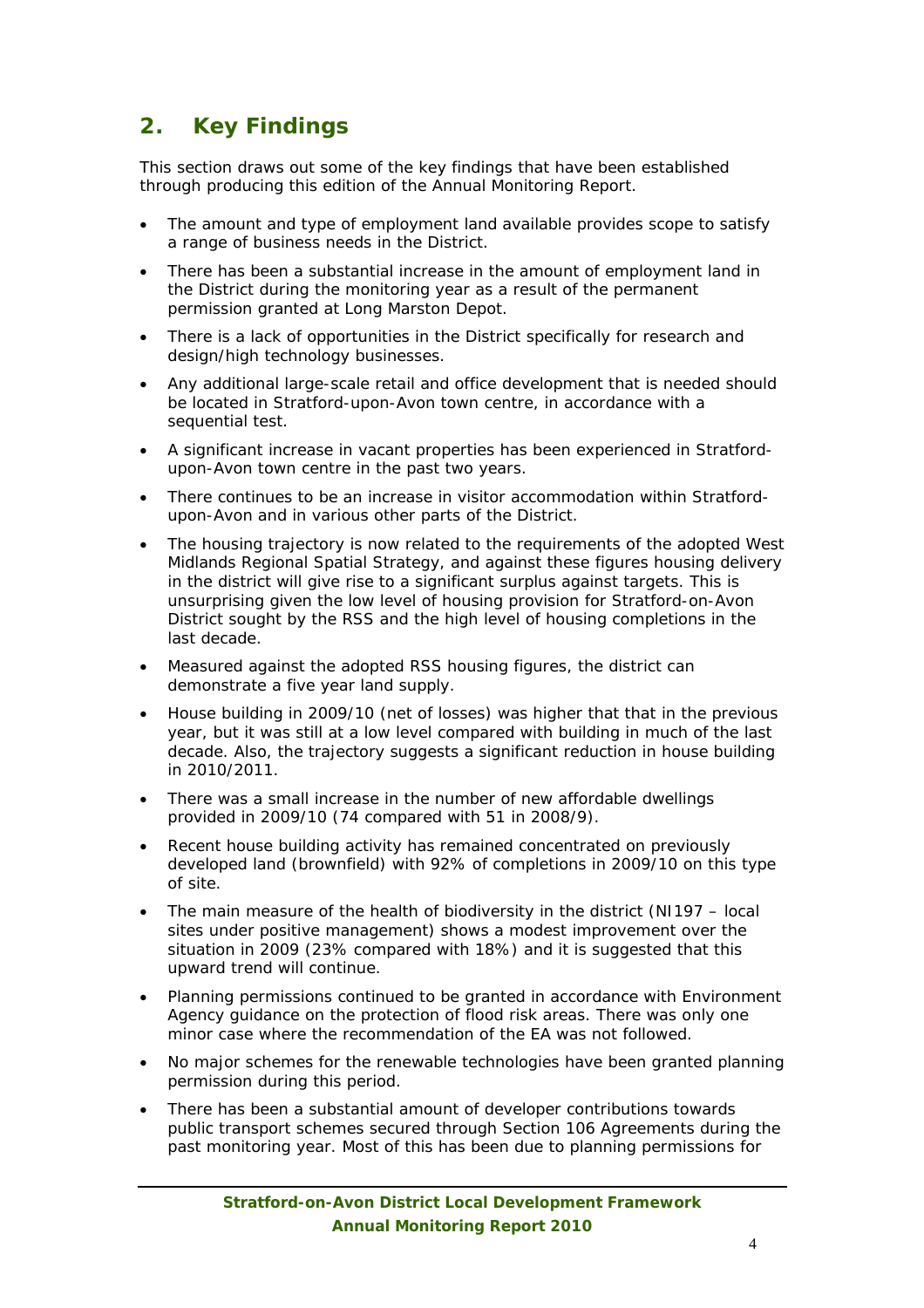large-scale developments at Long Marston Depot and the Tesco store at Southam. The Egg Packing Station housing development on Bishopton Lane, Stratford-upon-Avon will make a large contribution to public open space provision in the town.

- There has been an increase in the number of Parish Plans adopted by the District Council (6 compared to 3 in 2008/9). The Council has adopted 40 Parish Plans since 2003.
- The Local Development Scheme has been updated to reflect current circumstances. This anticipates a further consultation period in September/October 2011, followed by submission to the Secretary of State in May 2012. Following an Examination in Public adoption is anticipated by the end of 2012.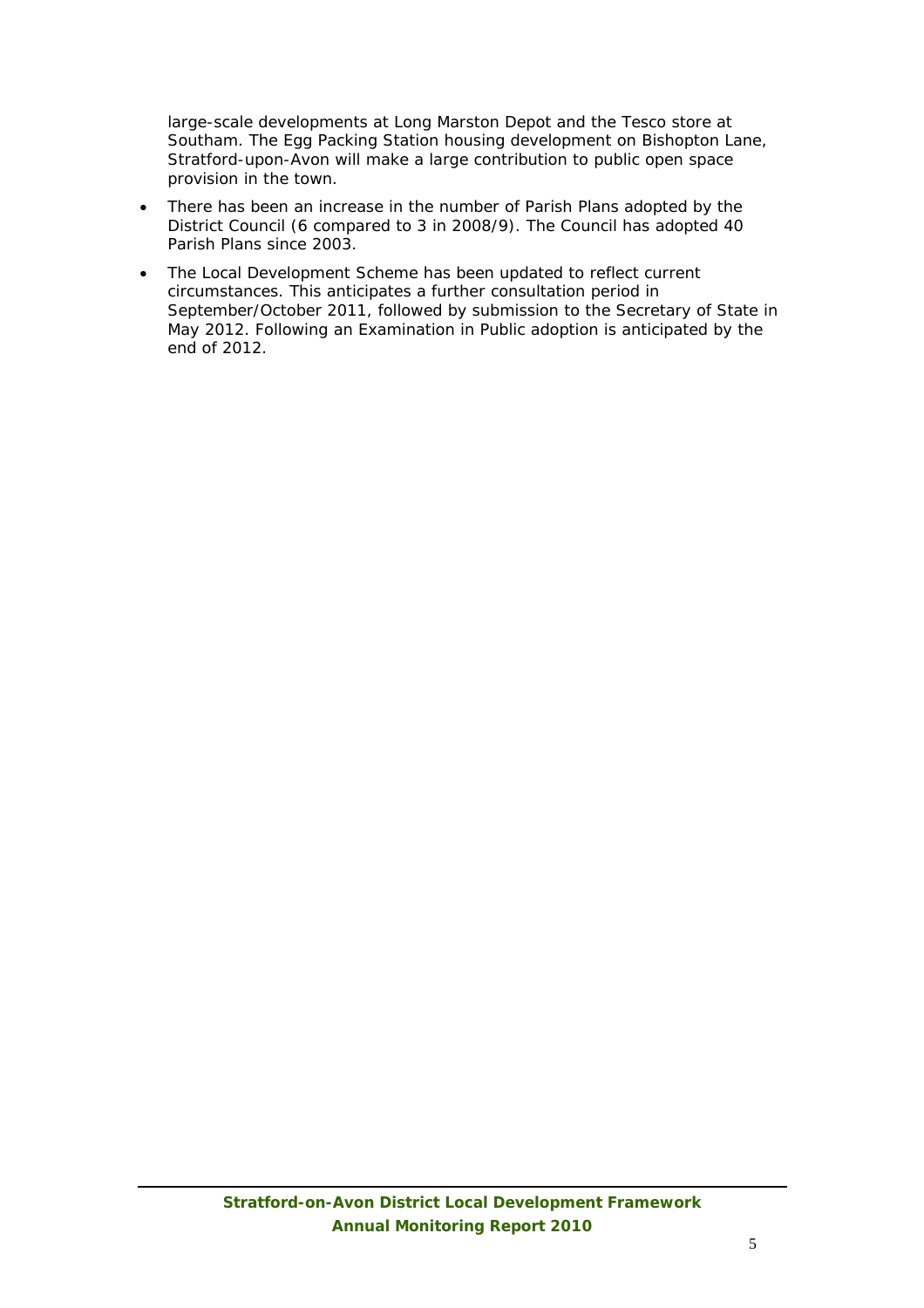

**Stratford-on-Avon District Local Development Framework Annual Monitoring Report 2010**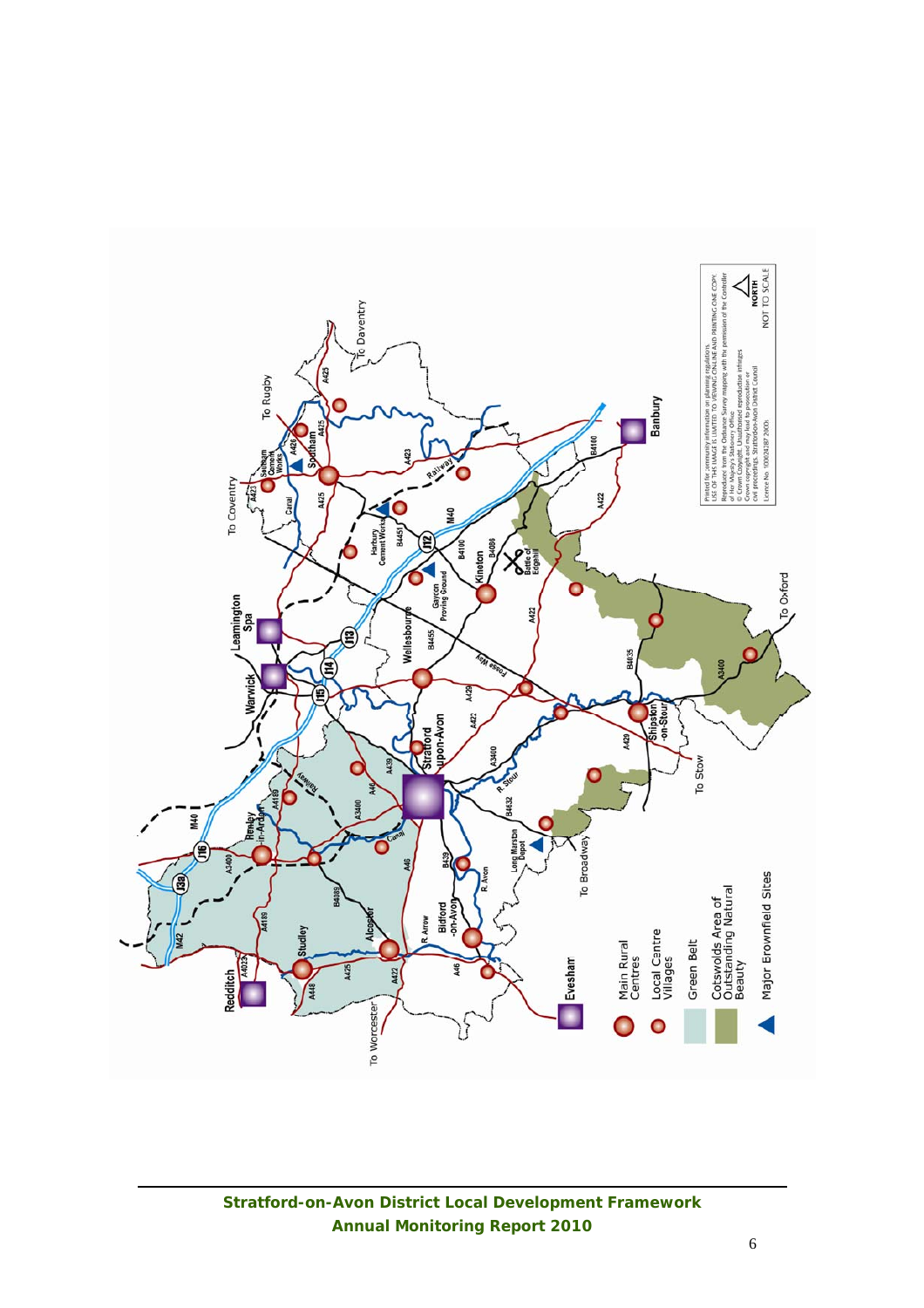## **3. Analysis of Indicators**

## **A. Contextual Indicators**

It is essential that planning policies are related to the context in which they operate. The environmental, economic and social circumstances that exist in an area and are experienced by people and communities must be taken into account in deciding the objectives of policies and how they perform against these in practice.

Contextual indicators are intended to establish the baseline situation faced by Stratford District. Those that are identified reflect the key characteristics of the area that will have a major bearing on the nature of future planning policies in the Local Development Framework.

An important aspect of such an assessment is the extent to which the situation in this District is significantly different to the national and/or regional situation. Such circumstances, both positive and negative, have an important bearing on the identification of priorities to be addressed and reflected in policies.

## **District Profile**

Our District lies at the heart of England. The total population of the District is 118,900 (2009 estimate). The town of Stratford-upon-Avon is the largest settlement with a population of only 25,000. There are also a number of important rural centres, including the attractive, small market towns of Alcester, Henley-in-Arden, Shipston-on-Stour and Southam.

Stratford District has a distinctly rural character and this is reflected in the fact that 80% of its residents live outside the main town of Stratford-upon-Avon. Nearly 45% of residents live in parishes with a population of less than 3,000. It easily has the lowest population density of any district in Warwickshire.

Stratford-upon-Avon is, of course, famous the world over for being the birthplace and resting place of William Shakespeare. It is known as 'the international market town'. With this come significant economic benefits but also major challenges in managing up to three million or so visitors that come to the town each year while also retaining the character of the town and the quality of life for its residents.

In all, there are about 250 communities of varying sizes spread across a predominately rural area covering 979 square kilometres. It is one of the largest districts in lowland England, making delivery of, and access to, services a major issue for residents.

Most of the District to the north of Stratford-upon-Avon lies within the West Midlands Green Belt. The Cotswolds Area of Outstanding Natural Beauty extends into the southern fringes of the District. The pleasant countryside is appreciated as a major asset and its protection is a priority.

A significant factor is the higher average age of the District's population compared with the national average. Almost 50% of residents are over 45 and the proportion aged 85+ has increased by nearly half over the last ten years (2001 Census). This trend is likely to continue. The aging population and reducing household size, as well as the decline of traditional agricultural employment and new shopping patterns have led to a cutback in services in many rural areas.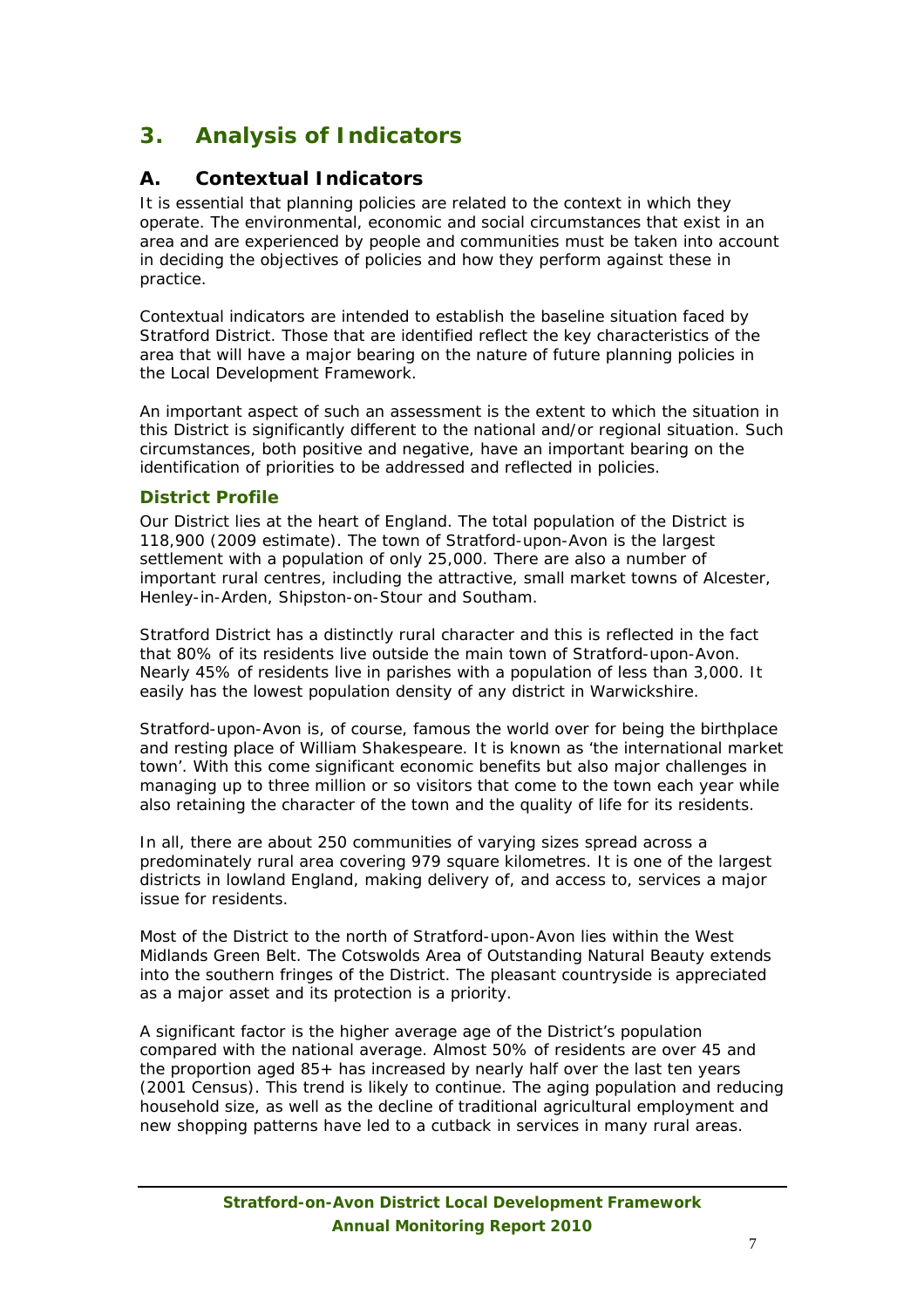Property prices are extremely high and many people, especially the young and lower paid, cannot afford to live within or move into the District. This makes the provision of affordable housing a priority.

A substantial amount of housing development has taken place in the District in recent decades. The overall number of dwellings has increased by some 38% since 1981. Much of this has been concentrated in the larger settlements, with Stratford-upon-Avon seeing an increase in dwellings of 52%, while Wellesbourne has grown by 73%, Bidford by 84% and Shipston by 95%.

Because the District covers such an extensive area, various towns outside its boundaries have a strong influence over how different parts of the area function. Royal Leamington Spa, Banbury, Redditch and Solihull all have large shopping centres, provide a wide range of employment opportunities and support a variety of leisure facilities.

On the strategic transport front, the M40 cuts across the District, although there is not a major junction within its area. Junction 15 at Longbridge, just outside Warwick, is about six miles to the north-east of Stratford-upon-Avon. The other strategic route is the A46(T) which crosses the District between Evesham and Warwick and forms the northern bypass to Stratford town.

As for intercity railways, the Chiltern Line between Birmingham and London Marylebone passes through the District. Although there are no stations on this section, Warwick Parkway, Leamington Spa and Banbury stations are relatively accessible. The only other railway in the District is the one that runs between Birmingham and Stratford-upon-Avon, known as the 'Shakespeare Line'. This line provides an important service to shoppers, tourists and students and has considerable scope for improvement. The Cotswolds Line to London Paddington runs close to the southern edge of the District, with a station at Moreton-in-Marsh.

Around 4.9 million people visited the District in 2009, with Stratford-upon-Avon and the Shakespeare properties being of international significance. Tourism is crucial to the local economy and is facing major challenges at the present time given the ever-increasing competition nationally and internationally.

Unemployment levels fell consistently throughout the mid and late nineties. Although this reduction has levelled off since 2001, the current rate of 1.4% (November 2010) is well below the national situation (3.5%) and is one of the lowest in the West Midlands (4.4%) which has been hit particularly badly by the economic recession.

There is a considerable imbalance between the number of jobs in the District and its working population. This is a primary factor behind commuting patterns. Stratford District has experienced a higher increase of in-commuting than other parts of Warwickshire, rising from about 20% in 1981 to nearly 36% in 2001. In common with all parts of the county, there has also been an increase in outcommuting during the same period, from about 32% to just on 40%, again the highest in the county.

The past ten years or so have seen a further 136 hectares of land developed for industrial uses. This has been distributed widely across the District, including three new business parks on the edge of Stratford-upon-Avon and a significant expansion of manufacturing and distribution activities at Southam and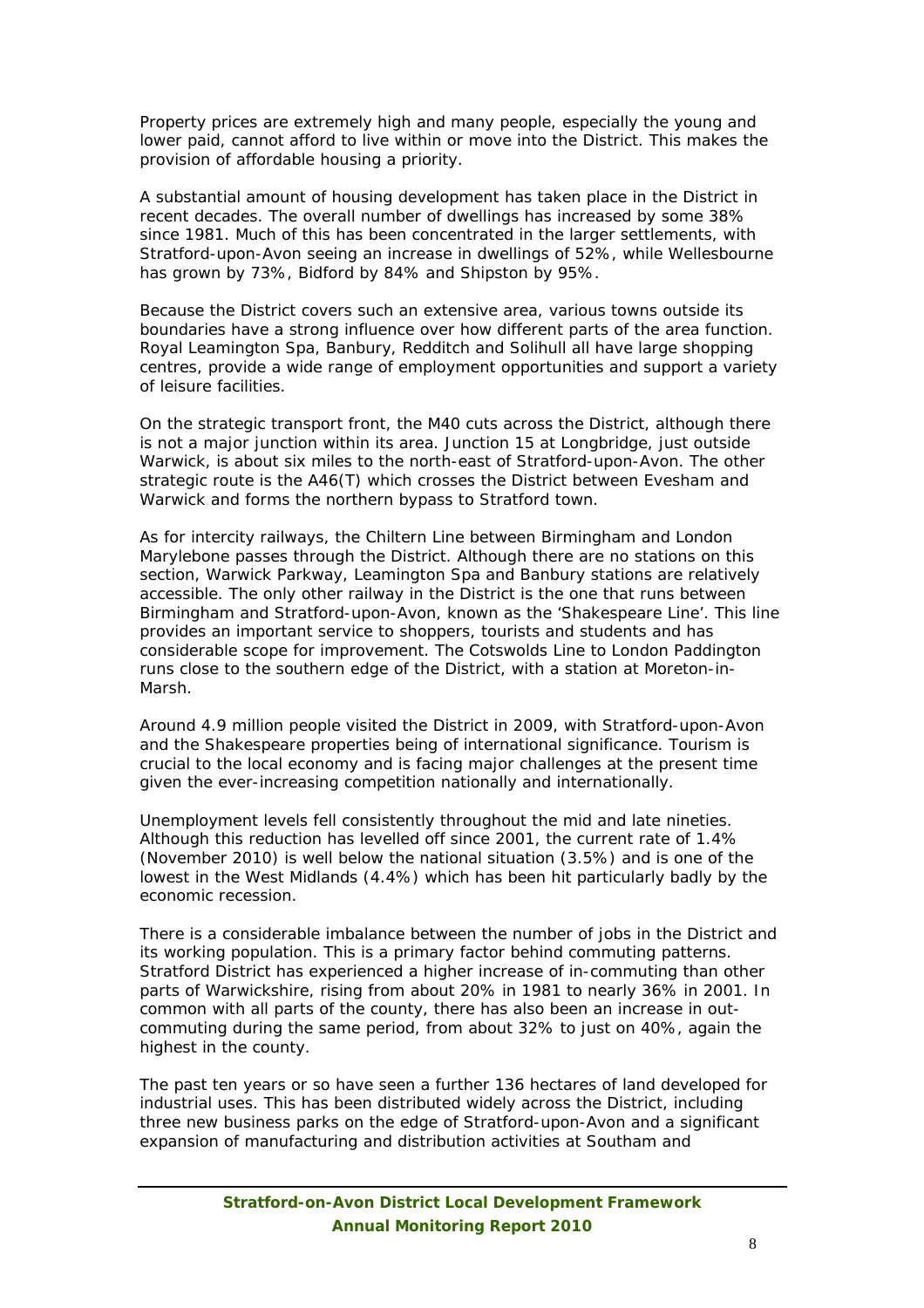Wellesbourne. However, half of this increase has been due to the permanent planning permission granted in February 2010 for a range of employment uses at Long Marston Depot.

These characteristics mean that the District cannot be treated and planned in isolation; we have to understand and respond to all these characteristics and influences.

## **Population**

#### **Stratford District population 118,900**

*(Source: ONS midyear population estimates 2009)*

The population profile for Stratford District compared to the England average shows an above England average for all age groups over 45, a low young working age population (20-34) and below England average for age groups 15-39.



*Source: Warwickshire Observatory from ONS Population Estimates 2007* 

| <b>Ethnicity</b> | <b>Stratford-on-Avon</b><br><b>West Midlands</b>      |       | England |
|------------------|-------------------------------------------------------|-------|---------|
| White British    | 93.5%                                                 | 84.3% | 84.8%   |
| White Other      | 2.6%                                                  | 1.8%  | 3.5%    |
| Mixed            | 1.0%                                                  | 1.8%  | 1.7%    |
| Asian            | 1.5%                                                  | 8.4%  | 5.7%    |
| Black            | 0.7%                                                  | 2.5%  | 2.8%    |
| Chinese          | 0.7%                                                  | 1.2%  | 1.5%    |
|                  | Source: ONS population estimates by ethnic group 2007 |       |         |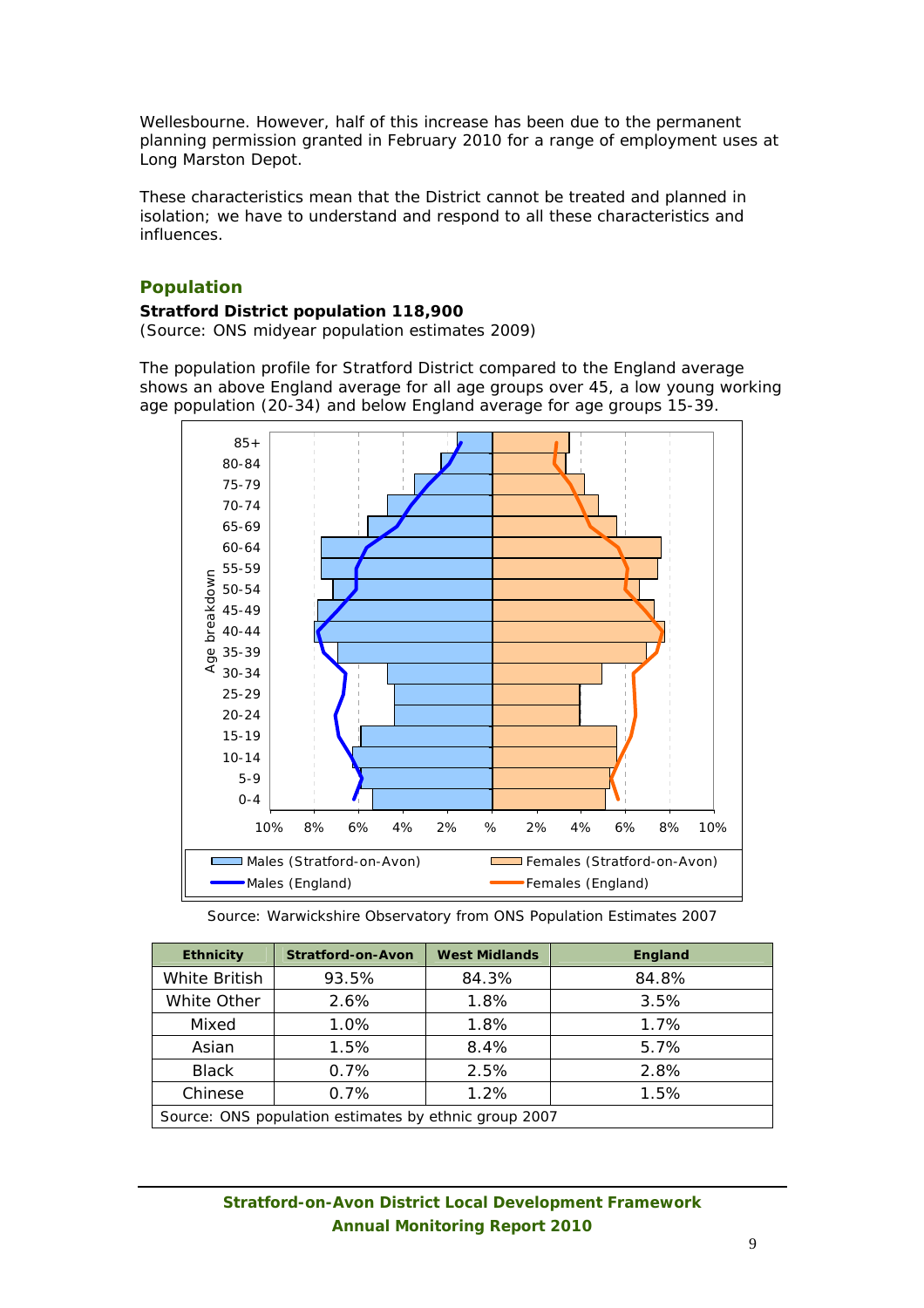The 2007 estimates show an increase in 'white other' population, mainly from Eastern European countries. These numbers are pre-recession estimates and may not be permanent.



## **Population Trends**



*Source: 2008-based subnational population projections (Warwickshire Observatory)* 

There is a projected increase in Stratford District's population of 22.6% between 2008 and 2033 compared to 13% for the West Midlands and 18% for England. The majority of the increase is in 'older' age groups. Population trends indicate that the number of over 60's are projected to increase from 28% of the population to 38.4% by 2033. Over 85's to increase by almost 232% compared to a Warwickshire average of 194%. By 2033 there will be an additional 7,200 over 85's in Stratford district.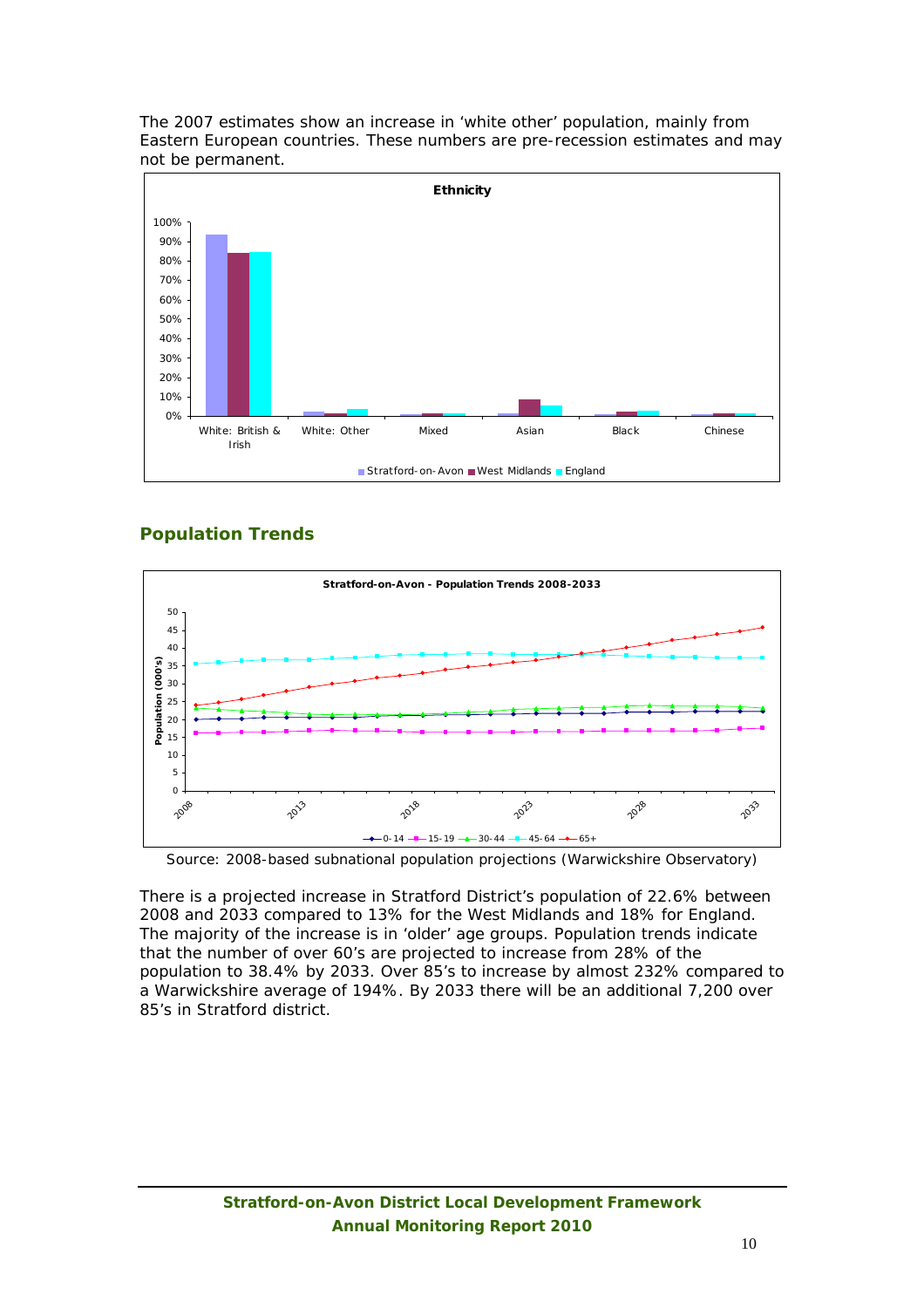## **Health**

| <b>Health</b>       | Stratford-on-<br>Avon | <b>West Midlands</b> | England  |
|---------------------|-----------------------|----------------------|----------|
| Good                | 71.5%                 | 67.2%                | 68.8%    |
| <b>Fairly Good</b>  | 21.5%                 | 23.1%                | $22.2\%$ |
| Not Good            | 7.0%                  | $9.7\%$              | $9.0\%$  |
| Source: 2001 Census |                       |                      |          |



## **Housing and Households**

#### **Total number of Houses**

54,061 (including vacant) - Source SDC Council Tax, December 2010 **Total number of Households** 

52,400 - Source SDC Council Tax, April 2010 (assuming a 3% vacancy rate).

[NB. There is very little evidence of households sharing in Stratford-on-Avon District.]

| <b>Household Composition</b> | <b>Stratford-on-Avon</b> | <b>West Midlands</b> | England |
|------------------------------|--------------------------|----------------------|---------|
| One Person                   | 27.2%                    | 28.8%                | 30.1%   |
| Married Couple               | 54.2%                    | 47.2%                | 36.5%   |
| <b>Cohabiting Couple</b>     | 7.7%                     | 7.9%                 | 8.3%    |
| Lone Parent                  | 6.5%                     | 10.1%                | 9.5%    |
| Other                        | 4.5%                     | $6.0\%$              | 15.6%   |
| Source: 2001 Census          |                          |                      |         |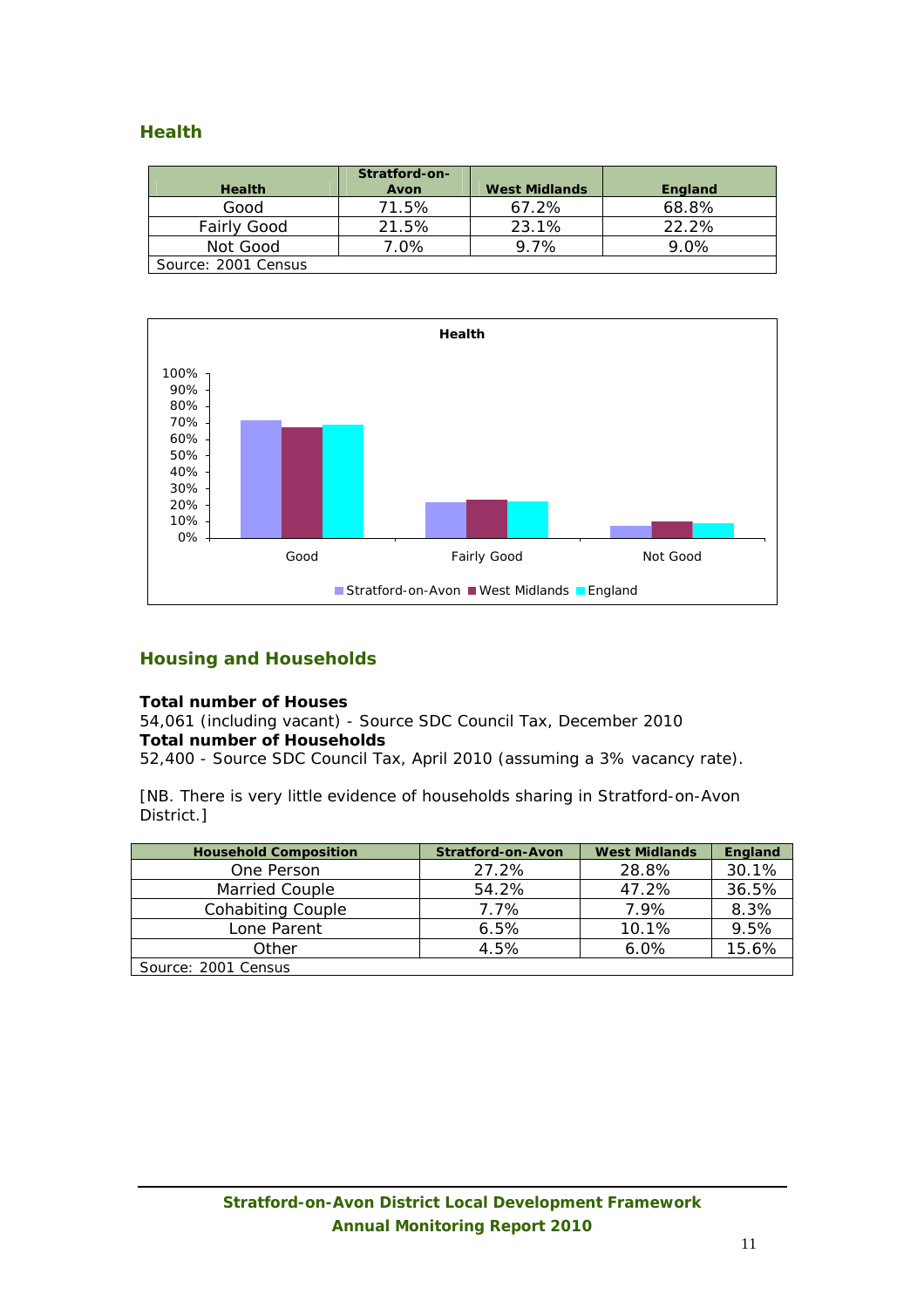

| <b>Residential Property Prices -</b>  |              |                      |                            |
|---------------------------------------|--------------|----------------------|----------------------------|
| October 2010                          | Warwickshire | <b>West Midlands</b> | <b>England &amp; Wales</b> |
| Detached                              | £278,844     | £247,247             | £261,772                   |
| Semi-Detached                         | £148,109     | £125,057             | £156,176                   |
| Terraced                              | £126,038     | £91,423              | £126,282                   |
| Flat/Maisonette                       | £118,633     | £98,214              | £153,679                   |
| Average Price                         | £166,153     | £121,886             | £165,505                   |
| Source; HM Land Registry October 2010 |              |                      |                            |



Average price increase in Warwickshire up 6.3% on November 2009 prices Average price increase in West Midlands up 2.9% on November 2009 prices Average price increase in England and Wales up 3.4% on November 2009 prices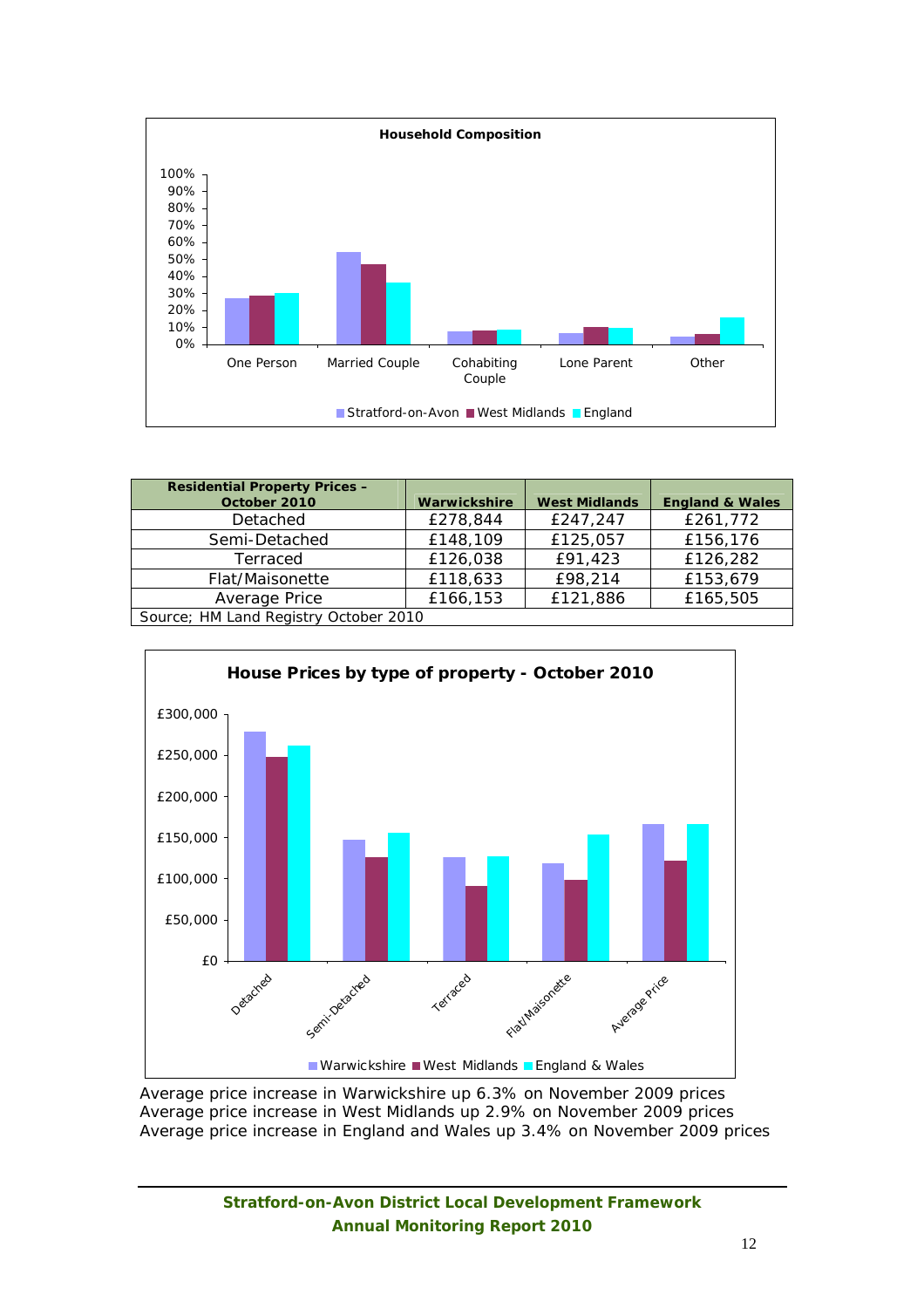## **Employment and Skills**

#### **Working Age Population (16 – 59/64)**

**66,700** Economically active

**9,900** Economically inactive

| Labour Supply - over 16's of working<br>age                            | Stratford-on-<br>Avon | West<br><b>Midlands</b> | Great<br><b>Britain</b> |  |  |  |
|------------------------------------------------------------------------|-----------------------|-------------------------|-------------------------|--|--|--|
| <b>Economically Active</b>                                             | 86.6%                 | 75.6%                   | 76.5%                   |  |  |  |
| <b>Economically Inactive</b>                                           | 13.4%                 | 24.4%                   | 23.5%                   |  |  |  |
| Unemployed*                                                            | 4.4%                  | 9.3%                    | 7.9%                    |  |  |  |
| * Proportion of economically active                                    |                       |                         |                         |  |  |  |
| Source: ONS Annual Population Survey - April 2009 - March 2010 (NOMIS) |                       |                         |                         |  |  |  |



| <b>Qualifications -</b><br>over 16's of working age         | Stratford-on-<br>Avon | West<br><b>Midlands</b> | Great<br><b>Britain</b> |
|-------------------------------------------------------------|-----------------------|-------------------------|-------------------------|
| NVO <sub>4</sub> and above<br>HND/Degree                    | 39.0%                 | 24.8%                   | 29.9%                   |
| NVQ3 and above<br>$2+$ A Levels or equivalent               | 56.0%                 | 43.8%                   | 49.3%                   |
| NVQ <sub>2</sub> and above<br>5+ A-C GCSE or equivalent     | 69.4%                 | 60.9%                   | 65.4%                   |
| NVO1 and above<br>Fewer than 5 A-C GCSE or<br>equivalent    | 77.9%                 | 75.6%                   | 78.9%                   |
| Other<br>Foreign/professional                               | 9.4%                  | 8.2%                    | 8.8%                    |
| <b>None</b><br>No formal qualifications                     | 12.7%                 | 16.2%                   | 12.3%                   |
| Source: ONS annual population survey - Jan-Dec 2009 (NOMIS) |                       |                         |                         |

## **Stratford-on-Avon District Local Development Framework Annual Monitoring Report 2010**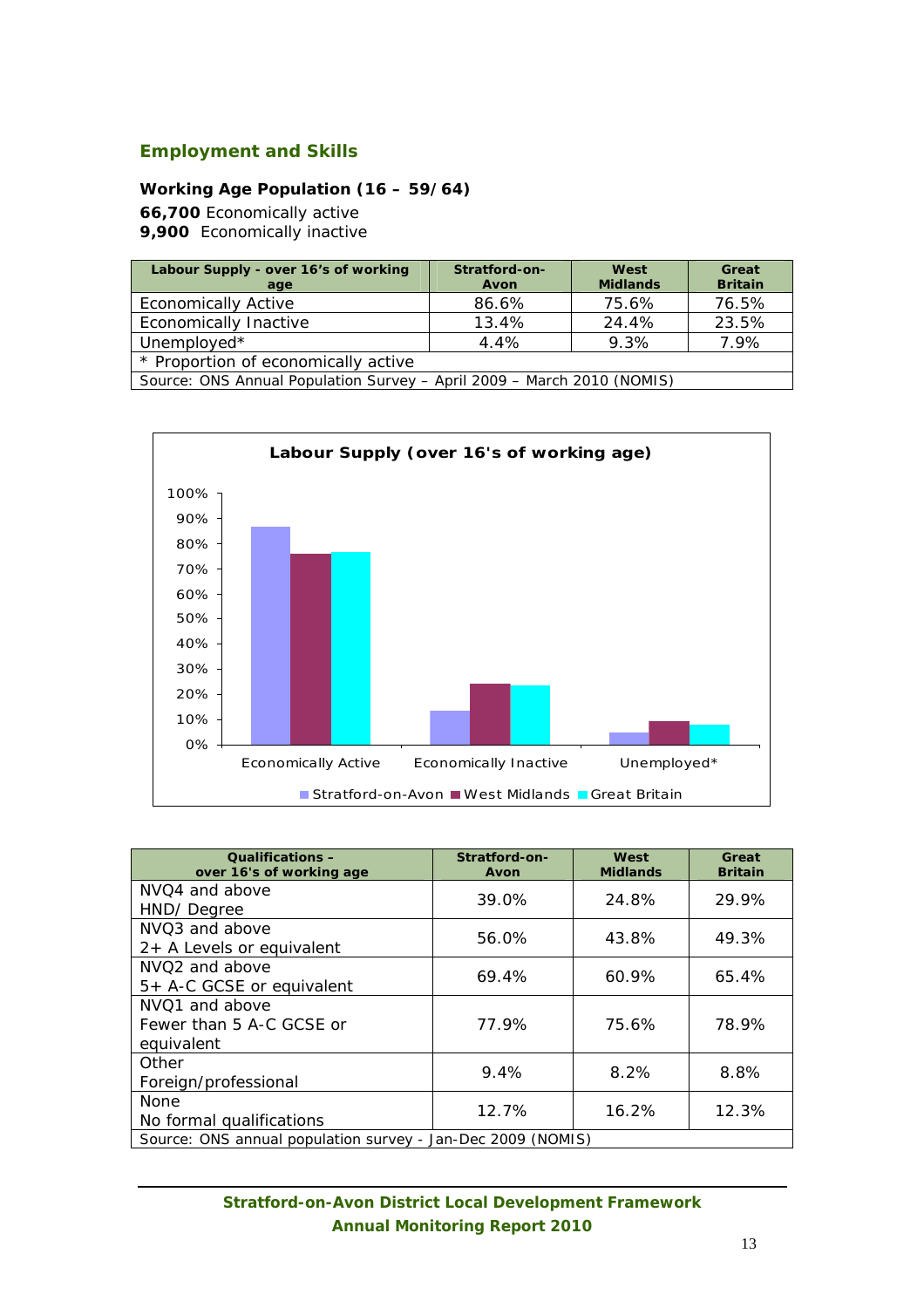

| Transport to Work -<br>$16+$ in employment | Stratford-on-<br>Avon | West<br><b>Midlands</b> | England |
|--------------------------------------------|-----------------------|-------------------------|---------|
| Car                                        |                       |                         |         |
| Driver/passenger                           | 70.4%                 | 67.2%                   | 61.0%   |
| <b>Bus</b>                                 | 1.8%                  | 8.8%                    | 7.5%    |
| Train                                      | 1.2%                  | 1.5%                    | 4.2%    |
| <b>Bicycle</b>                             | 2.6%                  | 2.3%                    | 2.8%    |
| Foot                                       | 9.4%                  | 9.5%                    | 10.0%   |
| Home                                       |                       |                         |         |
| Work from home                             | 13.2%                 | 8.9%                    | $9.2\%$ |
| Other                                      |                       |                         |         |
| Underground/motorcycle/taxi/other          | 1.4%                  | 1.8%                    | 5.3%    |
| Source: 2001 Census                        |                       |                         |         |



**Stratford-on-Avon District Local Development Framework Annual Monitoring Report 2010**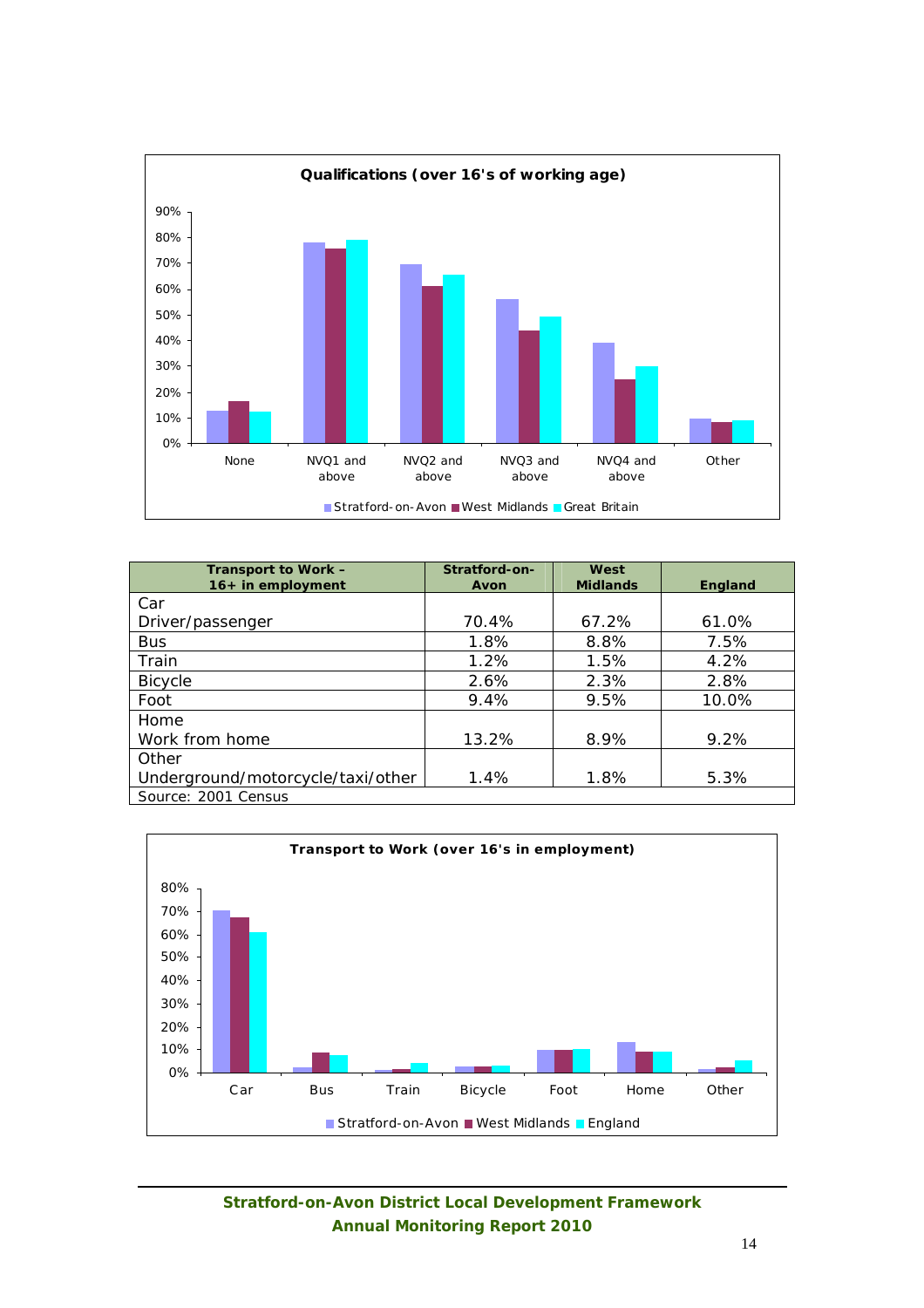| <b>Employee Jobs by Industry</b>                               | Stratford-on-<br>Avon | West<br><b>Midlands</b> | England |  |  |  |
|----------------------------------------------------------------|-----------------------|-------------------------|---------|--|--|--|
| Manufacturing                                                  | 12.4%                 | 13.8%                   | 10.2%   |  |  |  |
| Construction                                                   | 3.8%                  | 4.9%                    | 4.8%    |  |  |  |
| Distribution, hotels &                                         |                       |                         |         |  |  |  |
| restaurants                                                    | 25.9%                 | 23.6%                   | 23.4%   |  |  |  |
| Transport & communications                                     | $3.6\%$               | 5.8%                    | 5.8%    |  |  |  |
| Finance and business services                                  | 25.5%                 | 18.6%                   | 22.0%   |  |  |  |
| Public admin. Education &                                      |                       |                         |         |  |  |  |
| health                                                         | 20.2%                 | 27.0%                   | 27.0%   |  |  |  |
| Other services                                                 | 5.7%                  | 4.6%                    | 5.3%    |  |  |  |
| Tourism related                                                | 11.2%                 | 7.4%                    | 8.2%    |  |  |  |
| Source: Annual Business Inquiry employee analysis 2008 (NOMIS) |                       |                         |         |  |  |  |

*Excludes self employed and HM Forces*



|                                                                        | Stratford-on- |                      |                |
|------------------------------------------------------------------------|---------------|----------------------|----------------|
| <b>Employment by Occupation</b>                                        | Avon          | <b>West Midlands</b> | <b>England</b> |
| Group 1-3 managerial and professional                                  | 54.2%         | 40.3%                | 44.3%          |
| Group 4-5 administrative and skilled                                   |               |                      |                |
| trades                                                                 | 22.1%         | 22.7%                | 21.6%          |
| Group 6-7 personal and customer                                        |               |                      |                |
| services                                                               | 11.3%         | 16.8%                | 16.2%          |
| Group 8-9 manual and elementary                                        |               |                      |                |
| trades                                                                 | 12.4%         | 20.3%                | 17.9%          |
| Source: ONS Annual Population Survey - April 2009 - March 2010 (NOMIS) |               |                      |                |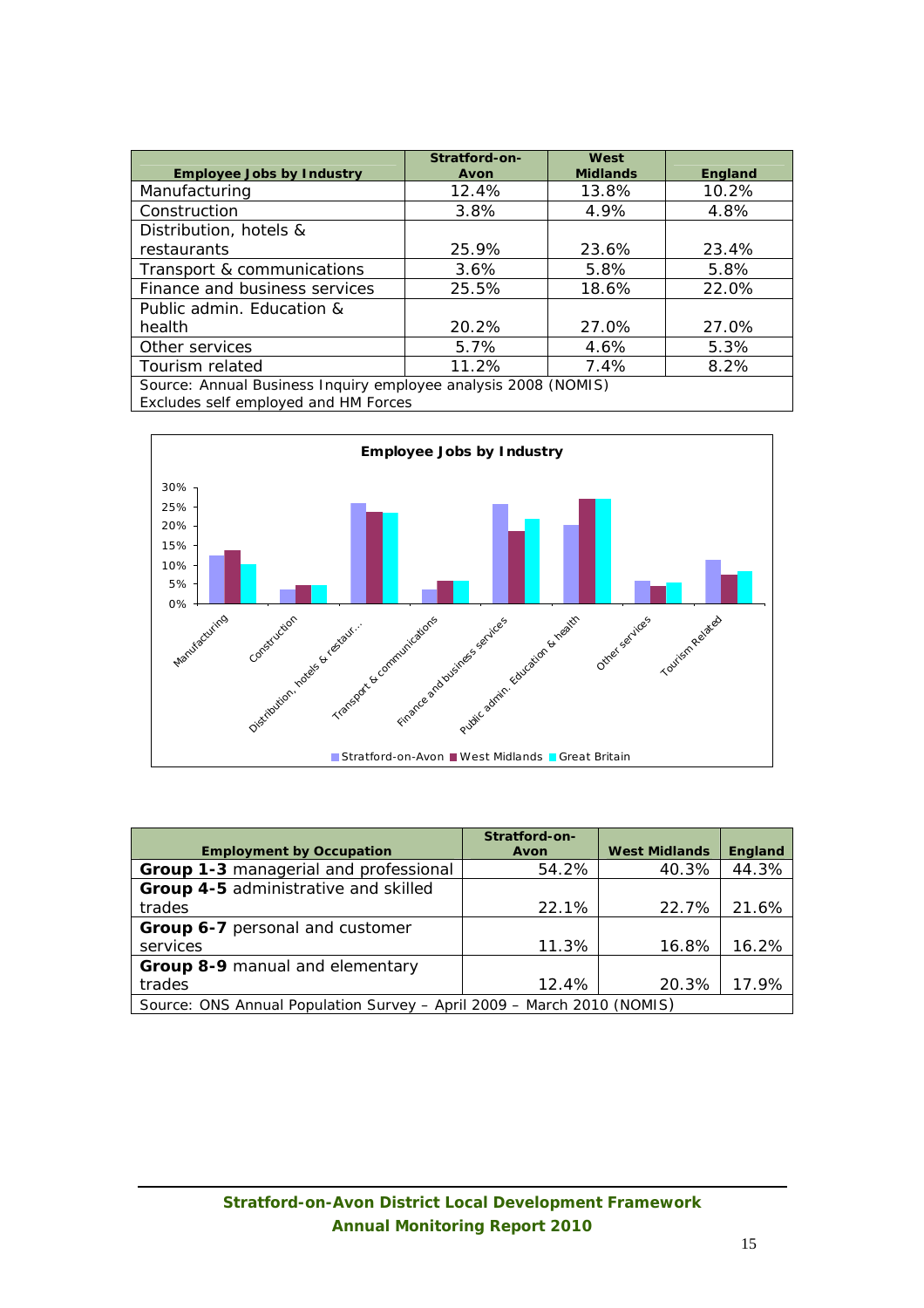

For more Stratford and Warwickshire statistics see 'Quality of Life in Warwickshire 2009' published by Warwickshire Observatory: www.warwickshireobservatory.org – Quality of Life section.

## **2008 Place Survey**

89% of Stratford District residents who responded to this survey were satisfied with the local area as a place to live. The top 5 most important things making somewhere a good place to live were: level of crime, health services, clean streets, affordable decent housing and access to nature.

Comparing results for Stratford-upon-Avon, larger rural towns and villages, and rural areas and smaller settlements, the priorities for improvement were very different. The priority in Stratford-upon-Avon is traffic congestion, larger rural towns and villages want 'activities for teenagers' and rural areas want better public transport.



Overall, when the importance and improvement results are compared against each other the two priorities for the District as a whole are affordable decent housing and better public transport.

> **Stratford-on-Avon District Local Development Framework Annual Monitoring Report 2010**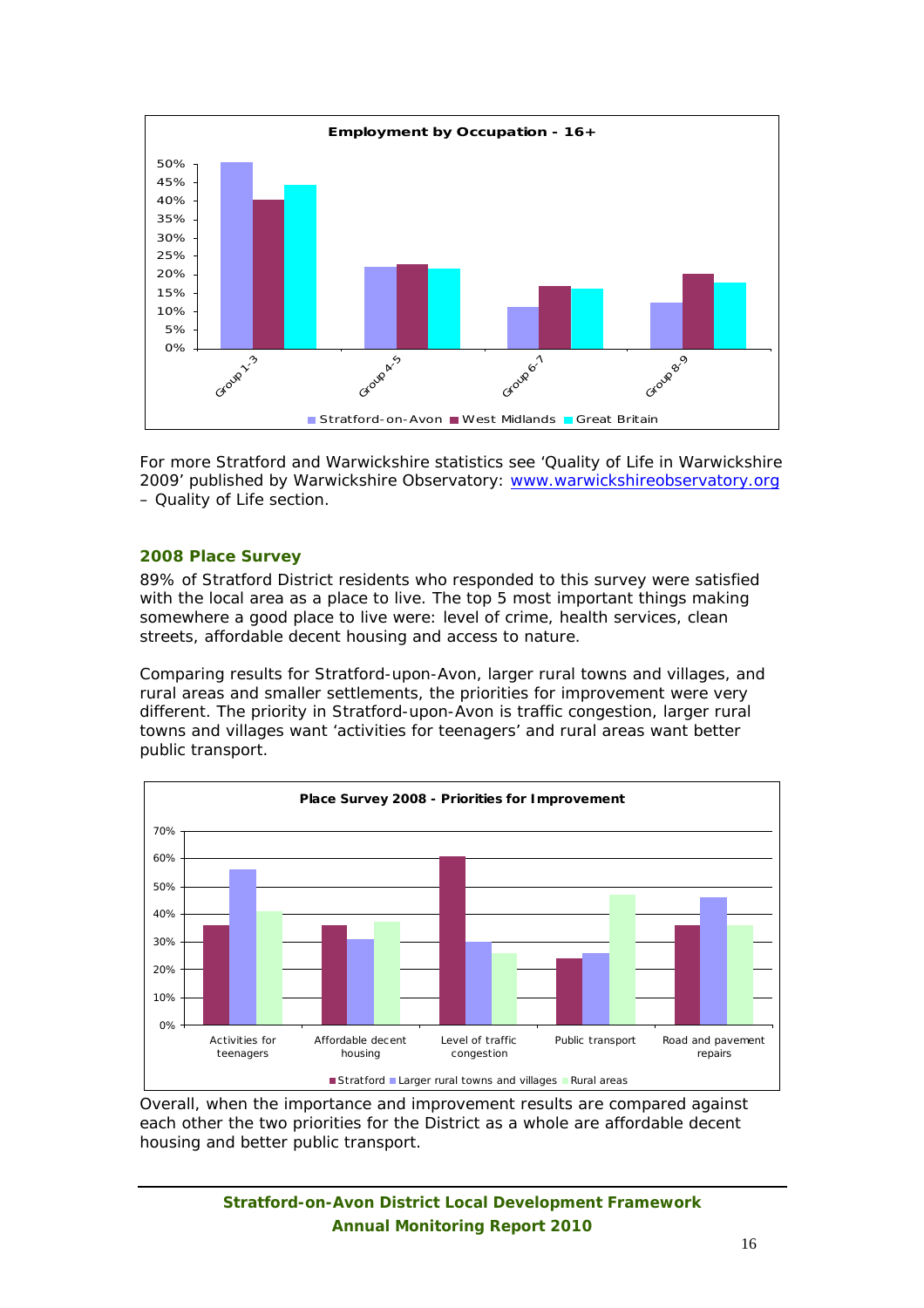Locality areas have other distinctive priorities for improvement, for example:

- Alcester and Wellesbourne activities for teenagers 55%
- Alcester, Henley and Studley traffic congestion 47%
- Wellesbourne and Kineton sports and leisure facilities 37%
- Henley and Studley level of crime 28%
- Shipston job prospects 25%
- Southam clean streets 20%

Anti-social behaviour issues such as rubbish and litter, vandalism and graffiti, drug using and dealing are seen as a bigger problem in the larger towns and villages when compared to Stratford and rural areas. Drunk and rowdy behaviour is a bigger problem in Stratford than elsewhere.

51% of respondents from larger rural towns and villages cite teenagers hanging around the streets as a problem, compared with only 25% in Stratford and 12% in rural areas. They are also less likely to agree that the police and other services are dealing with these issues. Fewer facilities for young people, less police presence and poor public transport in the evenings clearly contribute to this problem.

#### **Parish Plans**

In November 2000 Government's Rural White Paper '*Our Countryside – The Future'* launched the concept of town and parish Plans. They were intended to develop previous work such as village appraisals and village design statements and set a framework for communities to plan their own futures. Their purpose is to: *" set out a vision of what is important, how new development can best be fitted in, the design and quality standards it should meet, how to preserve valued local features and map out the facilities which the community needs to safequard for the future."* 

Stratford District Council is keen to support town and parish plans and adopt them as material considerations for the determination of planning applications and as an important source of local information. The Council has adopted 40 Parish Plans since 2003. The main themes coming out of the Parish Plans adopted since March 2009 are set out below:

- Adult Education and Activities
- Business Development
- Communication (eg. Broadband)
- Crime (burglaries, anti-social Behaviour and general policing)
- Dog fouling and litter
- Environment (including heritage, energy conservation and carbon reduction measures, footpaths, village appearance, bulk buying of fuel/food)
- Facilities and Amenities allotments
- Flooding
- Facilities and Amenities allotments
- Health Care
- Housing Needs
- Older People support
- Planning and Development
- Public Transport
- Roads (improvement and speeding problems)
- Utilities
- Young People (education and employment, local activities and under 10s)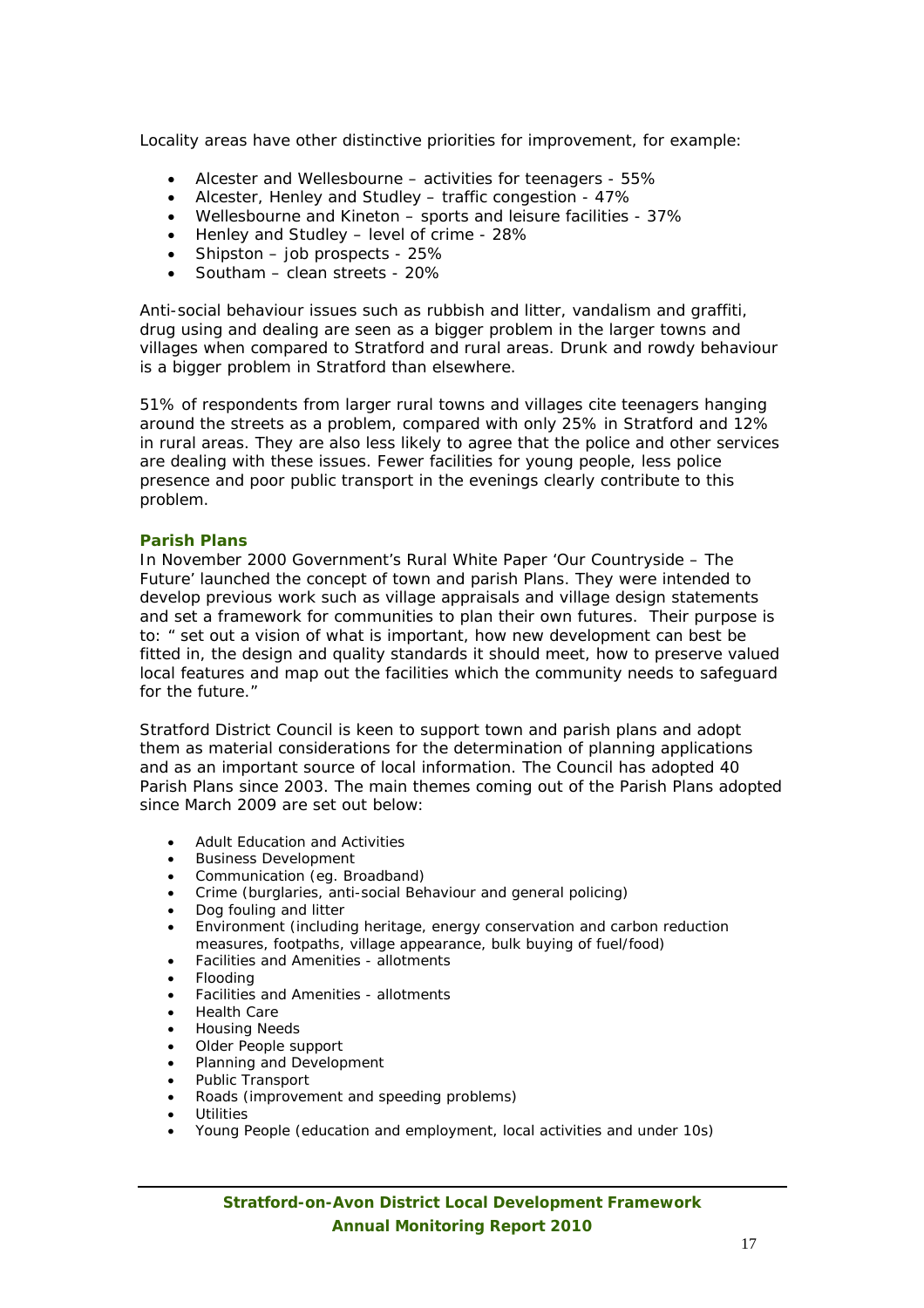## **B. Core Output Indicators**

A series of national core indicators were defined by the previous Government as part of the new planning system introduced by the Planning and Compulsory Purchase Act 2004. These were then adopted by the West Midlands Regional Assembly to assist the monitoring of the region's spatial plans. In this way the objectives of the Regional Spatial Strategy could be monitored to check the extent to which they were being met in each constituent part of the region.

Previous editions of the District Council's Monitoring Report have sought to cover these national and regional indicators to the extent that data has been available. However, the situation has changed under the Coalition Government. The future of National Indicators is uncertain, although it is intended to retain the established set of national core output indicators. Regional Spatial Strategies are due to be abolished and future monitoring arrangements at regional and subregional level are uncertain.

Despite this, it is reasonable and useful for these established indicators to remain the basis for monitoring by the District Council, at least until they are replaced by some other form of assessment. Doing so provides continuity and maintains a time series of data that can be assessed and used as appropriate.

Previous editions of the AMR have related mostly to the Stratford-on-Avon District Local Plan Review that was adopted on 14 July 2006. This plan covers the period 1996 to 2011 as it was prepared to conform to the Warwickshire Structure Plan at that time. While the District Local Plan expired on 13 July 2009, the Secretary of State confirmed that many of its policies and proposals could be 'saved' and continue to operate.

In this edition, some of the key indicators, particularly relating to housing provision, are measured against a 2001 base date. This is because the District Council is currently using the approved Regional Spatial Strategy as the basis for calculating housing supply in the District. This covers the period 2001-2021.

Conversely, unlike last year's edition of the AMR, the emerging RSS Revision has not been considered as the Government does not intend to take it forward. Instead, it is envisaged that a new foundation for defining the amount of future development in the District will be established as part of the localism approach to governance. This will require new evidence to be gathered and, eventually, this will form the basis for ongoing monitoring work.

## **Business development**

It should be noted that this section relates solely to land in industrial uses, defined as Use Classes B1, B2 and B8. This has been the basis for monitoring employment land over many years as it was the definition used by the Warwickshire Structure Plan.

A schedule of industrial sites in the district indicating their status and progress is provided at **Appendix 1.**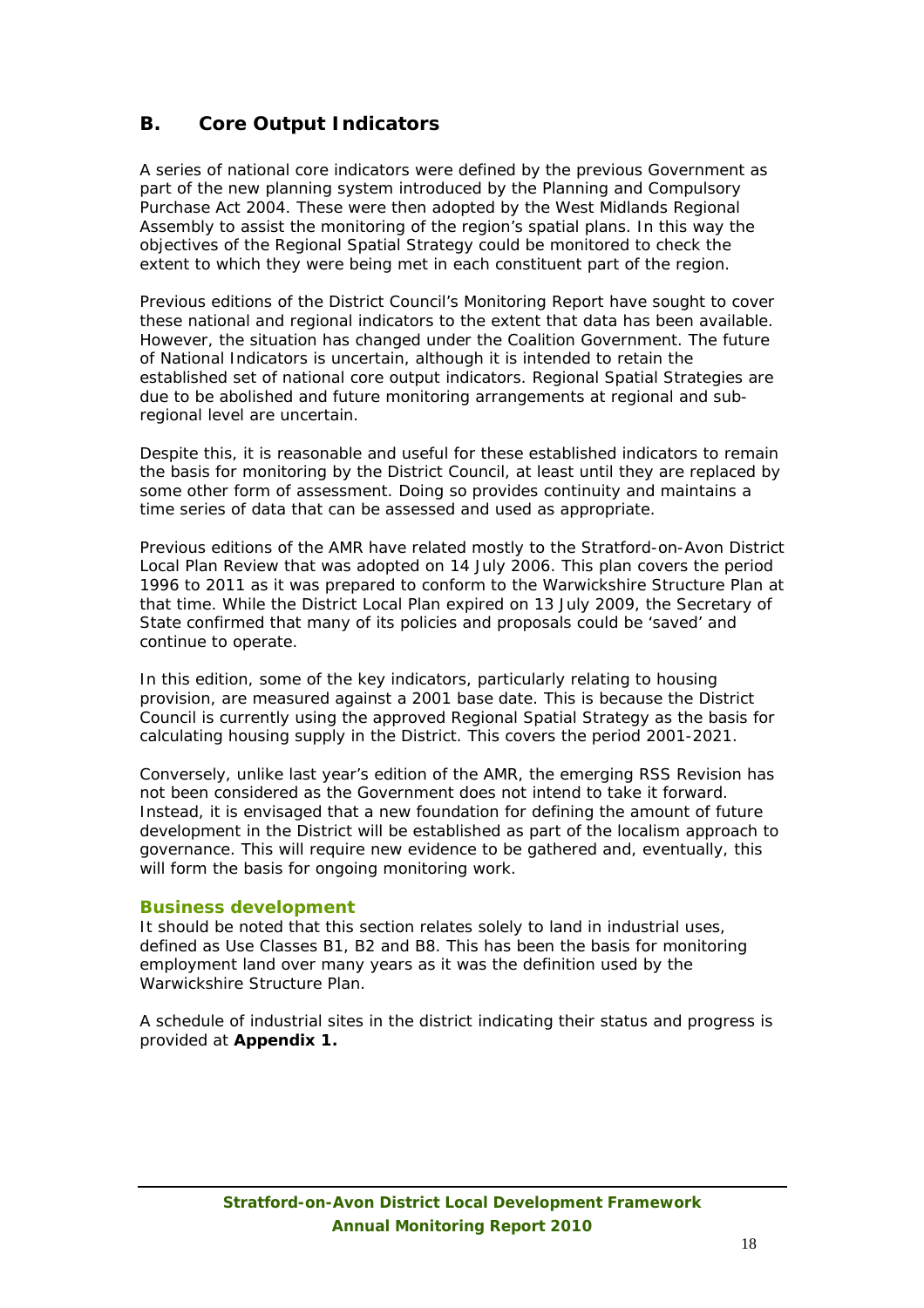## **Amount of land developed for employment**

|                 | Total<br>$2001 -$<br>06 | $2006 -$<br>07 | $2007 -$<br>08 | $2008 -$<br>09 | $2009 -$<br>10 | Total<br>$2001 -$<br>10 | Annual<br>Average<br>2001-10 |
|-----------------|-------------------------|----------------|----------------|----------------|----------------|-------------------------|------------------------------|
| <b>Hectares</b> | 48.6                    | 8.5            | 4.5            | 29             | ר 11           | 135.7                   | 15.1                         |

#### **Comment**

This table indicates the rate of completion of sites for industrial development since 2001. The amount of development completed in the past year has been inflated by the granting of a permanent permission for 68.0 hectares of land for Class B employment uses at Long Marston Depot. This site has had a series of temporary permissions for a number of years, but only now by gaining permanent permission has it been included in the industrial land supply for the District.

#### **Total amount of additional employment floorspace completed by type [National Core Indicator BD1]**

This information is not readily available before 2004 but the amount of employment floorspace (in square metres) completed during the past six years is as follows:

|                                                                                | $2004 -$<br>05<br>(sq.m) | $2005 -$<br>06<br>(sq.m) | $2006 -$<br>07<br>(sq.m) | $2007 -$<br>08<br>(sq.m) | 2008-<br>09<br>(sq.m) | 2009-<br>10<br>(sq.m) | <b>Total</b><br>$2004 -$<br>10 <sup>1</sup><br>(sq.m) |
|--------------------------------------------------------------------------------|--------------------------|--------------------------|--------------------------|--------------------------|-----------------------|-----------------------|-------------------------------------------------------|
| $B1(a)$ offices -<br>inside/adjacent to<br>Stratford-upon-<br>Avon town centre | $\Omega$                 | $\Omega$                 | 2,300                    | $\Omega$                 | $\Omega$              | $\Omega$              | 2,300                                                 |
| $B1(a)$ offices -<br>elsewhere in<br>Stratford-upon-<br>Avon                   | 2,000                    | 2,000                    | 10,200                   | $\Omega$                 | $\Omega$              | 1,960                 | 16,160                                                |
| $B1(a)$ offices -<br>elsewhere in<br><b>Stratford District</b>                 | $\Omega$                 | 0                        | 2,650                    | 2,450                    | 9,700                 | 590                   | 15,390                                                |
| B1(b) research &<br>development, high<br>tech., etc.                           | 0                        | $\mathbf 0$              | 0                        | 2,600                    | $\Omega$              | $\Omega$              | 2,600                                                 |
| B1(c) light industry                                                           | 4,250                    | 1,000                    | $\Omega$                 | 1,670                    | 260                   | 28,670                | 35,850                                                |
| B2 general industry                                                            | 1,750                    | 3,700                    | 0                        | 3,340                    | $\Omega$              | 29,440                | 38,230                                                |
| B8 warehouses,<br>distribution, etc.                                           | 900                      | 0                        | 9,450                    | 1,930                    | 2,840                 | 29,440                | 44,560                                                |
| Total                                                                          | 8,900                    | 6,700                    | 24,600                   | 11,990                   | 12,800                | 90,100                | 155,090                                               |

## **Comment**

It is appropriate that a range (or portfolio) of sites should be provided to meet a variety of employment needs in the District. Although the situation varies from year to year depending on which sites are implemented, there has been a good mix of industrial development in the District recently.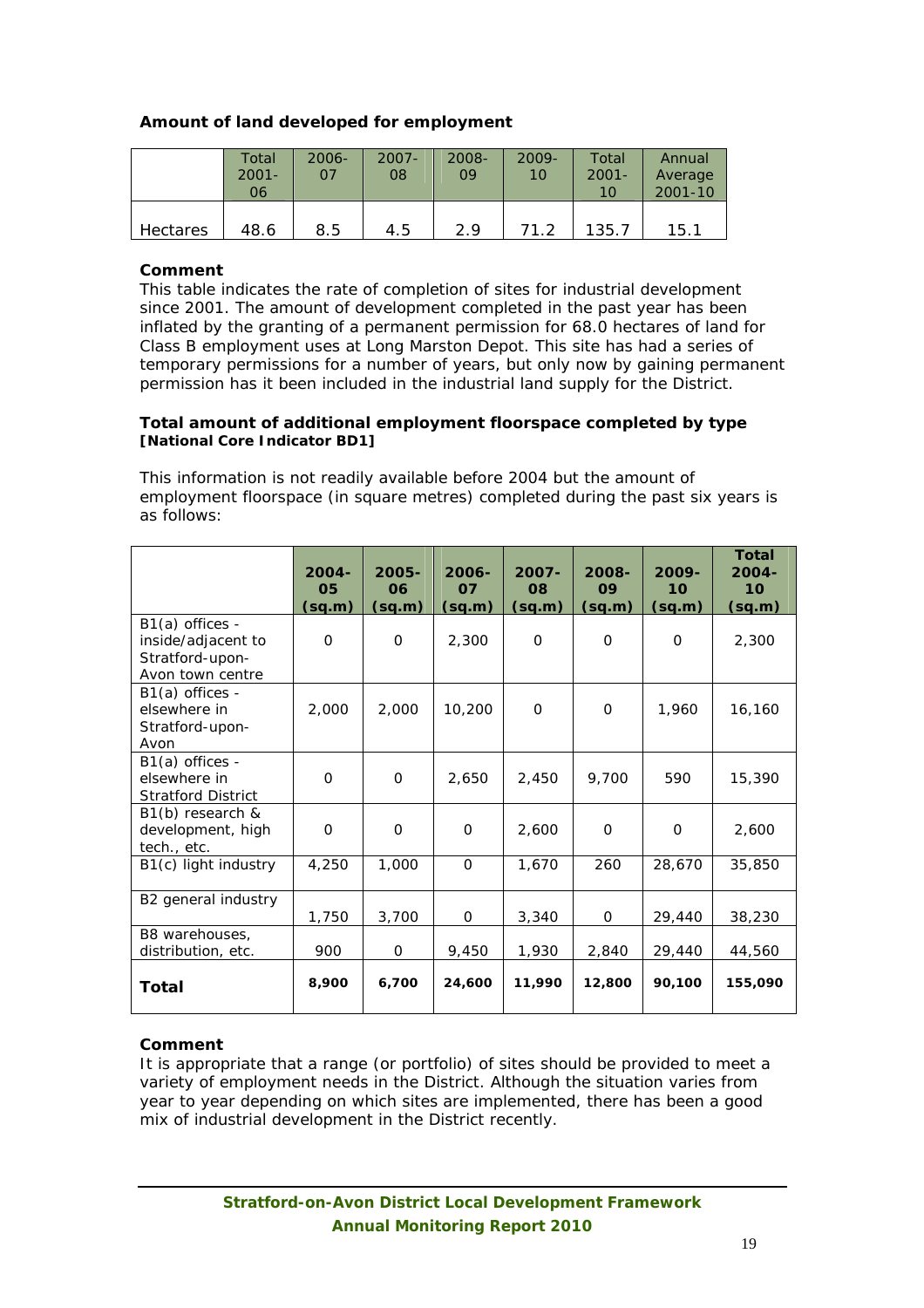The table also provides a more detailed assessment of the location of office development in the District given the particular emphasis of national Planning Policy Statement 4: Planning for Sustainable Economic Growth, which expects office uses to be concentrated in main town centres. It is evident that there has been very little development of this type in and adjacent to Stratford-upon-Avon town centre since 2004.

|                  | Total<br>2001-06 | 2006-07 | 2007-08 | 2008-09 | 2009-10 | Total<br>$2001 - 10$ |
|------------------|------------------|---------|---------|---------|---------|----------------------|
| Total land       |                  |         |         |         |         |                      |
| developed (ha)   | 48.6             | 8.5     | 4.5     | 2.9     | 71.2    | 135.7                |
| Total brownfield |                  |         |         |         |         |                      |
| land developed   |                  |         |         |         |         |                      |
| (ha)             | 35.8             | 3.2     | 2.5     | O       | 68.0    | 109.5                |
|                  |                  |         |         |         |         |                      |
| %age             | 73.7             | 37.6    | 55.6    | 0       | 95.5    | 80.7                 |

## **Percentage of employment development which is on previously developed land**

## **Comment**

The Warwickshire Structure Plan set an indicative target of 60% for new industrial development on previously developed land in Stratford-on-Avon District for the period 1996-2011. While most of the Structure Plan no longer operates, it can be seen that its objective has easily been achieved.

The approved RSS does not provide a target relating to previously developed land. Nevertheless, it is national policy to maximise the re-use of such brownfield land. Consequently, the District Council will seek to take advantage of such opportunities subject to the site being suitable for the purpose and in an appropriate location. Saved Policy STR.4 from the District Local Plan expects brownfield land to be utilised for new development.

#### **Percentage of additional employment floorspace which is on previously developed land [National Core Indicator BD2]**

This information is not readily available before 2006 but the amount of employment floorspace (in square metres) completed during the past four years is as follows:

|                     | 2006-07 | 2007-08 | 2008-09 | 2009-10 | Total<br>2006-10 |
|---------------------|---------|---------|---------|---------|------------------|
| Total floorspace    |         |         |         |         |                  |
| developed (sq.m.)   | 24,600  | 11,990  | 12,800  | 90,100  | 139,490          |
| Total on brownfield |         |         |         |         |                  |
| land (sq.m.)        | 12,100  | 7,350   |         | 80,380  | 99,830           |
|                     |         |         |         |         |                  |
| %age                | 49.2    | 61.3    |         | 89.2    | 71.6             |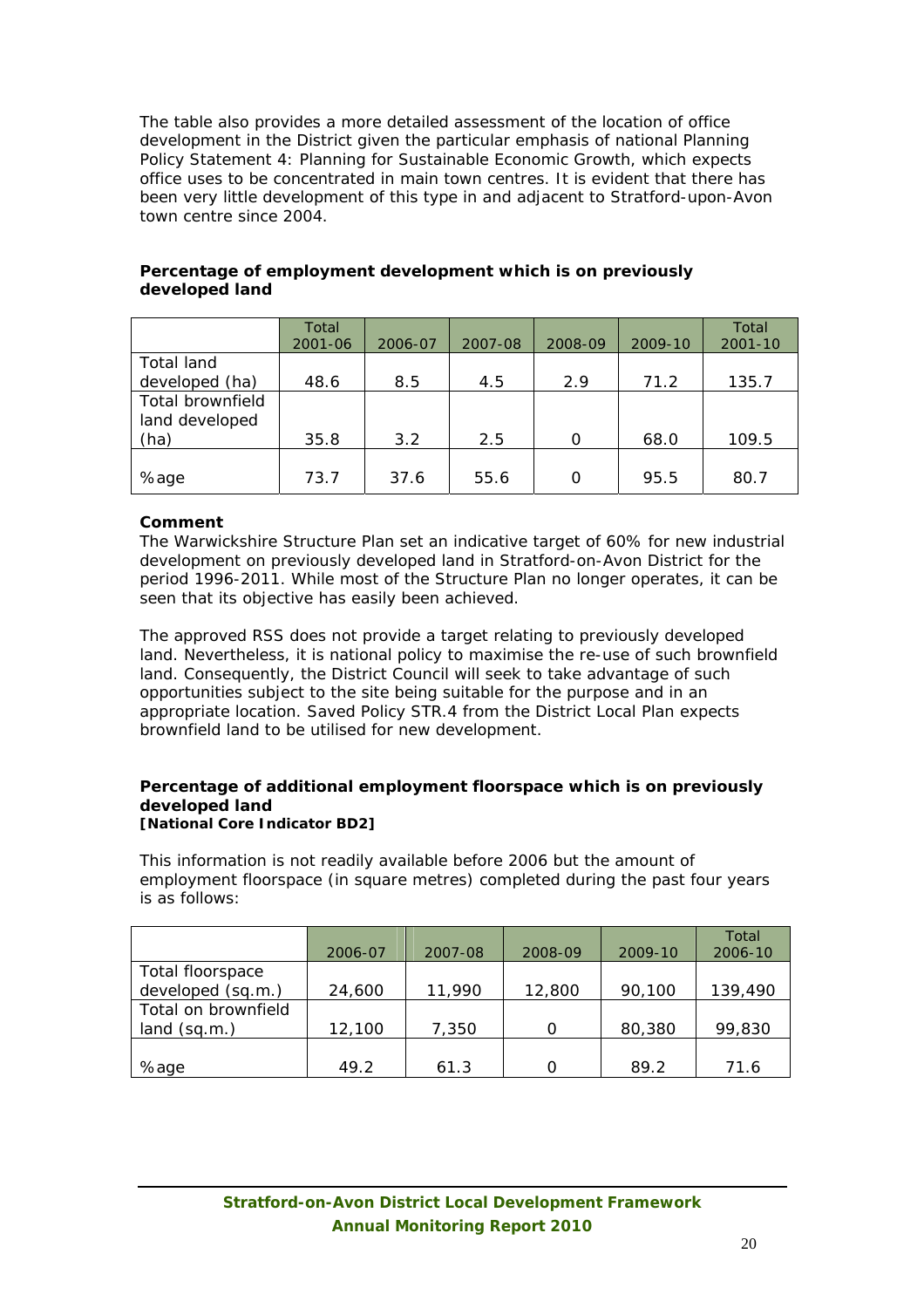## **Employment land available by type [National Core Indicator BD3]**

|                                 | B1(a) | B1(b) | B1(c) | <b>B1</b><br>mixed | <b>B2</b> | <b>B1/B2</b><br>mixed | B <sub>8</sub> | B1/B2/<br>B <sub>8</sub><br>mixed | Total |
|---------------------------------|-------|-------|-------|--------------------|-----------|-----------------------|----------------|-----------------------------------|-------|
| As at<br>31.03.10<br>(hectares) | 14.0  |       |       | 8.5                | 0         | 2.6                   |                | 14.0                              | 39.1  |

### **Comment**

Again, it is intended that a wide range of sites should be available to meet the needs of different companies. Consequently, a number of allocations in the District Local Plan and permissions involving employment development allow for a range of Class B uses.

The lack of opportunities specifically for B1(b) research & design/high technology uses is of some concern although it should be noted that many of the sites in the B1(a) offices category would be suitable for such uses. Indeed, such a change of use can be made without the need for planning permission under the provisions of the Use Classes Order.

The Core Strategy will look to identify a range of further opportunities for employment development to meet the future needs of the local economy and to provide new jobs in the District. The appropriate amount, location and purpose of land for employment development are still to be assessed.

| Loss of employment land (ie. amount of land redeveloped for other uses) |  |
|-------------------------------------------------------------------------|--|
|                                                                         |  |

|          | Total<br>$2001 -$<br>2006 | 2006-07 | 2007-08 | 2008-09 | 2009-10 | Total<br>$2001 -$<br>2010 |
|----------|---------------------------|---------|---------|---------|---------|---------------------------|
| Hectares | 3.9                       |         | 9.8     | 0.3     | 3.1     | 14.7                      |

## **Comment**

The figures above illustrate the significant amount of land previously in employment use that has been redeveloped for other purposes since 2001. The loss of such sites should be taken into account when considering the overall supply of industrial land in the District.

Of the 14.7 hectares overall table in the table above, 11.3 hectares have been redeveloped for residential uses.

It is important to make sure that a good mix of employment opportunities is provided, particularly in the larger settlements in the District. It would be damaging to the future health and function of such communities if there was a significant imbalance between homes and jobs. This is a factor that will be taken into account in the preparation of the Core Strategy.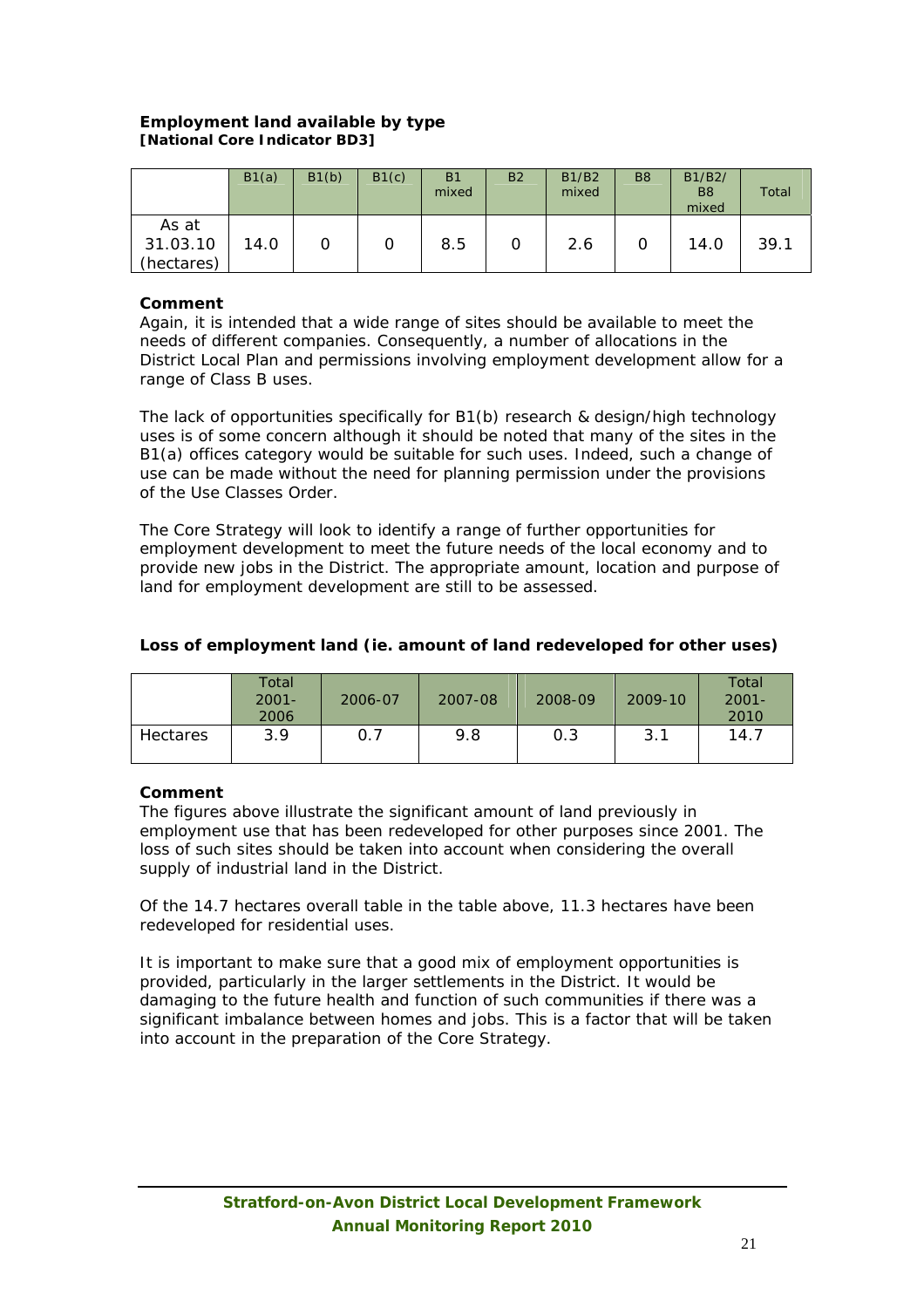## **Town centres**

#### **Amount of floorspace completed for town centre uses [National Core Indicator BD4]**

This indicator was introduced during 2008 so this is only the second monitoring year that data has been collected in a form that allows such an assessment to be made. The indicator covers those uses defined in Planning Policy Statement (PPS) 4: Planning for Sustainable Economic Growth (para.7), for which town centre policies should apply.

The only strategic town centre identified in the approved Regional Spatial Strategy is Stratford-upon-Avon. This is reflected in saved Policy COM.19 from the District Local Plan Review.

While there are four rural market towns in the District, these are not treated as strategic centres for the purposes of retail and other commercial and leisure uses.

|              | 2008-10                                           |                                                           |                                                      |                                                                 |  |
|--------------|---------------------------------------------------|-----------------------------------------------------------|------------------------------------------------------|-----------------------------------------------------------------|--|
|              | Stratford-<br>upon-Avon<br>town centre<br>(sq.m.) | <b>Elsewhere in</b><br>Stratford-<br>upon-Avon<br>(sq.m.) | <b>Outside</b><br>Stratford-<br>upon-Avon<br>(sq.m.) | %age<br>within<br><b>Stratford-</b><br>upon-Avon<br>town centre |  |
| Retail (A1)  | Ω                                                 | 15,200                                                    | 2,705                                                | O                                                               |  |
| Office (A2)  | O                                                 | 0                                                         | O                                                    |                                                                 |  |
| Office (B1a) | O                                                 | 1,960                                                     | 6,920                                                | $\Omega$                                                        |  |
| Hotels (C1)  | Ω                                                 | 2,500                                                     | 3,380                                                | Ω                                                               |  |
| Leisure (D1) | O                                                 | 0                                                         | 0                                                    | 0                                                               |  |
| Leisure (D2) | O                                                 | $\Omega$                                                  | $\Omega$                                             | $\Omega$                                                        |  |
| Total        | Π                                                 | 19,660                                                    | 13,005                                               | n                                                               |  |

#### **Comment**

It is evident that attention needs to be given to encouraging these forms of development in Stratford-upon-Avon town centre to the extent that further provision is needed. The emerging Core Strategy will seek to identify specific opportunities for these uses in the town centre.

It should be noted that a large proportion of the retail development which has taken place elsewhere in the town is due to the extension of the Maybird Retail Park that was allocated and fully justified through the Local Plan process. A foodstore in the middle of Studley has opened in the past year, along with two local stores serving the south-eastern side of Stratford-upon-Avon.

Much of the office floorspace that has been developed took place on Ryon Hill Business Park close to Stratford-upon-Avon and represents the final phase of a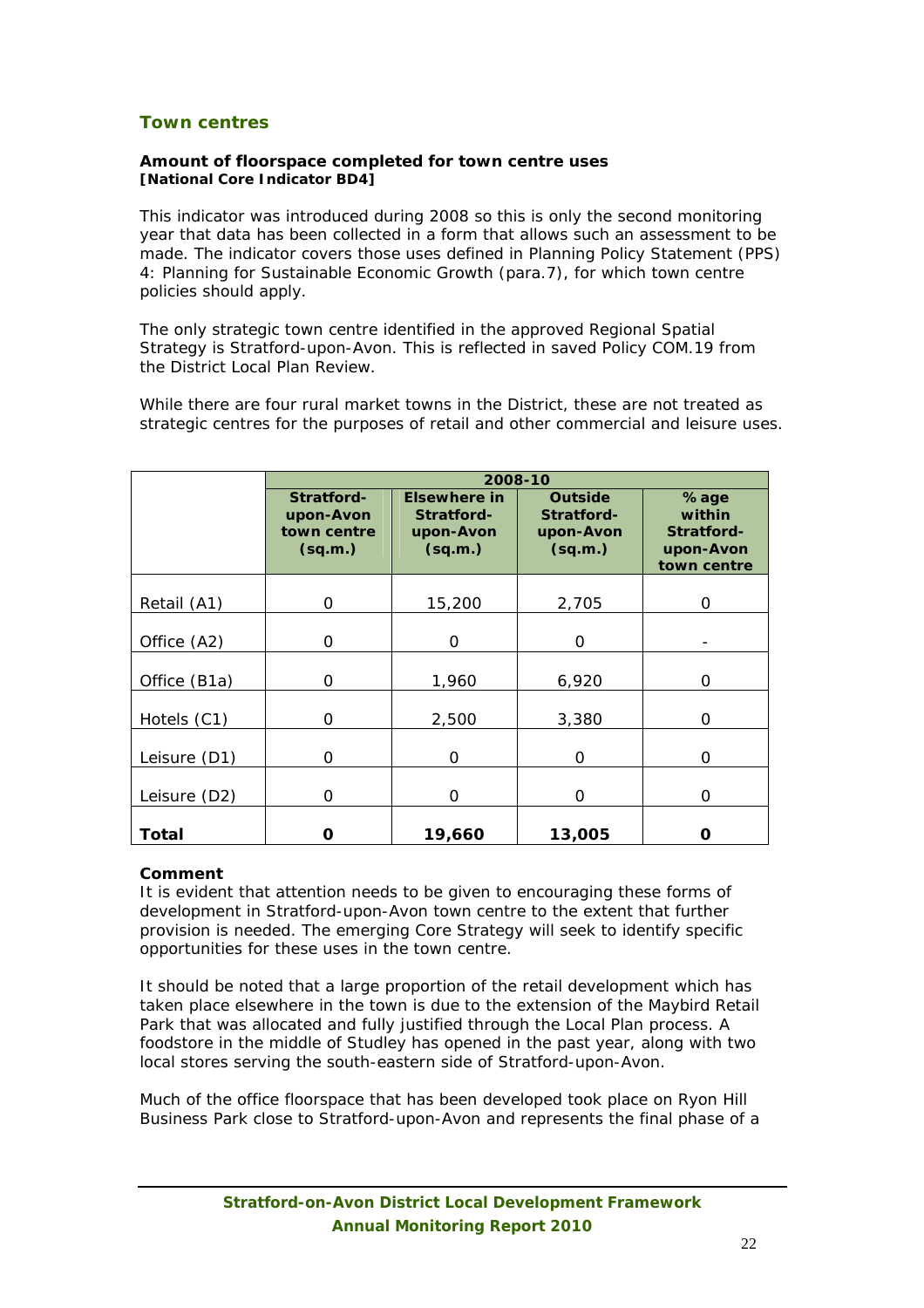site that was allocated in the first District Local Plan during the 1990s, and at Shottery Business Park on the northern edge of the town.

The hotel floorspace in Stratford-upon-Avon comprises the Travelodge on Birmingham Road, while the provision outside the town is mostly due to extensions to hotels at Claverdon (Lye Green) and Kings Coughton.

## **Housing**

#### **Housing targets, supply and delivery [National Core Indicators H1, H2(a), H2(b), H2(c), H2(d)]**

The purpose of these indicators is to show the level of housing provision made within the current plan period. The assessment is expected to identify the source of the housing target used in the housing trajectory and the total amount of housing planned to be delivered and actually delivered over the period involved.

#### **Housing trajectory**

#### **See Figure 1 and Appendix 2.**

#### **Comment**

The trajectory, illustrated in Figure 1, with supporting data set out in Appendix 2, covers the period up to 2026 in accordance with the Department of Communities and Local Government (DCLG) Core Output Indicators – Update 2/2008, i.e. at least a 15 year period from the current monitoring year (2010/11). In the absence of an adopted Local Plan or Local Development Framework covering the 15 year period, the trajectory monitors housing delivery against the housing figures specified in the West Midlands Regional Spatial Strategy (WMRSS) originally adopted in 2004. This represents a change from the 2009 AMR which monitored against the WMRSS Phase Two Revision Preferred Option, and a reversion to the approach taken in the 2008 AMR. The change back to the approved WMRSS reflects the need to have full regard to the latter as part of the statutory development plan. At the same time the Government has abandoned the WMRSS Phase Two Revision process, while the West Midlands Regional Assembly which was advocating monitoring against the Preferred Option has been abolished. These changes cast doubt over the use of the Preferred Option figures for monitoring housing delivery.

The adopted WMRSS provided county level housing growth requirements. The Government Office for the West Midlands (GOWM) has recommended a method of distributing the county requirements between the different districts and boroughs in the region. This method has been adopted by the District Council to determine the amount of new housing required in the district. It applies the proportion of housing growth assigned to each district and borough in the Phase Two Revision Preferred Option to the county figures in the adopted WMRSS. In the case of Stratford-on-Avon District, a calculation on this basis provides relatively low levels of housing requirement, reflecting the Preferred Option's proposed strategy to direct much of the housing growth to other parts of the sub-region. This low level requirement which is at most 256 dwellings per annum, reducing to 170 dwellings from 2011 onwards, is well below the annual average rate of dwelling completions in the period 2001-2010 (473 p.a.) although the annual rate has been rapidly declining since the high point of over 800 completions in 2004/05.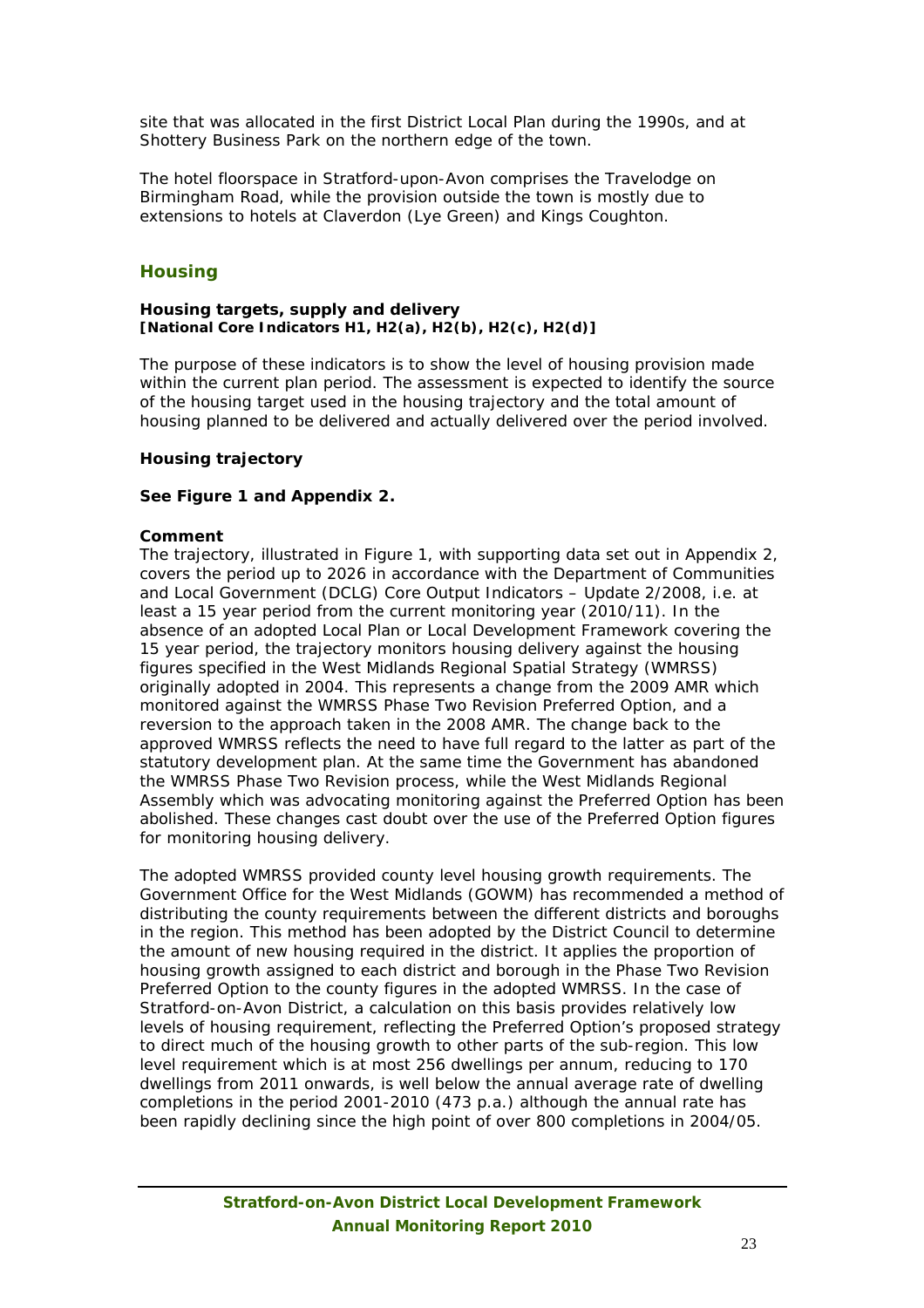Because the period covered by the adopted WMRSS commences in 2001, it covers the years of very high building rates in the last decade. The many dwellings that were completed in this period, shown in the blue columns in the trajectory illustrated in Figure 1, mean that the whole of the WMRSS requirement will soon be delivered, even when extrapolated to cover a 25 year period. Furthermore, the data shown in Appendix 2 that underlie the trajectory indicated that the currently identified land supply will provide sufficient additional dwellings to exceed the extrapolated 25 year requirement within 3 years. In fact the current land supply would support house building well in excess of this 25 year requirement.

The main component of housing trajectory is the set of annual projected completions which is then compared with the annual rates proposed in the WMRSS. The trajectory suggests a very uneven pattern of housing delivery over the 25 period, starting with building rates well in excess of the required rate, then rates on a par with the required rate, then falling well below and finally reaching par again on the back of notional windfall allowances. However, it must be said that for the most part the projections do not represent what will actually happen on the ground. They are based on what could be delivered from currently identified sites and an allowance for unforeseen windfall sites in the last five years (21/22 to 25/26). At this point in time the projections are unable to include houses that will be built on additional sites that will come forward in this period, particularly those that are yet to be identified by the Local Development Framework (LDF), including any sites that may be identified in the Core Strategy which is currently under preparation. Most of the proposed development sites included in the two draft versions of the Core Strategy have not been shown in the trajectory because they have insufficient status. They are only shown if they could be released in accordance with current Local Plan Review policies and proposals.

Compared with the trajectory provided in the 2009 AMR, the 2010 version shows a very different picture. It portrays the prospect of substantial over-provision against strategic requirements instead of under-provision, an unsurprising outcome given the very low annual average completion rates based on the adopted WMRSS. It also shows that the existing land supply can sustain only a very low level of housing development in the second half of this decade, although in reality this minimal supply will be supplemented by sites released through the LDF and by windfall development.

The trajectory estimates the potential delivery of new houses on sites identified in the 2009 Review of the Strategic Housing Land Availability Assessment (SHLAA), in particular those sites regarded by SHLAA as developable. The SHLAA also gave details of a range of other sites that are considered to be potentially suitable for development in the longer term. However, they are not included within the trajectory because they are located outside currently defined built-up area boundaries and therefore their release for development would be constrained. They include the two "Strategic Reserve Sites" west of Shottery and at Kipling Road, Stratford-upon-Avon proposed in the Local Plan Review but which do not have planning permission. They are omitted from the trajectory because it is as yet unclear whether they will be released for development, and if so, when release might occur.

The 2010 trajectory includes a category of development site that has not been recognized in previous trajectories. This category comprises housing sites in rural areas that are being promoted through Local Plan policies COM.1 and CTY.5, in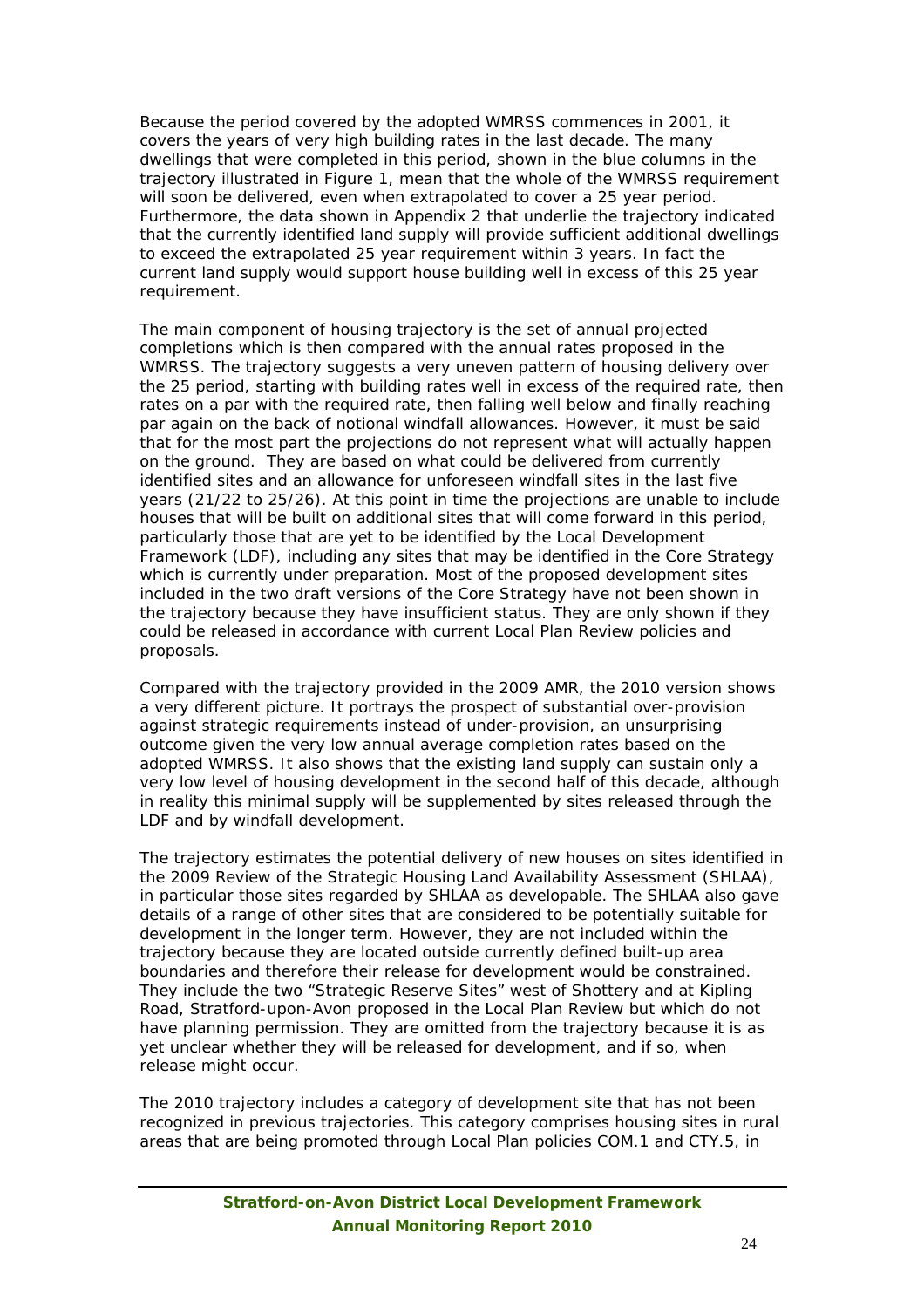other words "local choice" sites and "exception" sites. The sites included in the trajectory are those where there is a good prospect of housing delivery within the next five years and these are listed in Appendix 2.

Some additional housing provision will also arise through the implementation of planning permissions for housing on sites that will not be subject to specific residential allocation within the Local Development Framework. These "windfall" sites are usually small in capacity (many accommodate less than 5 dwellings). To accord with Government policy expressed in PPS3 the trajectory makes no allowance for such sites to deliver houses before 2021, although once planning permission is granted for housing on a windfall site, it can be recognized in the housing supply figures as a commitment. The extent of their contribution is likely to increase after the housing moratorium expires on 31 March 2011. The omission of an allowance for windfall sites prior to 2021 is another reason for treating the trajectory's projected housing numbers with a great deal of caution.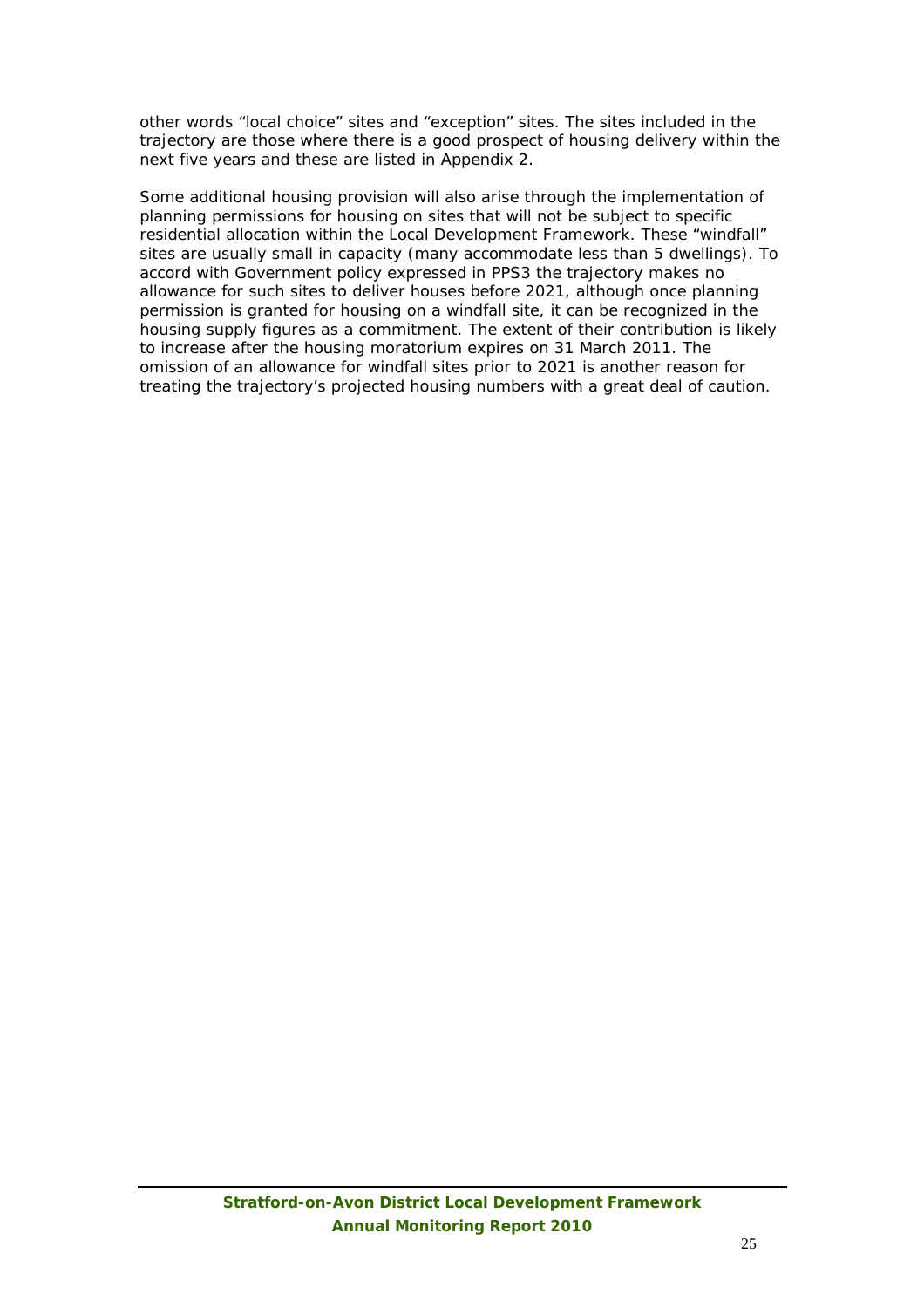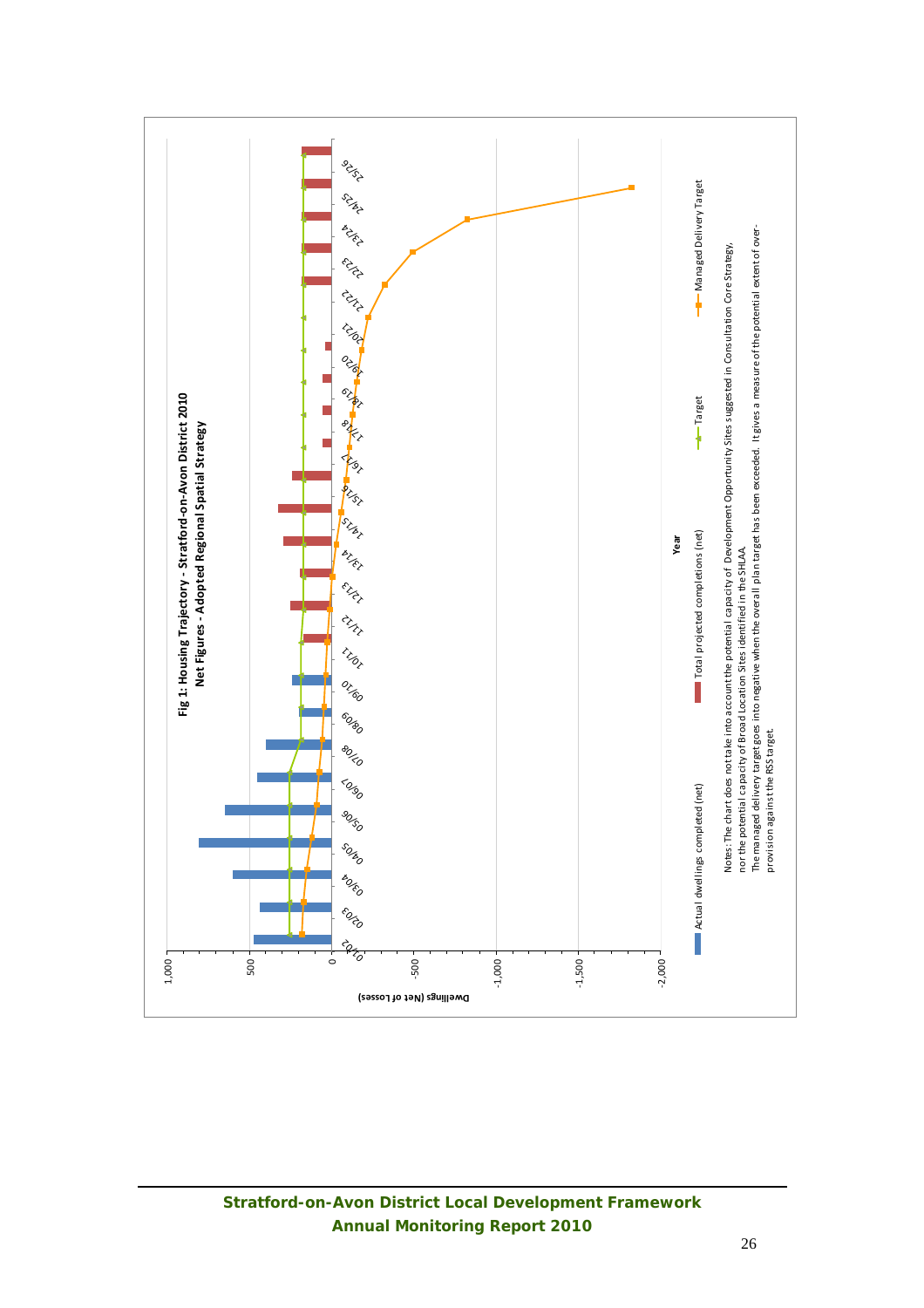### **Supply of ready to develop housing sites (Five Year Housing Land Supply)**

| <b>Housing Land Supply Assessment for 2011-2016</b><br><b>Situation at 31 March 2010</b><br><b>Based on Adopted West Midlands RSS</b> |                                                                                                                                                                                                   |                                                                                                |                                 |  |  |  |
|---------------------------------------------------------------------------------------------------------------------------------------|---------------------------------------------------------------------------------------------------------------------------------------------------------------------------------------------------|------------------------------------------------------------------------------------------------|---------------------------------|--|--|--|
|                                                                                                                                       | Annual<br>Housing<br>Provision<br>Target<br><b>Adopted RSS</b><br>Annual Net                                                                                                                      | Existing<br>Housing<br>Land Supply<br>$31 - 3 - 2010$<br>Dwelling<br>Capacity of<br>Identified | Balance of<br>Supply<br>against |  |  |  |
| Year                                                                                                                                  | Requirement*                                                                                                                                                                                      | Sites $*$                                                                                      | Target                          |  |  |  |
| 2011/12                                                                                                                               | 170                                                                                                                                                                                               | 252                                                                                            | $+82$                           |  |  |  |
| 2012/13                                                                                                                               | 170                                                                                                                                                                                               | 190                                                                                            | $+20$                           |  |  |  |
| 2013/14                                                                                                                               | 170                                                                                                                                                                                               | 293                                                                                            | $+123$                          |  |  |  |
| 2014/15                                                                                                                               | 170                                                                                                                                                                                               | 327                                                                                            | $+157$                          |  |  |  |
| 2015/16                                                                                                                               | 170                                                                                                                                                                                               | 239                                                                                            | +69                             |  |  |  |
| Totals 2011-2016                                                                                                                      | 850                                                                                                                                                                                               | 1301                                                                                           | +451                            |  |  |  |
| <b>Notes</b>                                                                                                                          | * Calculated in accordance with GOWM<br>advice dated 16 March 2010. Does not take<br>into account extent of house building in the<br>2001-2011 period.<br>** For details of sites see Appendix 2. |                                                                                                |                                 |  |  |  |
| Length of land supply<br>(years)                                                                                                      | 7.7                                                                                                                                                                                               |                                                                                                |                                 |  |  |  |
| NI 159: % of five year<br>land requirement that<br>can be built on<br>deliverable sites                                               | 100% or greater.)                                                                                                                                                                                 | 153% (Government advice states that good<br>performance is where the percentage is             |                                 |  |  |  |
| RSS housing<br>requirements for<br>Stratford-on-Avon<br>District                                                                      | Using GOWM formula which relates<br>provision to the district growth proportions<br>in the Preferred Option.                                                                                      |                                                                                                |                                 |  |  |  |
| Phase 1 (2001-2007)                                                                                                                   | 1533                                                                                                                                                                                              |                                                                                                |                                 |  |  |  |
| Phase 2 (2007-2011)                                                                                                                   | 749                                                                                                                                                                                               |                                                                                                |                                 |  |  |  |
| Phase 3 (2011-2021)                                                                                                                   | 1694                                                                                                                                                                                              |                                                                                                |                                 |  |  |  |
| Total (2001-2021)                                                                                                                     | 3976                                                                                                                                                                                              |                                                                                                |                                 |  |  |  |

## **Comment**

Reversion to the housing requirements of the adopted West Midlands RSS means that the housing land situation has changed significantly from that described in the 2009 AMR which showed a shortfall when assessed against the RSS Phase Two Revision Preferred Option. The lower annual requirements that result from the adopted WMRSS paint a picture of housing land supply surplus and a very healthy NI 159 indicator.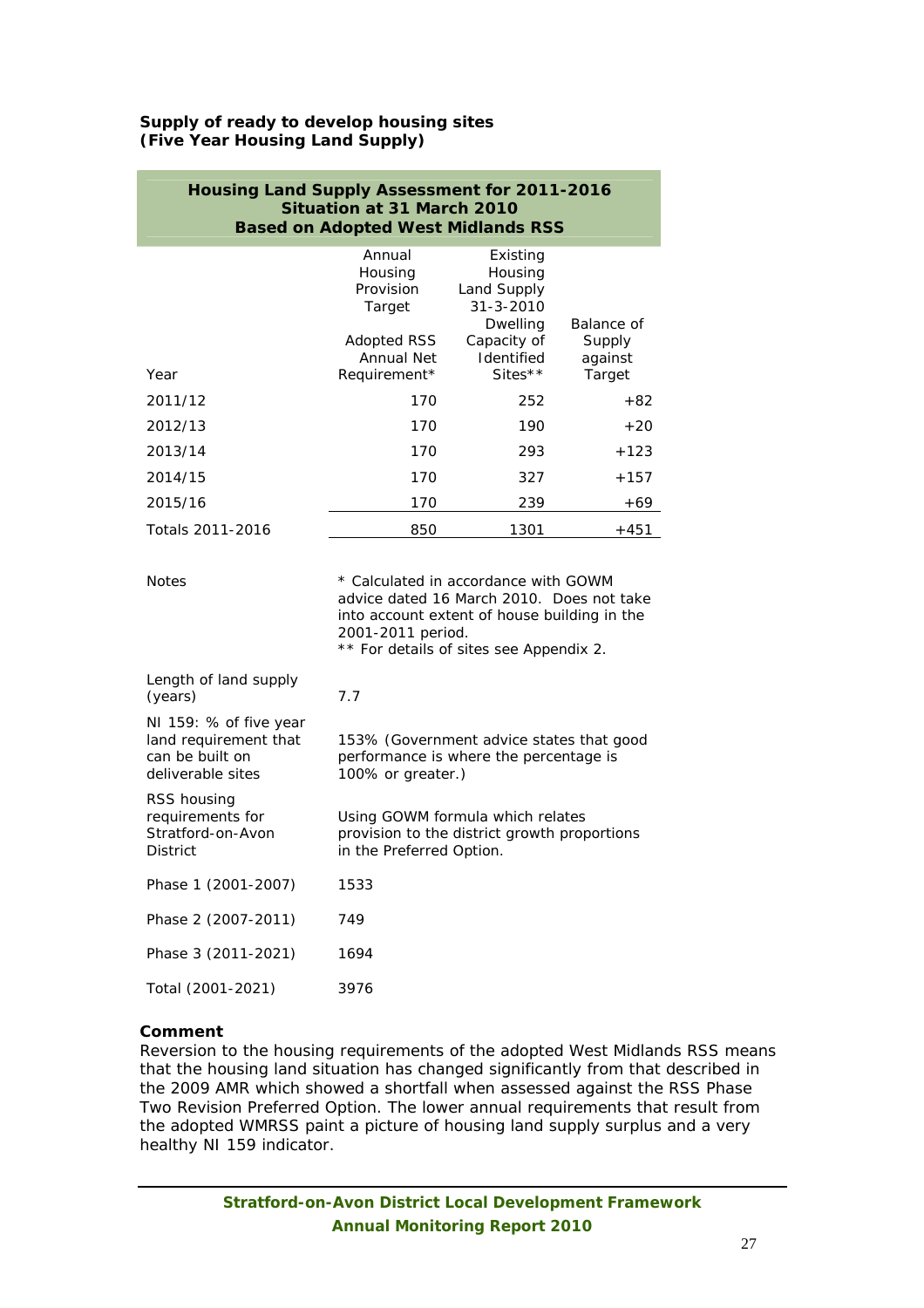The above assessment does not take into account the extent of housing growth since the WMRSS base year of 2001. Appendix 2 shows that over 4,000 dwellings have already been built since 2001, exceeding the requirement for the whole of the plan period (3976). However, the assessment takes a pragmatic view of housing requirements with an acceptance that the need for housing in the district does not stop with the early achievement of the strategic requirement. The WMRSS annual requirement of 170 dwellings for the period 2011 to 2021 is therefore retained as a measure of housing provision in the assessment period, pending the adoption of new housing figures through the LDF Core Strategy.

#### **Percentage of new and converted dwellings on previously developed land (PDL)**

#### **[National Core Indicator H3]**

| Dwellings Completed 2009/10 (Gross) |     |      |  |  |  |  |
|-------------------------------------|-----|------|--|--|--|--|
| PDL (brownfield)                    | 246 | 92%  |  |  |  |  |
| Greenfield                          | 22  | 8%   |  |  |  |  |
| Total                               | 268 | 100% |  |  |  |  |

#### **Comment**

The figures for 2009/10 show no change from those of the previous year. The percentage of dwellings completed on PDL has probably reached its maximum at this point, with no significant greenfield sites being constructed at this time. The figures also pre-date the deletion of garden sites from the definition of PDL. In future garden infilling will be included in the greenfield category which may have some effect on the figures, although the new Government sees the change in the definition as helping planning authorities resist this form of development in inappropriate locations. Meanwhile the new Government has retained the national annual target which states that at least 60% of new housing should be provided on previously developed land. In Stratford-on-Avon District this PDL target has once again been exceeded by a considerable margin. PDL sites in Stratford-upon-Avon, Southam and Tiddington have provided many of the dwelling completions in the district in the last year.

#### **Gross affordable dwellings completions [National Core Indicator H5]**

| Dwellings Completed 2009/10         |    |  |  |  |
|-------------------------------------|----|--|--|--|
| Social rented dwellings completed   | 32 |  |  |  |
| Intermediate dwellings completed    | 42 |  |  |  |
| Net additional affordable dwellings | 74 |  |  |  |

#### **Comment**

The figure of 74 affordable dwelling completions (including 11 existing dwelling acquisitions) represents a small increase over the number completed in 2009/10 (51 dwellings including 7 acquisitions). It represents a higher proportion of total dwelling completions than last year, excluding acquisitions (24% as opposed to 16% in 08/09). The Strategic Housing Market Assessment Review 2009 estimated a net annual need of 532 affordable dwellings in the district, so current provision still falls far short of meeting the full extent of need. The relatively small number of new affordable dwellings is partly related to the generally low level of house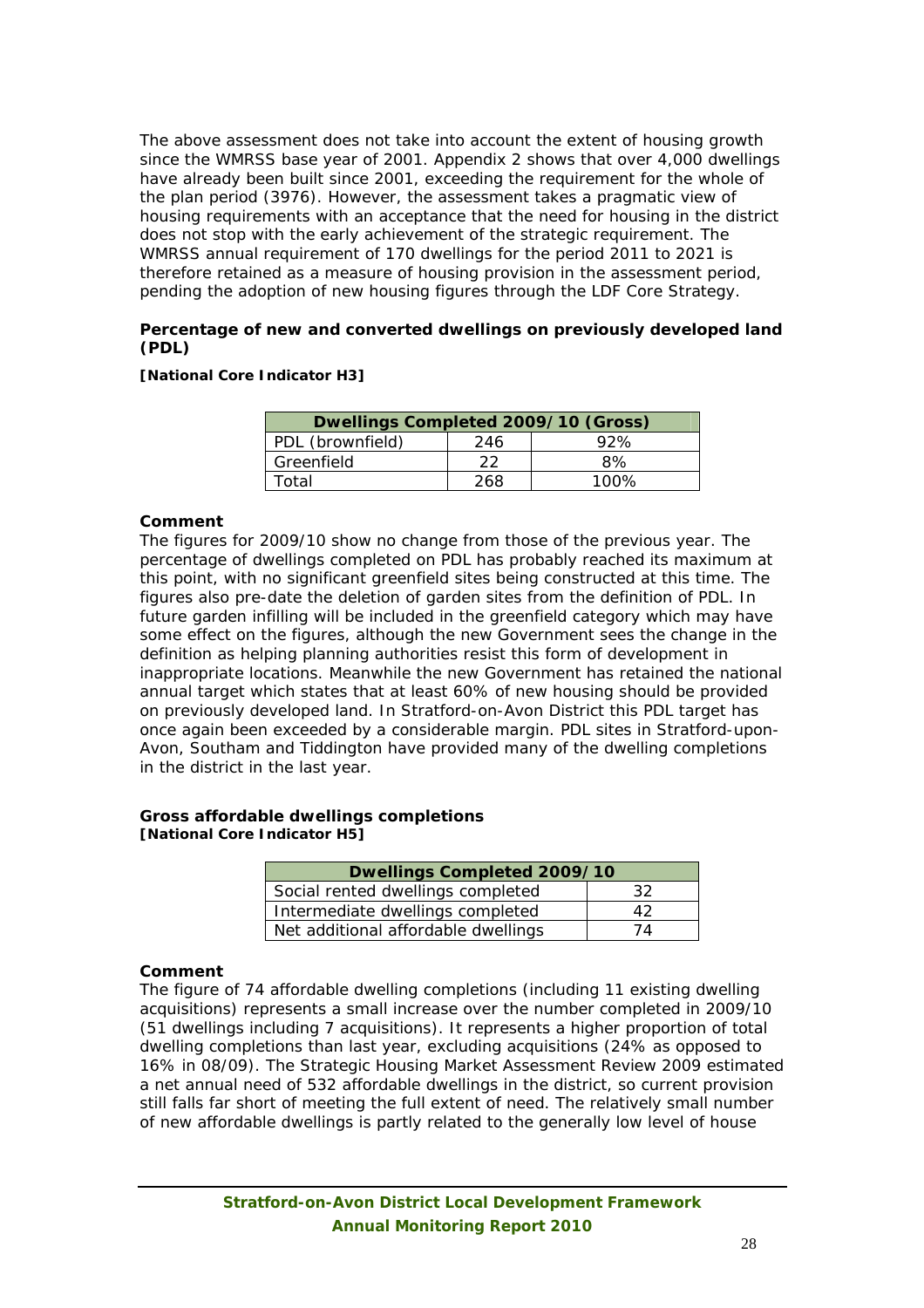building activity, with a shortage of mixed tenure schemes which could deliver affordable dwellings wholly or partly funded by developer contributions.

#### **Additional pitches provided for gypsies and travellers [National Core Indicator H4]**

| Pitches Delivered 2009/10    |  |  |  |  |
|------------------------------|--|--|--|--|
| 2009/10<br>Type of Pitch     |  |  |  |  |
| Additional permanent pitches |  |  |  |  |
| Temporary pitches            |  |  |  |  |

#### **Comment**

The figures relate to pitches that have been authorized during 2009/10. Unauthorized pitches are excluded. The temporary pitches are those subject to a planning condition that requires removal of the caravans by a certain date, often within two of three years of the date of when planning permission

## **Environmental Quality**

#### **Number of planning permissions granted contrary to Environment Agency advice on flooding and water quality grounds [National Core Indicator E1]**

The purpose of this indicator is to show the number of developments which are potentially located where (i) they would be at risk of flooding or increase the risk of flooding elsewhere and, (ii) adversely affect water quality.

There was only one such case during the 2009-10 monitoring year. This related to a small hot food outlet in open countryside. A two year temporary permission was granted on the basis that the cost of providing a connection to the main foul drainage system would have been too onerous in the circumstances.

#### **Change in areas of biodiversity importance [National Core Indicator E2]**

This purpose of this indicator is to show the losses or additions to biodiversity habitat. It is not yet possible to monitor this indicator rigorously because the data is not available from sources such as Natural England. The assessment provided below relates to former NI 197 on improved local biodiversity. This shows the proportion of local sites where positive conservation management has been or is being implemented.

| NI 197: Local Sites - Management - 2010             |      |  |  |  |
|-----------------------------------------------------|------|--|--|--|
| Total Local Wildlife Sites & Local Geological Sites | 81   |  |  |  |
| No. being positively managed                        | 1 Q  |  |  |  |
| % being positively managed                          | -23% |  |  |  |

Former NI 197 is a measure of the performance of local authorities relating to biodiversity. It is seen as reflecting the degree of influence the local authority has had on the local sites system and the measures and procedures involved in ensuring that effective conservation is introduced to, and acted upon, by Local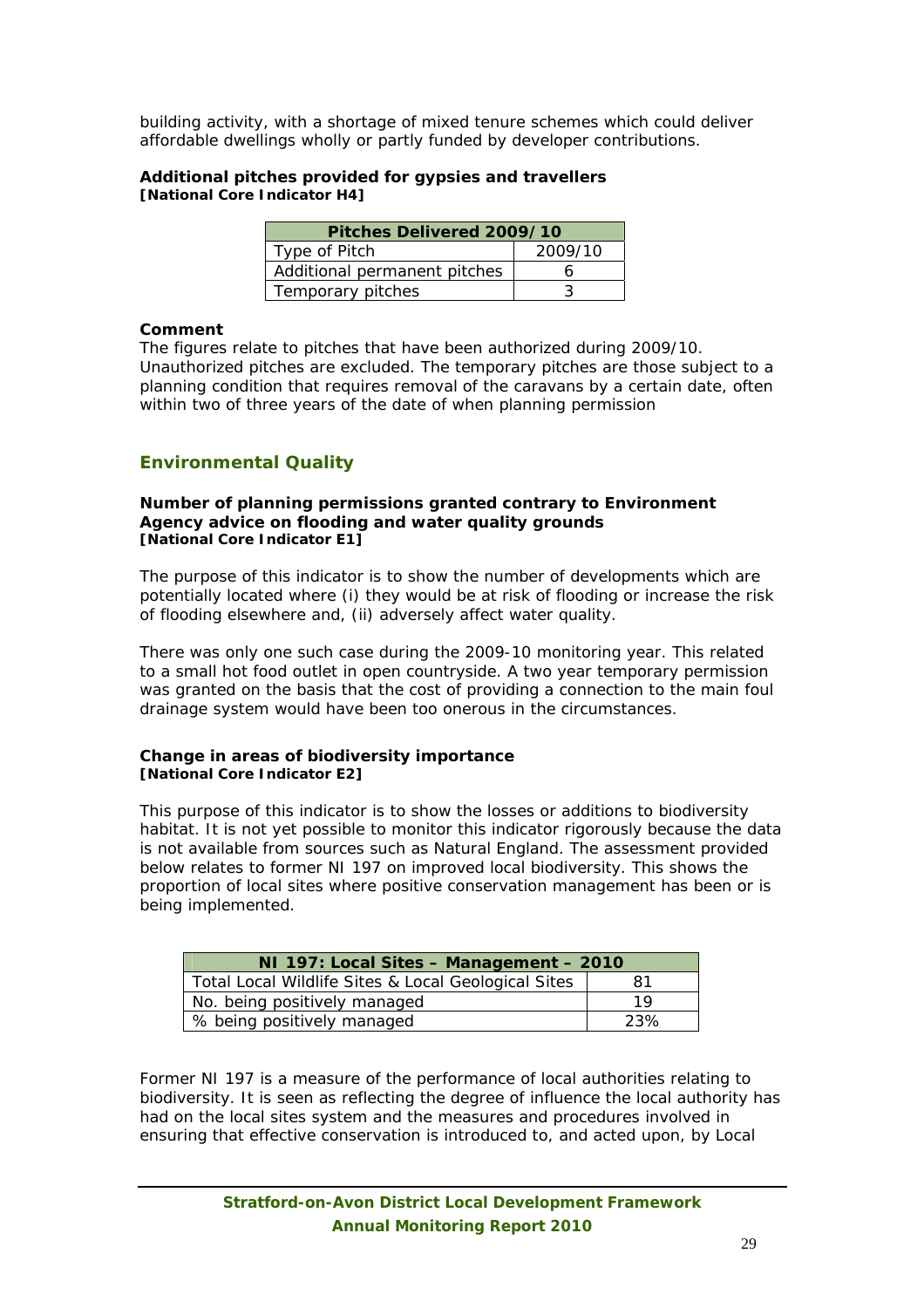Site owners. The indicator describes the proportion of local sites of nature conservation & geological interest where positive conservation management has been, or is being, implemented. There are shortcomings with this indicator, not least of which is that the number of designated local sites is limited and only represents a small fraction of the area of the District that has the potential to achieve this status.

Data compiled by Warwickshire Museum Field Services suggest that 23% of local wildlife and geological sites are known to be subject to positive conservation management. The Museum is anticipating an upward trend in this percentage due to factors such as the impact of the Campaign for the Farmed Environment (CFE) which promotes voluntary measures which can be taken by farmers and landowners to protect the countryside, its wildlife, soils and water quality. The also Museum sees the availability of finance through the English Woodland Grant Scheme and other environmental grant schemes as having a beneficial effect on Local Wildlife and Geological Sites in the district over the next few years.

## **Renewable energy generation [National Core Indicator E3]**

The purpose of this indicator is to show the amount of renewable energy generation by installed capacity and type.

The District Council is not able to monitor this indicator systematically at the present time. Consideration will be given to how this can be done effectively but there are concerns as to whether any meaningful data can be collected and analysed on a comprehensive basis.

In relation to major installations, no scheme has been implemented during the monitoring year 2009-10. However, it should be noted that there is an increasing level of interest in promoting solar (photo-voltaic) schemes in the District.

It is not possible or practical to monitor small-scale installations relating to domestic, commercial and community developments. This is compounded by the indicator relating to implementation which would be extremely demanding on resources. For these reasons, the District Council remains unconvinced by the value of monitoring this topic on the basis currently expected.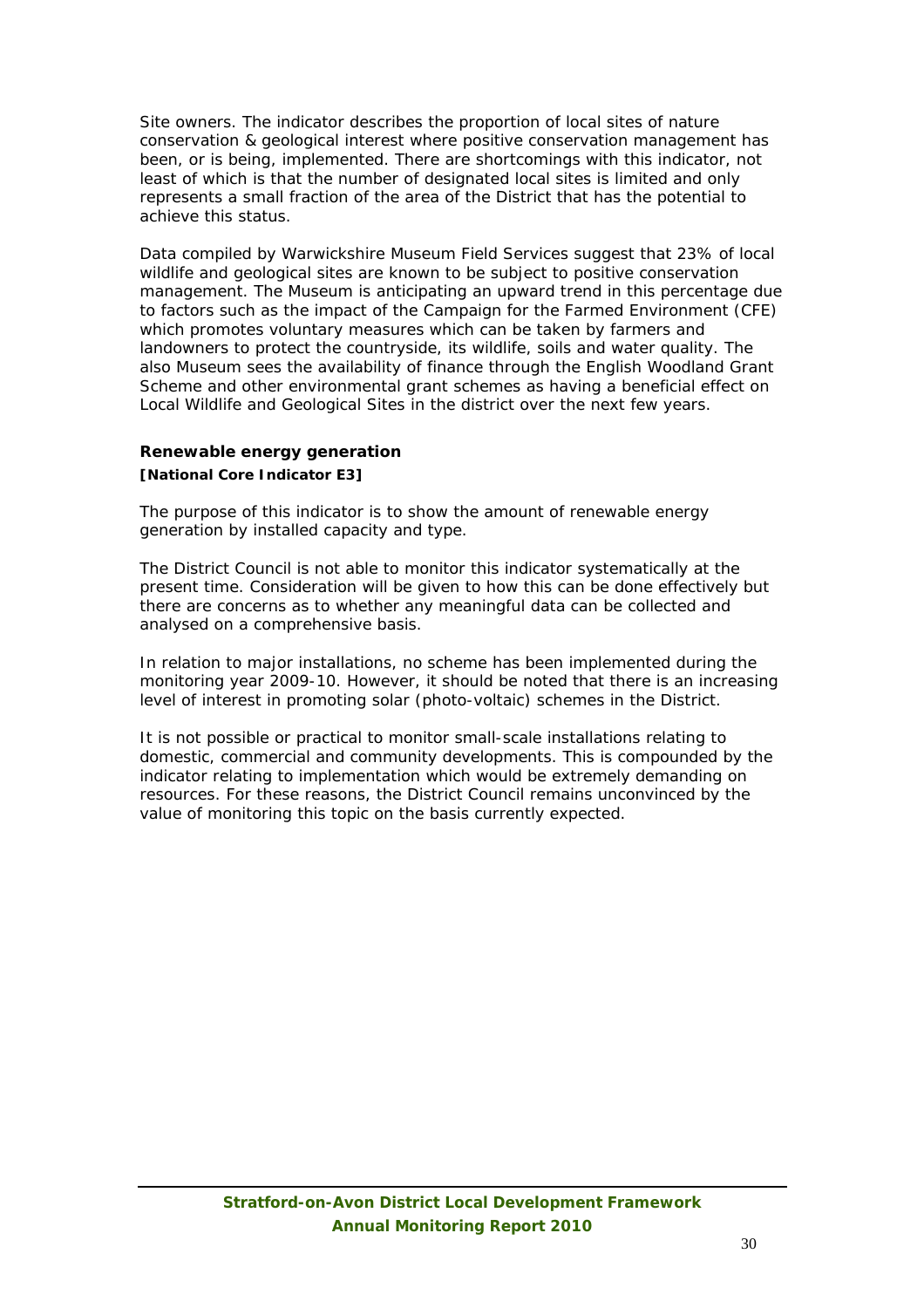## **C. Local Indicators**

The District Local Plan Review sets out a Monitoring Framework (see Section 9). The framework does not seek to measure the performance of every policy in the Plan, but addresses key aspects of the objectives that are at the heart of its strategy.

Not surprisingly, many of the local indicators are reflected in national and regional indicators that were operating until this year, and which have been retained as core indicators for the purposes of this edition of the AMR (see section B. above).

## **a. To satisfy housing needs (see Policies STR.2, COM.13, COM.14)**

This topic is mostly covered in the H2, H3 and H5 Core Output Indicators above. In addition, the following data is provided:

## **Types and sizes of dwellings**

| Dwellings Completed 2009/10 (Gross) |          |          |
|-------------------------------------|----------|----------|
| One bedroom houses/bungalows        |          | 0.4%     |
| Two bedroom houses/bungalows        | 17       | 6.3%     |
| Three bedroom houses/bungalows      | 51       | $19.0\%$ |
| Four bedroom houses/bungalows       | 34       | 12.7%    |
| Five or more bedroom                | 21       | 7.8%     |
| houses/bungalows                    |          |          |
| Houses/bungalows - total            | 124      | 46.3%    |
| One bedroom flats                   | 17       | 6.3%     |
| Two bedroom flats                   | 125      | 46.6%    |
| Three bedroom flats                 | 2        | 0.7%     |
| Four bedroom flats                  | O        | 0%       |
| Five or more bedroom flats          | $\Omega$ | $0\%$    |
| Flats - total                       | 144      | 53.7%    |

## **Comment**

Completions in 2009/10 showed a slight swing back to houses and bungalows although flats still provided the majority of completions. This trend was predicted in last year's AMR. In 2008/9 the proportion of completions in the form of flats was 57.1%. However, 2009/10 was very similar to the previous year in terms of the overall number of houses and flats being built. As noted in the previous two years the provision of flats is not answering the housing type shortfalls identified in the 2006 Joint Housing Assessment for South Warwickshire. The latter highlighted a shortage of two and three bedroomed family dwellings, but 2009/10 again saw only a small number of these being completed (68 in total).

Last year's AMR also noted the demographic trend towards greater number of single person households, but evidence was suggesting that many of these would be seeking dwellings of at least two bedrooms in size. Small flats would not answer the needs of these households.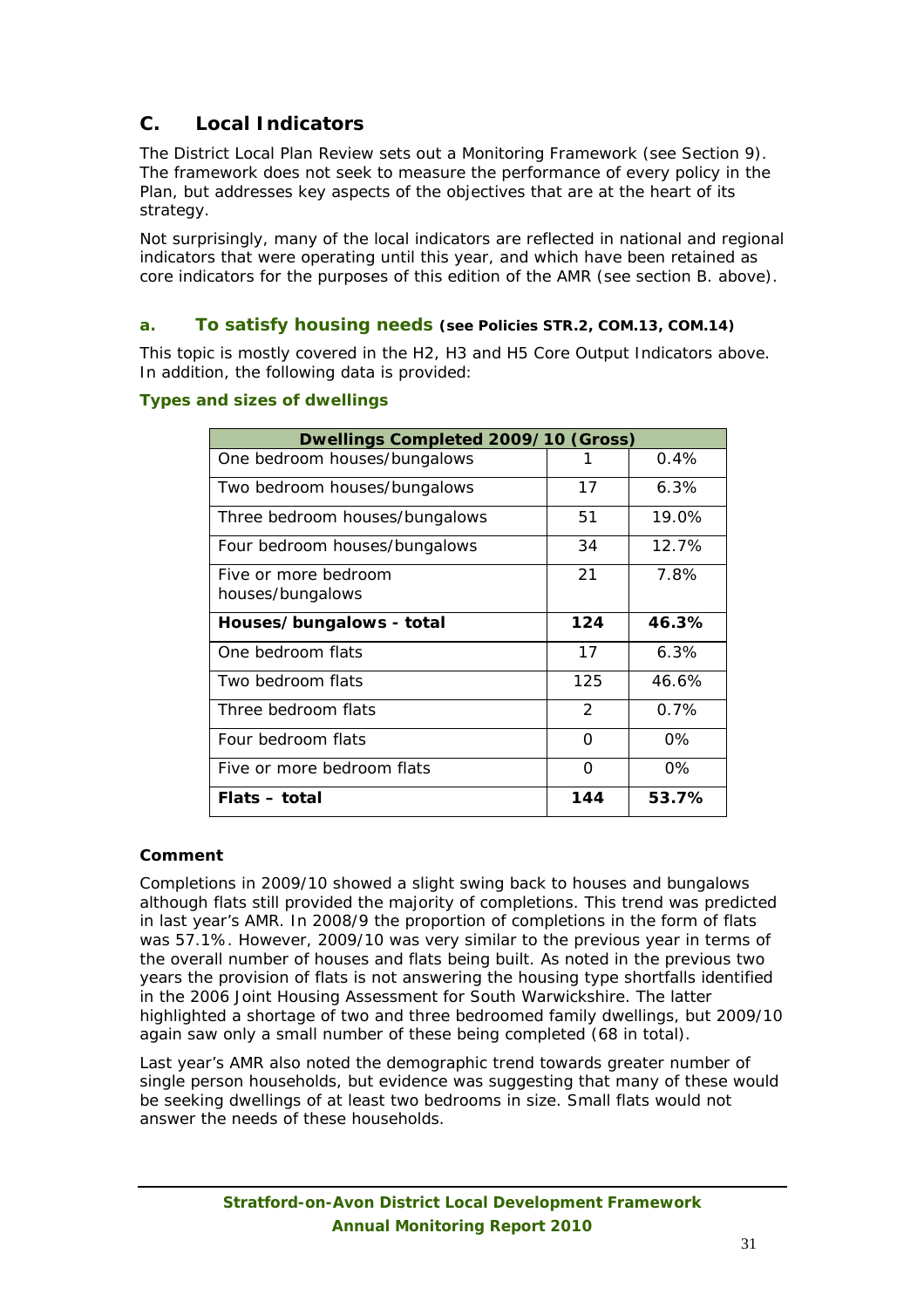## **b. To satisfy employment needs (see Policies STR.3, COM.17, CTY.2)**

This topic is covered in the Core Indicators section above.

## **c. To secure high quality design (see Policies PR.1, DEV.1)**

#### **The number of design statements submitted with planning applications**

- the District Council is not able to monitor this indicator comprehensively at the present time. However, the expectation that Design & Access Statements should be submitted with applications for many forms of development means that performance against this indicator in the future should improve dramatically.

#### **d. To protect landscape character (see Policies EF.1 & PR.2)**

#### **Area of greenfield development allowed in the Cotswolds AONB and the Green Belt**

(Reference to the Special Landscape Areas has been omitted as they are not covered by a saved policy of the Local Plan.)

The District Council is unable to monitor this indicator comprehensively at the present time. However, the amount of greenfield land involved is likely to be small since schemes would only be supported where they are in accordance with other saved policies of the District Local Plan that seek to focus most forms of development within or on the edges of the larger settlements in the District rather than in open countryside.

### **e. To foster biodiversity (see Policies EF.6, EF.7, EF.8)**

#### **Area of development allowed within a Local Nature Reserve, SSSI or Ecosite**

No development within Local Nature Reserves or SSSIs has been allowed in 09/10 within the District. The condition of SSSIs is monitored by Natural England although it is not possible for all sites to be assessed in any one year. Monitoring over a period of several years indicates the following:

- 84.6% of the area covered by SSSIs in the District is in favourable condition;
- 15.4% is in unfavourable condition but in the process of recovery.

The proportion in favourable condition has declined slightly since last year (86.6% in 2009), but remains well above the national level (43%), the regional level (34%) and the county level (79%). 'Favourable condition' means that the SSSI is being adequately conserved and is meeting its 'conservation objectives'. However, there is scope for the enhancement of these sites. The percentage in the 'unfavourable but recovering' category has increased (12.8% in 2009), but there are now no SSSIs that fall into the 'unfavourable and unchanging' and 'unfavourable condition and declining' categories which is good news.

Ecosites are locations of nature conservation interest which have been logged by the Warwickshire Biological Records Centre. There are over two thousand Ecosites within Warwickshire and many of these fall within Stratford-on-Avon District. The District Council has not been able to monitor whether development has been allowed within any Ecosite.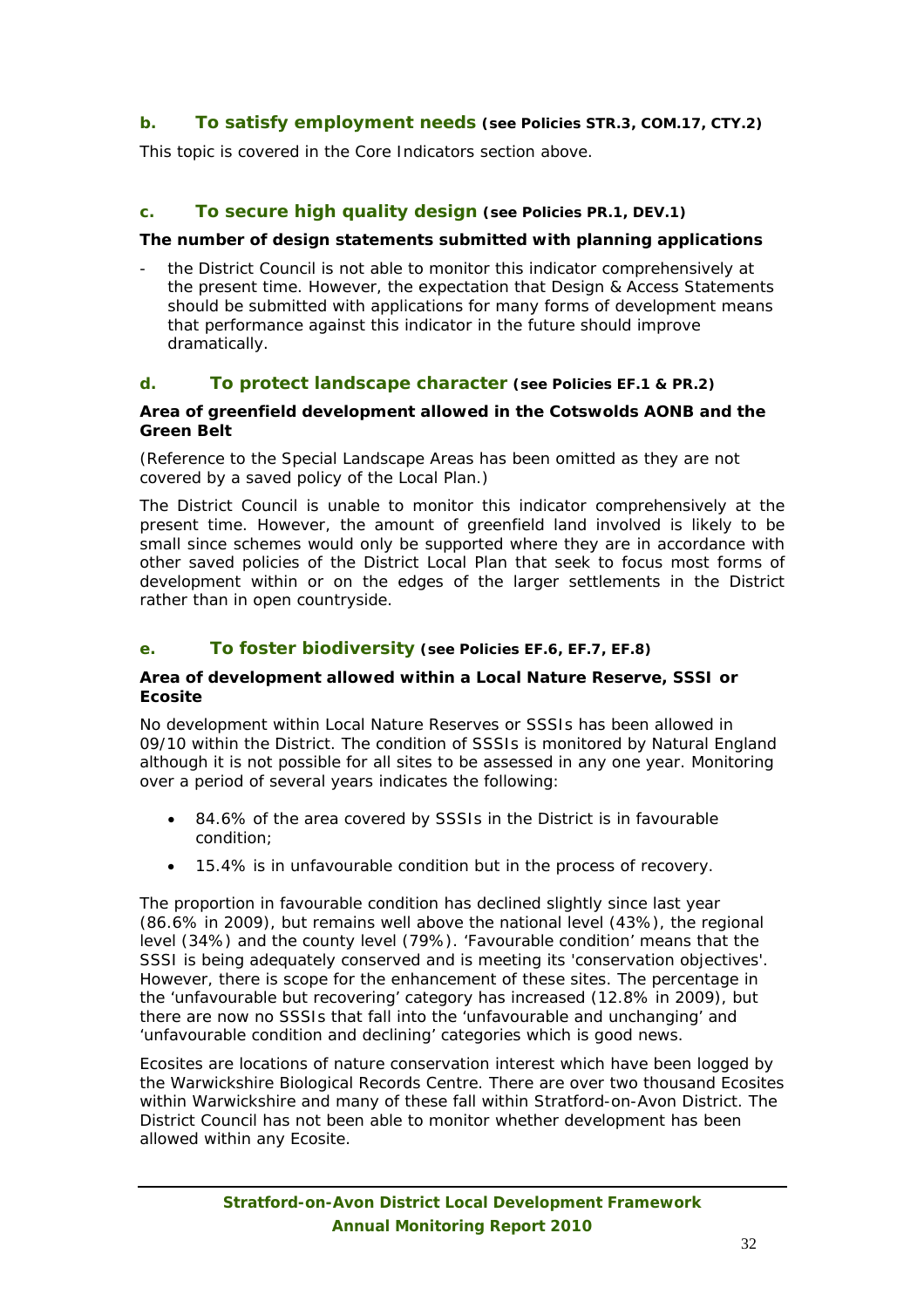The Ecosite designation is being superseded in some cases by the Local Wildlife Site designation. 49 of the latter had been designated in Stratford-on-Avon District by 31 March 2010, together with 32 Local Geological Sites, but they only represent a small proportion of sites with potential for such designations, and it will be many years before full coverage is achieved. Again, the District Council has not been able to monitor whether development has been permitted within any of these Local Sites, although data relating to their management is given in the section above dealing with Core Output Indicator E2.

#### **f. To protect historic heritage (see Policies EF.11, EF.12, EF.13 & EF.14)**

#### **Number of developments resulting in the loss or destruction of a Scheduled Ancient Monument or Listed Building**

No development has led to the loss or destruction of a scheduled ancient monument during 2009/10, although damage may have occurred in other ways, e.g. natural processes or routine land management. Such problems are highlighted in English Heritage's 'Heritage at Risk' Register.

There has been a single case of a listed building being lost in the district during 2009/10, although in this case the loss was due to fire rather than through development. This was Cutlin Mill Cottage at Atherstone-on-Stour, a Grade II listed structure.

#### **g. To promote alternative modes of transport to the car (see Policies COM.7, COM.8, COM.9)**

#### **Percentage of new residential development within 30 minutes public transport time to facilities**

This information has been provided in previous editions of the AMR. However, the view is now taken that this indicator is rather crude as an appropriate or optimum travel time by public transport depends upon the nature of the facility, eg. that which applies to a primary school compared with a secondary school, or between a doctors surgery and a hospital.

## **Number of Green Transport Plans completed**

since supplementary planning quidance was adopted by the District Council in July 1998, 26 such Green Transport Plans (or equivalent) have been completed through a legal agreement linked to a planning permission. Of these, three have been completed during 2009-10. These related to planning permissions for Long Marston Depot, Atherstone-on-Stour Industrial Estate and the Tesco store at Southam.

#### **Value of developer contributions towards sustainable transport**

Between 1996 and March 2009, approximately £4.1m had been secured from developers. This comprised £1m for a park and ride facility at Stratford-upon-Avon, £300,000 for traffic calming measures, nearly £1.5m towards public transport and just over £600,000 for pedestrian and cycling facilities.

During the monitoring year 2009-10, Section 106 Agreements have been completed to secure a further £894,000 from developers, of which about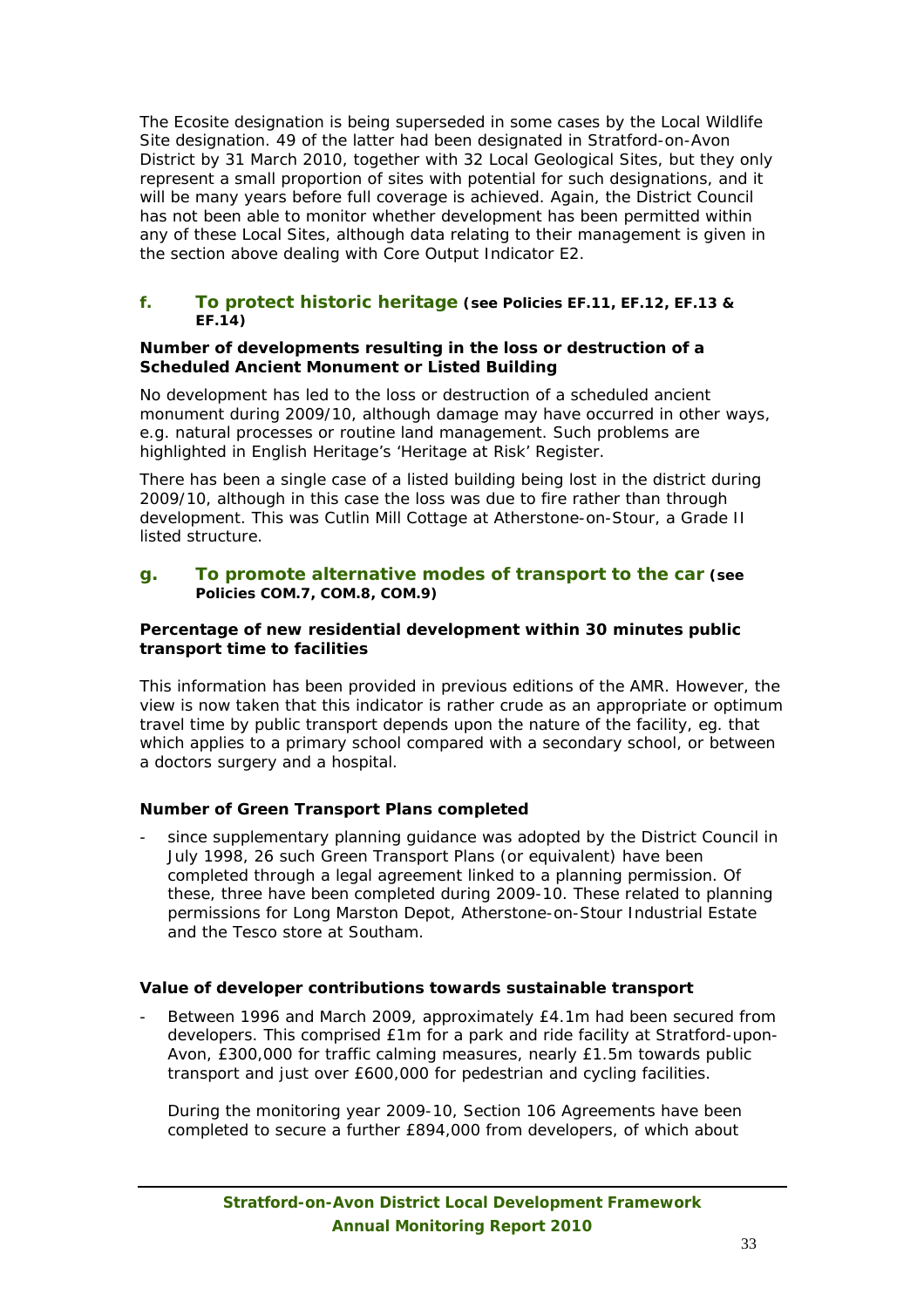£863,000 is for public transport and £31,000 is for walking and cycling schemes. The major contributions relate to Long Marston Depot and the Tesco foodstore development at Southam.

## **h. To facilitate energy conservation (see Policies PR.5, PR.6)**

This topic is covered in the Core Indicators section above.

### **i. To sustain water resources (see Policies PR.5, PR.7)**

This topic is covered in the Core Indicators section above.

## **j. To assist rural diversification (see Policies CTY.2, CTY.4)**

#### **Number of diversification schemes supported**

- the District Council is not able to monitor this indicator comprehensively at the present time. During 2009-10 a considerable number of small schemes (12 in total) were granted planning permission involving the conversion of farm buildings to a business use. This continues the trend over recent years which have seen a number of redundant farm buildings being granted permission for conversion to such uses, although in practice a proportion tends not to be implemented.

## **k. To stimulate rural centres (see Policies COM.19, MRC.1)**

#### **Area of new commercial development permitted in Main Rural Centres**

The District Council wishes to bolster the role of the larger rural centres given their importance in providing for the needs of their residents and surrounding communities. A number of new foodstore developments have taken place in these centres in recent years.

| Year of<br>completion | <b>Location of scheme</b>         | <b>Type of scheme</b>      | <b>Floorspace</b><br>(gross) |
|-----------------------|-----------------------------------|----------------------------|------------------------------|
| 1998                  | Salford Road, Bidford-<br>on-Avon | Foodstore                  | 980 sq.m.                    |
| 1998                  | Loxley Road,<br>Wellesbourne      | Foodstore                  | 810 sq.m.                    |
| 2003                  | Loxley Road,<br>Wellesbourne      | Foodstore extension        | 330 sq.m.                    |
| 2004                  | Alcester Road, Studley            | Foodstore<br>(replacement) | No increase                  |
| 2009                  | Birmingham Road,<br>Studley       | Foodstore                  | 1,290 sq.m.                  |
| 2010                  | Off Kineton Road,<br>Southam      | Foodstore                  | 2,602 sq.m.                  |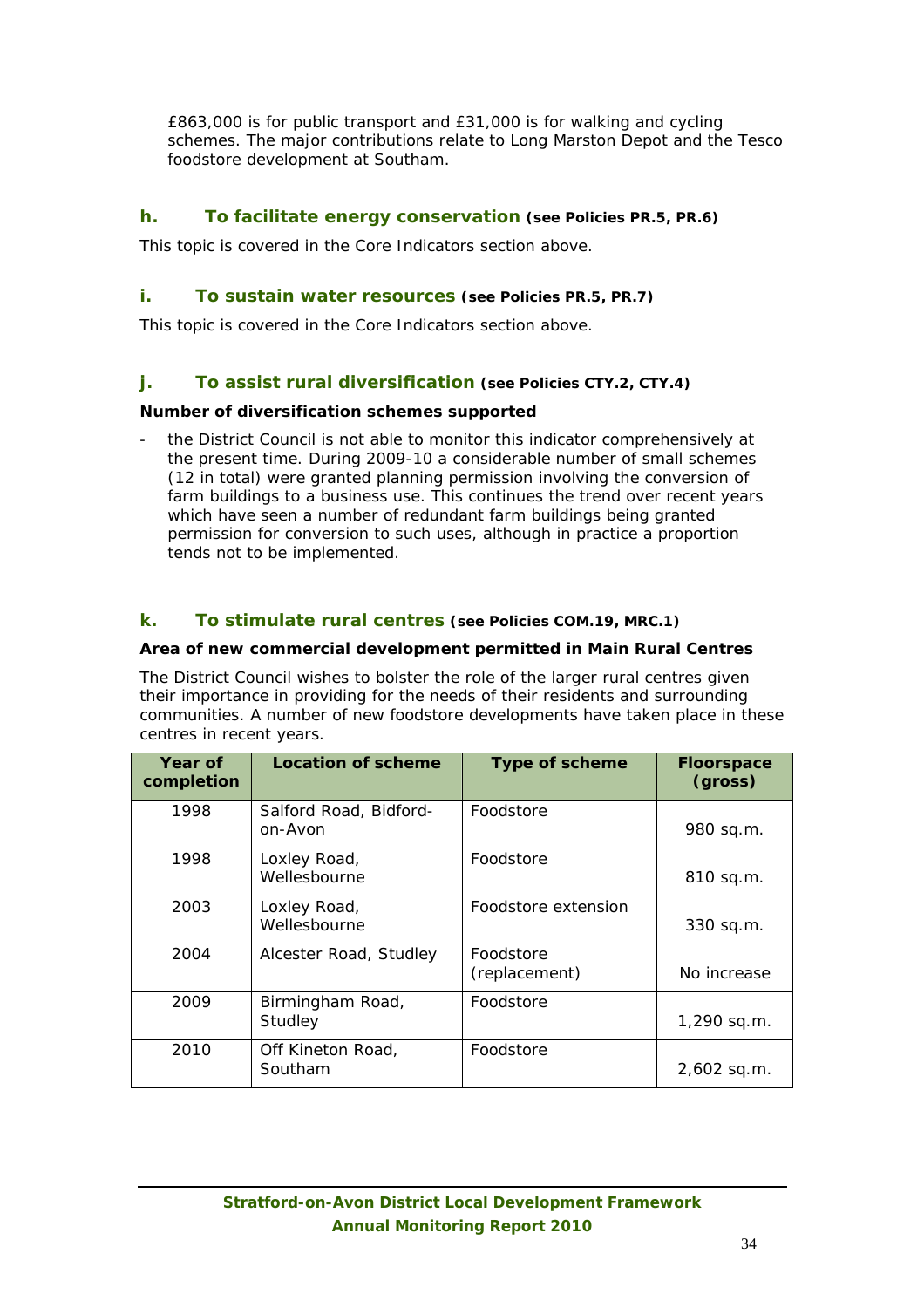### **l. To promote Stratford-upon-Avon town centre (see Policies COM.19, SUA.6, SUA.7)**

There is a wide range of established criteria by which it is possible to measure the vitality and viability of the town centre.

#### **Diversity of main town centre uses**

An occupancy survey of units in the town centre is carried out by the District Council on a biennial basis. The findings for ground floor uses are as shown in the table below.

The Health Check carried out for the District Council by Bert Nicholson Associates in 2003 remarked on the attractive mix of both independent retailers and national multiples in the town centre.

However, the lack of convenience shops was noted. The latest survey shows that only 1% of the total number of retail units in the town centre are convenience goods outlets.

| Occupancy by type<br>of use | Number of<br>units at<br><b>July 2010</b> | % at July<br>2010 | % at July<br>2008 | % at July<br>2006 |
|-----------------------------|-------------------------------------------|-------------------|-------------------|-------------------|
| Retail - convenience        | 5                                         | 1.2               | 1.4               | 1.7               |
| Retail - comparison         | 174                                       | 41.7              | 47.8              | 49.0              |
| Financial & professional    | 24                                        | 5.7               | 6.7               | 8.9               |
| Food & drink                | 77                                        | 18.5              | 17.3              | 16.3              |
| Other services              | 56                                        | 13.4              | 10.8              | 6.3               |
| Vacant                      | 36                                        | 8.6               | 5.2               | 4.8               |
| Residential                 | 33                                        | 7.9               | 7.9               | 7.9               |
| <b>Hotels</b>               | 3                                         | 0.7               | 0.7               | 0.7               |
| Visitor attractions         | $\mathcal{P}$                             | 0.5               | 0.5               | 1.0               |
| <b>Miscellaneous</b>        | $\overline{7}$                            | 1.7               | 2.2               | 3.4               |
| Total                       | 417                                       | 100.0             | 100.0             | 100.0             |

## **Presence of national multiples and high-profile retailers**

There is a total of 10 high profile retailers represented in the town centre, which is understood to be the third highest in the region, after Birmingham and Solihull. In addition, 14 large-store multiples are present (Source: Experian Goad).

#### **Retail and leisure floorspace permitted and completed**

There has been no significant increase in floorspace in the town centre in recent years. The refurbishment of Bell Court (now known as Town Square) in c.2002-03 did not involve the creation of additional retail floorspace.

#### **Operator demand**

As identified in the Bert Nicholson study, the FOCUS database indicates a healthy level of interest in Stratford-upon-Avon, with a total of 71 requirements listed in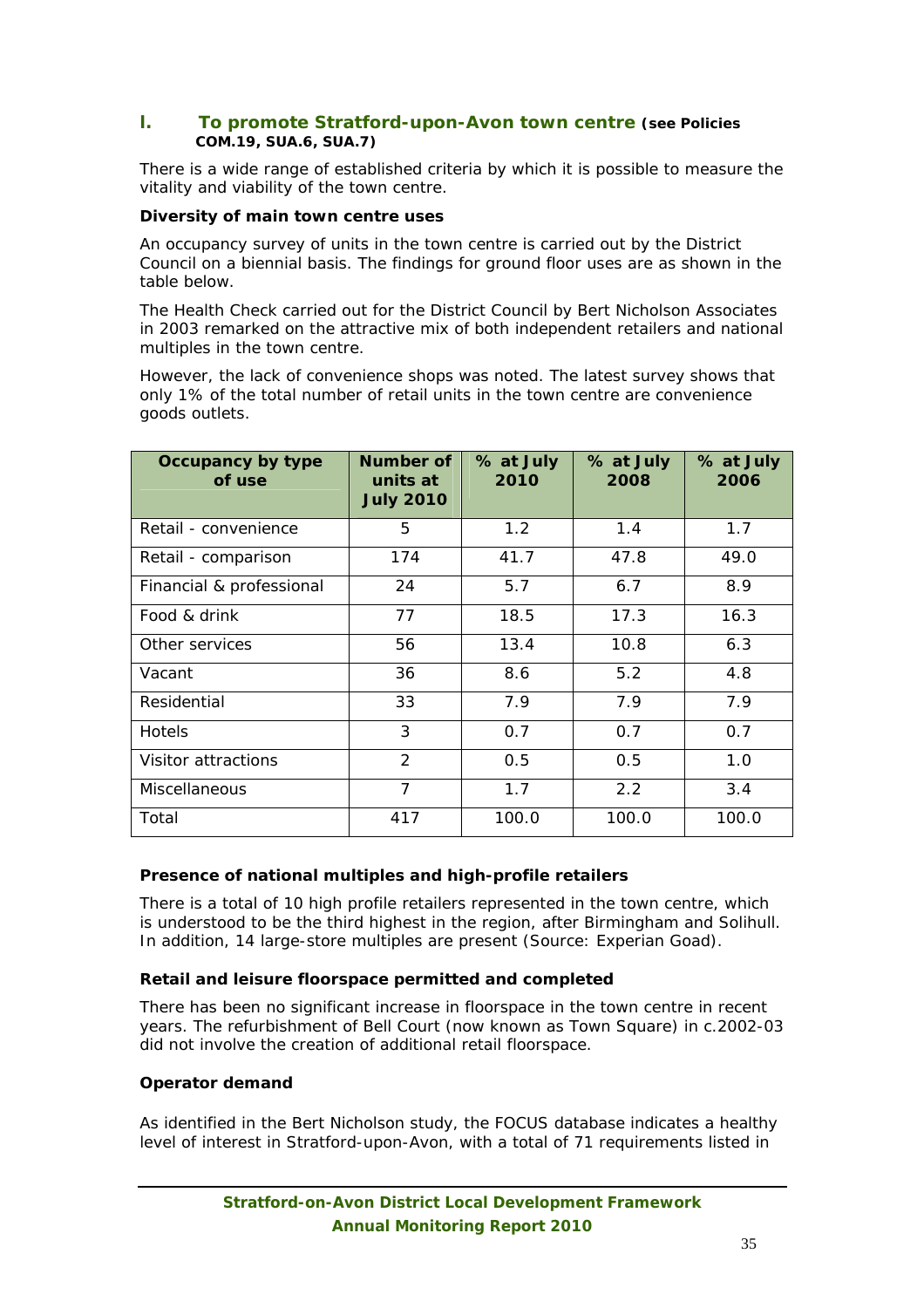October 2004. At the time, this was the seventh-highest level of operator demand amongst all the city and town centres in the region.

|            | 2001 | 2002 | 2003 | 2004 | 2005 | 2006 | 2007 | 2008 | 2009 | 2010 |
|------------|------|------|------|------|------|------|------|------|------|------|
| Stratford  | 120  | 125  | 125  | 125  | 130  | 130  | 130  | 135  | 135  | 140  |
| Leamington | 95   | 100  | 105  | 105  | 115  | 120  | 125  | 125  | 120  | 120  |
| Banbury    | 90   | 95   | 95   | 120  | 120  | 120  | 130  | 125  | 100  | 100  |
| Solihull   | 200  | 200  | 200  | 200  | 205  | 210  | 210  | 210  | 195  | 195  |
| Redditch   | 110  | 110  | 110  | 110  | 115  | 115  | 115  | 115  | 100  | 90   |
| Evesham    |      | 50   | 50   | 55   | 55   | 60   | 60   | 55   | 50   | 50   |

### **Zone A shopping rents**

Source: Colliers International based on their assessment of rental values (£/sq.foot/annum)

#### **Comment**

This is a recognised source of published rental data and is updated each year. It is evident that retail units within the primary shopping area of Stratford-upon-Avon town centre can command a high, and steadily increasing, rental value. The figure is higher than that for Banbury, Leamington Spa and Redditch, although considerably lower than for Solihull, but all these centres have experienced falling rental values in recent years. The figure reflects the likelihood of securing high turnover although the downside is that many small, specialist traders cannot afford a prime location in the town centre.

## **Proportion of vacant street-level property**

There has been a significant increase in vacant units since the 2008 survey. The figure now stands at 8.6%. This is no doubt partly due to the economic recession. It should be noted that nine of the 36 vacant units are in Town Square due to the specific circumstances that it faces.

However, the proportion of vacant units is considerably lower than that experienced by many other town centres. The regional and national average is about 13%.

## **Quality and mix of services and other uses**

There is a wide range of professional and business services, food and drink outlets and visitor attractions provided in the town centre. In large part this reflects the importance of Stratford-upon-Avon as a tourist destination.

#### **Pedestrian flows**

The District Council first commissioned a pedestrian count in October 1996. To provide a useful comparison, a fresh count was carried out in October 2006. Both counts covered 30 locations throughout the town centre on a consecutive Friday and Saturday and the figures were grossed up to give a weekly figure.

The overall figures for 2006 showed a very slight increase in the total number of pedestrians in the town centre. However, there is an interesting change to the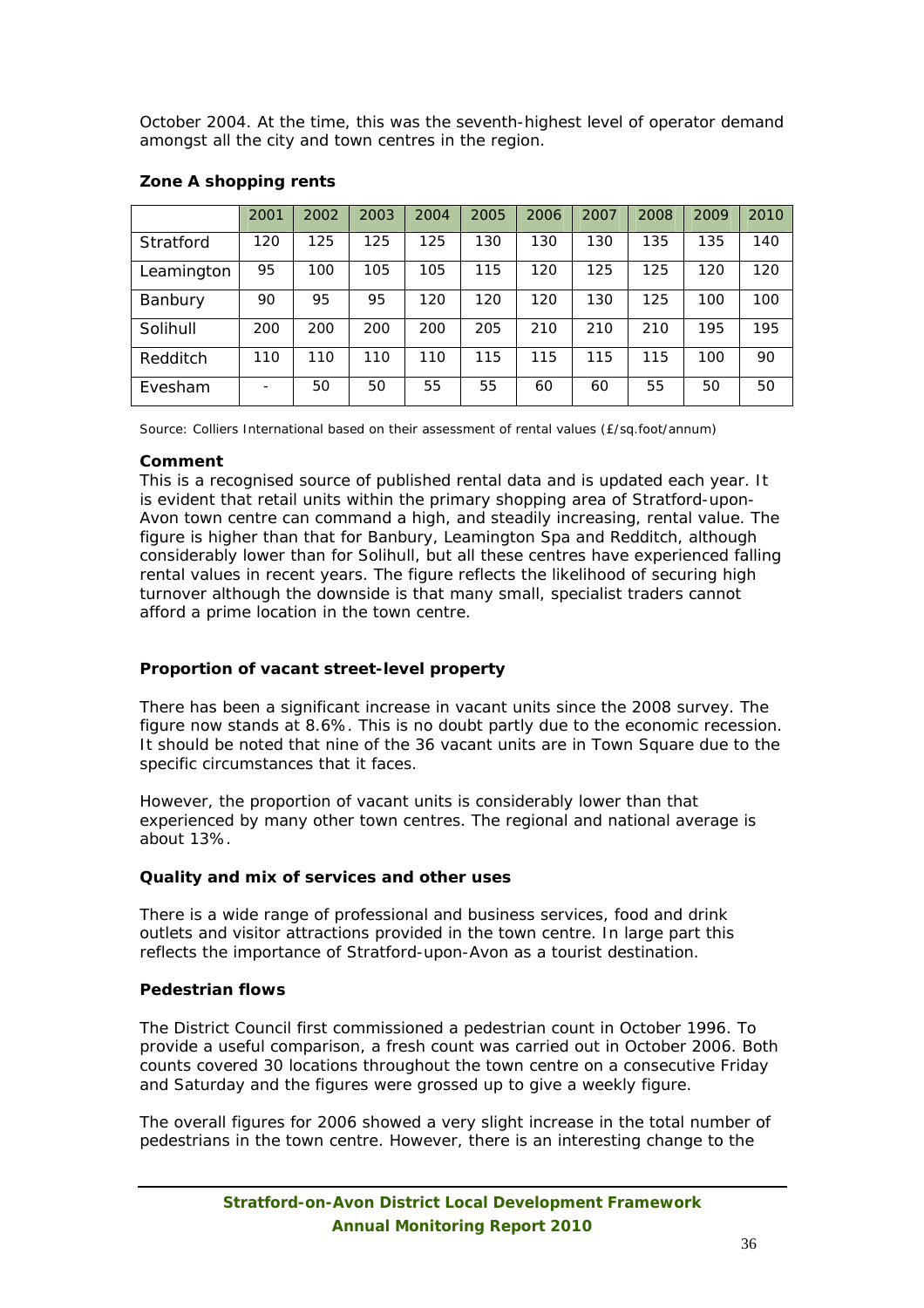location carrying the highest pedestrian flow. In 1996 this was on the south-side of Bridge Street, the main shopping street in the town centre. In the latest survey, it is in Henley Street which was pedestrianised in 2000 and has created a considerably more attractive environment for shoppers and visitors.

## **m. To support sustainable tourism (see Policies COM.21, COM.22)**

#### **Scale and location of new visitor accommodation**

Monitoring of this indicator only commenced in 2005 and covers schemes involving more than five bedrooms.

| Year of<br>pl.perm. | <b>Location of scheme</b>                          | No.of<br>bedrooms | <b>Progress</b> |
|---------------------|----------------------------------------------------|-------------------|-----------------|
| 2005-06             | Bidford Grange Hotel, near Bidford-on-Avon         | 70                | Not started     |
| 2006-07             | Evesham Road, Dodwell                              | 31                | Not started     |
|                     | Walton Hall, Wellesbourne                          | 167               | Completed       |
|                     | Banbury Road, Gaydon                               | 180               | Not started     |
|                     | Banbury Road, Warmington                           | 12                | Completed       |
|                     | Bridgefoot, Stratford-upon-Avon                    | 52                | Not started     |
| 2007-08             | Birmingham Road, Stratford-upon-Avon               | 92                | Completed       |
|                     | Pimlico Lane, Alveston, nr. Stratford-upon-Avon    | 18                | Not started     |
|                     | Ardencote Manor Hotel, Lye Green, Claverdon        | 40                | Completed       |
|                     | Birmingham Road, Henley-in-Arden                   | 40                | Not started     |
|                     | Birmingham Road, Kings Coughton, nr. Alcester      | 23                | Completed       |
|                     | Salford Hall Hotel, Abbots Salford, Salford Priors | 10                | Commenced       |
|                     | Payton Street, Stratford-upon-Avon                 | 85                | Commenced       |
| 2008-09             | Castle Road, Studley                               | 28                | Not started     |
|                     | Swan's Nest Lane, Stratford-upon-Avon              | 11                | Not started     |
|                     | Main Road, Tiddington                              | 10                | Completed       |
| 2009-10             | Birmingham Road, Stratford-upon-Avon               | 130               | Not started     |

There has been a substantial increase in the amount of visitor accommodation granted permission in the District over the past couple of years, although a number of schemes are still to be implemented.

This is a healthy situation for Stratford District which is heavily reliant on the tourism sector and visitors staying in the area. While many schemes are outside Stratford-upon-Avon, they have been justified for site specific reasons, such as their relationship to established leisure uses or as extensions to existing hotels.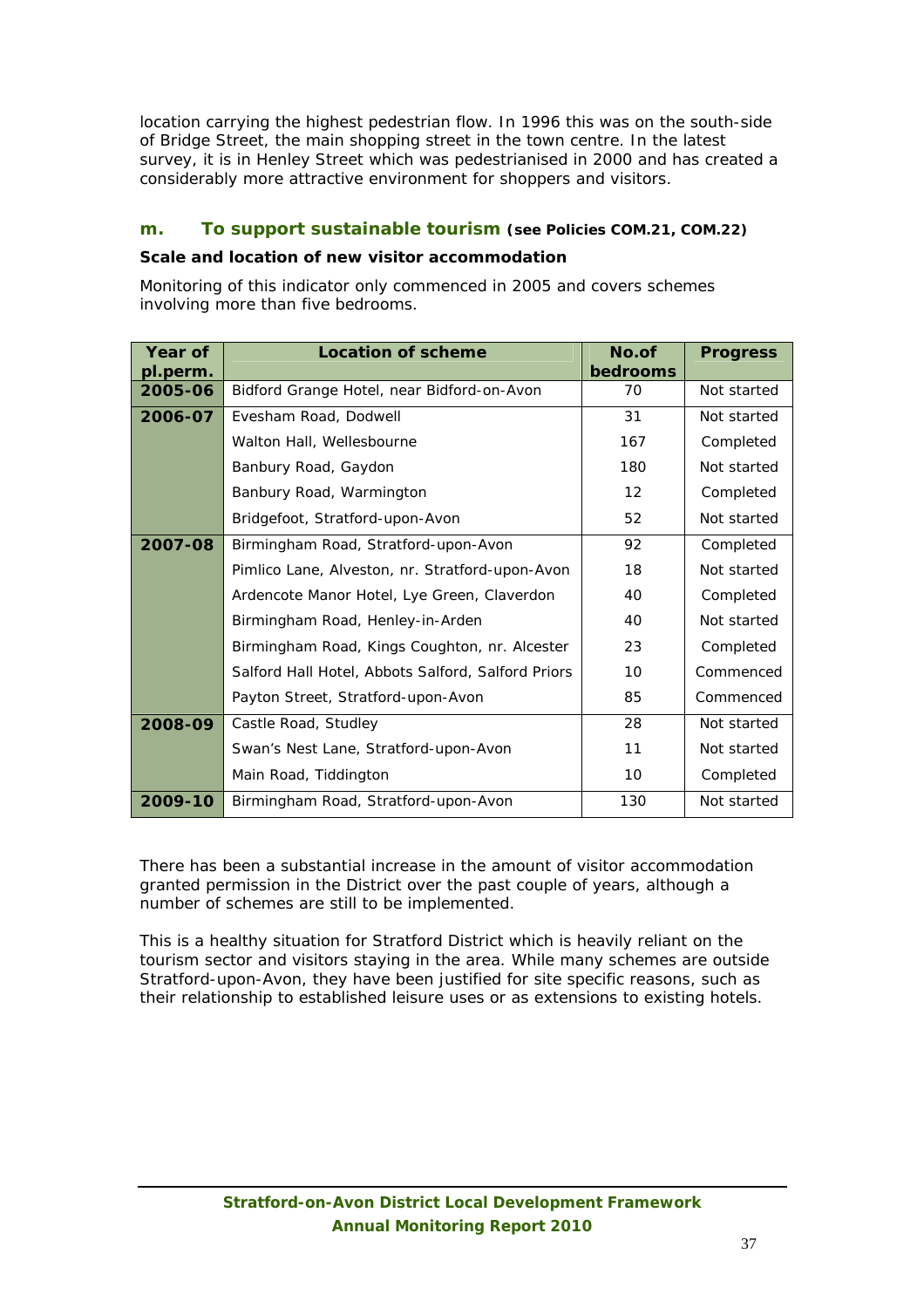#### **n. To provide leisure opportunities (see Policies COM.4, COM.5, COM.6)**

#### **Area of public open space provided in new development and lost to other forms of development**

The District Council is not able to monitor this indicator comprehensively at the present time. There has been one specific development in the District during the monitoring year 2009-10 that will provide a large area of public open space. This is the Wattons Lane housing scheme in Southam which is required to incorporate 0.6 hectares of public open space adjacent to the River Stowe. No cases involving the development of existing public open spaces have been granted planning permission during the year 2009-10.

#### **Value of developer contributions towards public open space**

The District Council adopted supplementary planning guidance in March 2005 whereby financial contributions towards off-site provision of open space will be sought in appropriate circumstances. During the monitoring years 2005-09, a total of over £200,000 had been secured from development proposals in Alcester, Bidford, Henley, Southam, Stratford and Studley.

During the monitoring year 2009-10, Section 106 Agreements have been completed to secure a further £150,000 from developers, of which £143,000 relates to Stratford-upon-Avon (mostly from the Egg Packing Station development) and £7000 to Bidford-on-Avon.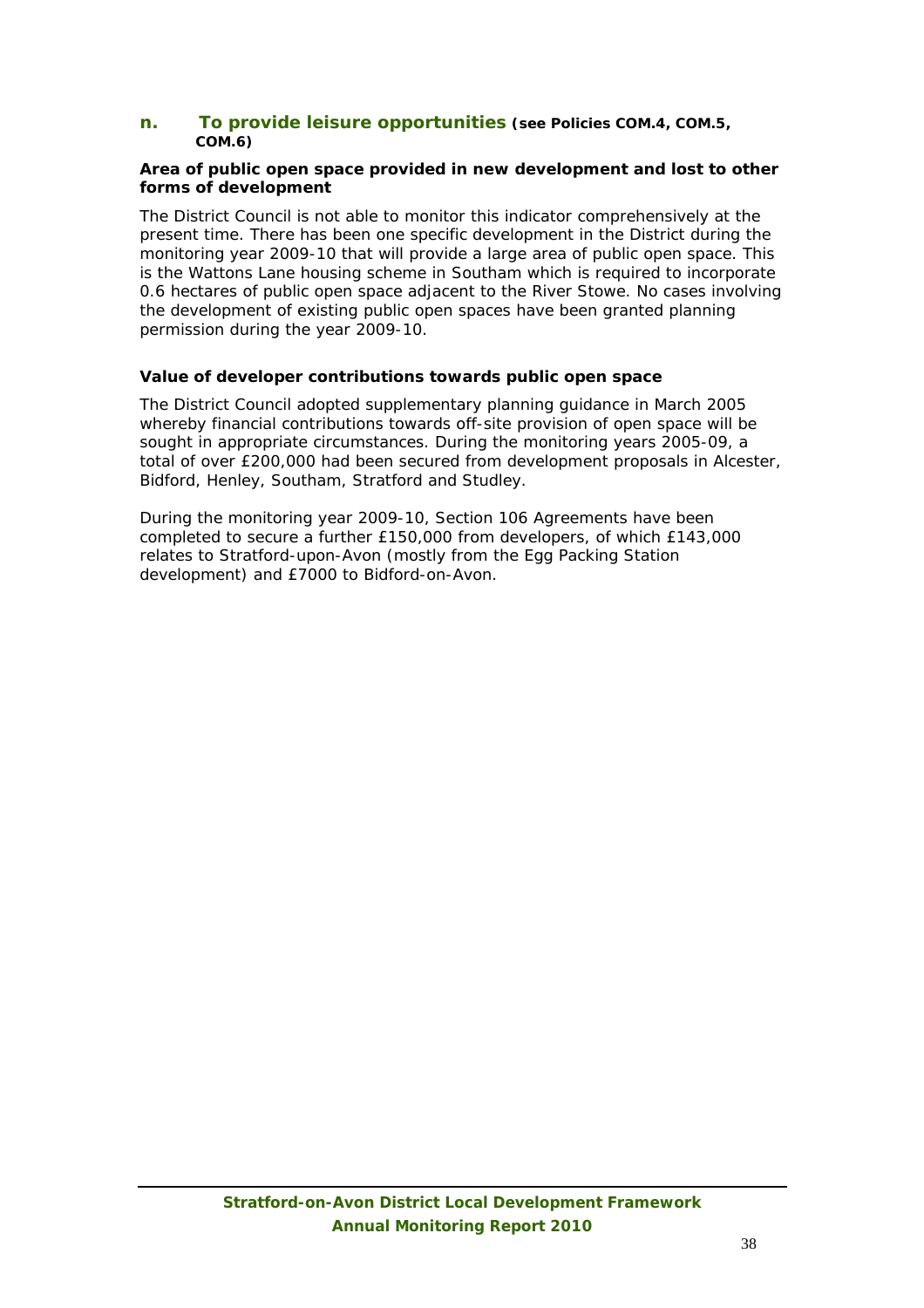## **D. Significant Effects Indicators**

The intention is that such indicators should be linked to the objectives identified in the Sustainability Appraisal. They are intended to enable a comparison to be made between the predicted effects of policies and the actual effects that they have.

A sufficient number should be developed to ensure a robust assessment of policy implementation. It is important, however, that the choice of such indicators reflects the availability and quality of data sources in order to ensure that assessment is meaningful.

A revised Sustainability Appraisal Framework has been prepared, following a review of the version that was contained in the Sustainability Appraisal of Development Plan Documents Scoping Report published by the District Council in March 2007. This rationalises the number of objectives identified while still focusing on the critical issues facing the District which the planning process can help to address.

The Sustainability Appraisal Framework is reproduced at **Appendix 3.**

The purpose of the Framework is to provide a consistent basis for describing, analysing and comparing the sustainability effects of policies in the LDF.

A set of significant effects indicators will emerge and be specified during the process of preparing the LDF, initially related to the policies contained in the Core Strategy.

Based on the revised objectives of the Sustainability Appraisal and the priorities of the Sustainable Community Strategy adopted by the District Council in April 2009, the following set of significant effects indictors are identified at this stage. They reflect the key challenges faced by the District in the coming years.

- 1. Improve access to a wide range of services
- 2. Provide scope for the delivery of affordable housing
- 3. Protect the District's distinctive character
- 4. Contribute to the control of climate change
- 5. Ensure that flood risk is not increased
- 6. Locate development to help reduce the use of the private car
- 7. Promote opportunities to secure economic diversification
- 8. Widen the range of visitor attractions to support the local economy.

Consideration will be given to identifying a set of indicators that will provide the basis for assessing the performance of the District Council's planning and related activities in creating sustainable communities and an attractive environment while playing its role in managing the fundamental challenges of climate change and flood risk.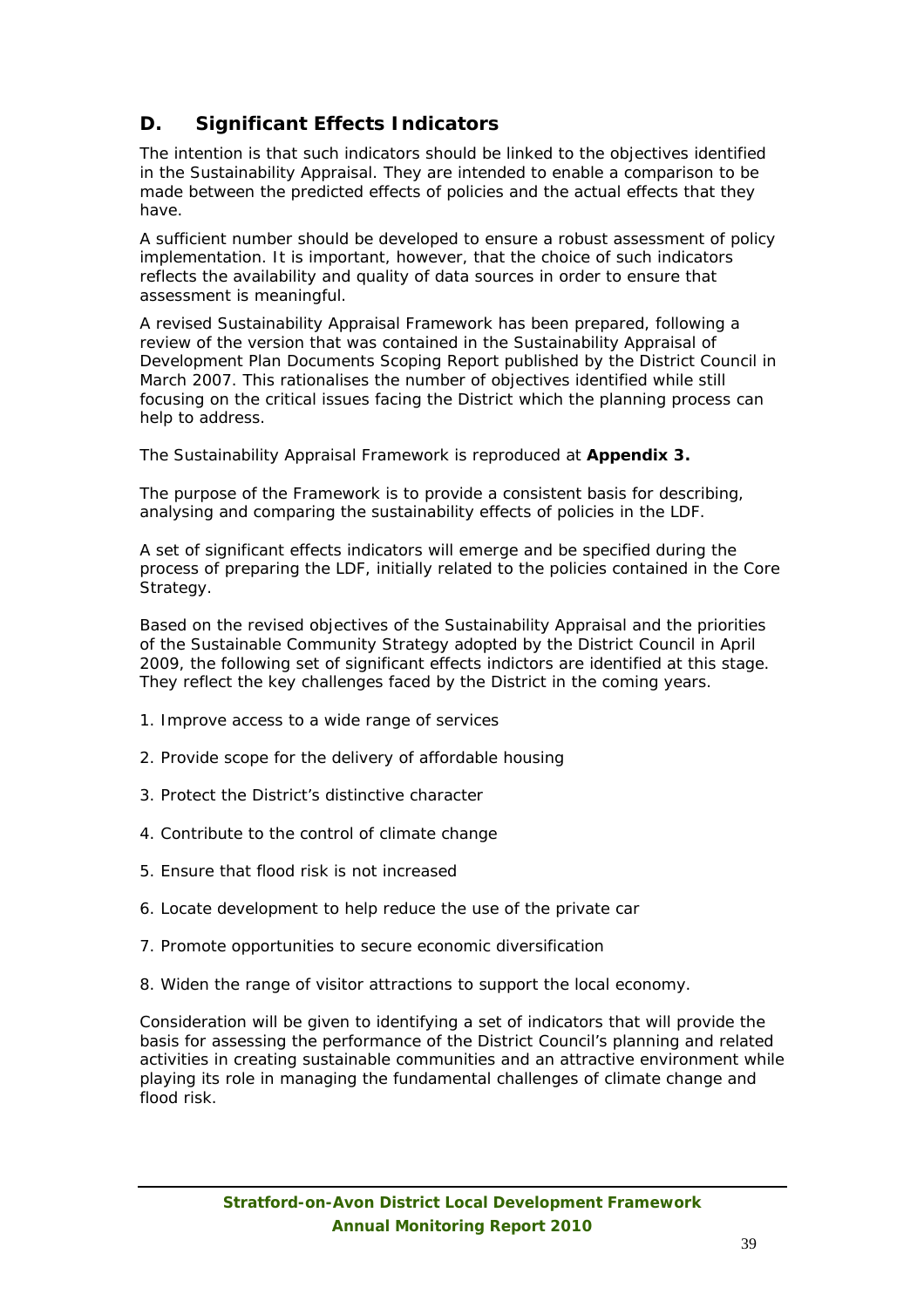## **4. Local Development Scheme – progress and review**

Table 1 below sets out the current position on each of the documents listed in the District Council's published Local Development Scheme (June 2009).

It will be noted that this Local Development Scheme is to be reviewed and Table 2 reflects the proposed changes to the LDF for Government Office's consideration. The justification for these changes is recorded below and will be discussed by the District Council's Cabinet in January 2011.

The following colour code is used to give a quick indication of whether the timescales for each document have been achieved during the past year:

| Preparation on target            |  |
|----------------------------------|--|
| Preparation delayed slightly     |  |
| Preparation delayed considerably |  |
| New document to be prepared      |  |
|                                  |  |

#### **Table 1: Progress against published Local Development Scheme 2009- 2011**

| <b>Name of Document</b>                                                        | <b>Current Position</b>                                                                                                                                                                                                                                                                                                                                                                                                                                                  | <b>Progress with LDS milestone</b>                                                                                                                                                                                                                                                                                                                                                                                                                                                                                                                                                 |
|--------------------------------------------------------------------------------|--------------------------------------------------------------------------------------------------------------------------------------------------------------------------------------------------------------------------------------------------------------------------------------------------------------------------------------------------------------------------------------------------------------------------------------------------------------------------|------------------------------------------------------------------------------------------------------------------------------------------------------------------------------------------------------------------------------------------------------------------------------------------------------------------------------------------------------------------------------------------------------------------------------------------------------------------------------------------------------------------------------------------------------------------------------------|
| <b>Core Strategy DPD</b><br>(incorporating<br><b>Strategic</b><br>Allocations) | Consultation on<br>$\bullet$<br><b>Issues and Options</b><br>document carried<br>out in May/June<br>2007.<br>Draft Core Strategy,<br>$\bullet$<br>setting out the<br><b>District Council's</b><br>preferred approach<br>on a range of policy<br>topics as well as the<br>provision of future<br>development,<br>published for<br>consultation on 13<br>November 2008.<br>A further<br>consultation version<br>of the Core Strategy<br>was published in<br>February 2010. | • The scheduled milestone<br>within the Local<br><b>Development Scheme to</b><br>reach Proposed<br><b>Submission stage by</b><br>November 2009 has not<br>been achieved. As a result<br>a series of updated<br>milestones were<br>established in the 2009<br>AMR.<br>• These updated milestones<br>have not been achieved<br>for a number of reasons,<br>in particular:<br><b>Staffing and</b><br>$\bullet$<br>recruitment issues<br>The Government's<br>$\bullet$<br>intention to revoke<br>the RSS has caused<br>uncertainty at a local<br>level and has<br>required a review of |
|                                                                                |                                                                                                                                                                                                                                                                                                                                                                                                                                                                          |                                                                                                                                                                                                                                                                                                                                                                                                                                                                                                                                                                                    |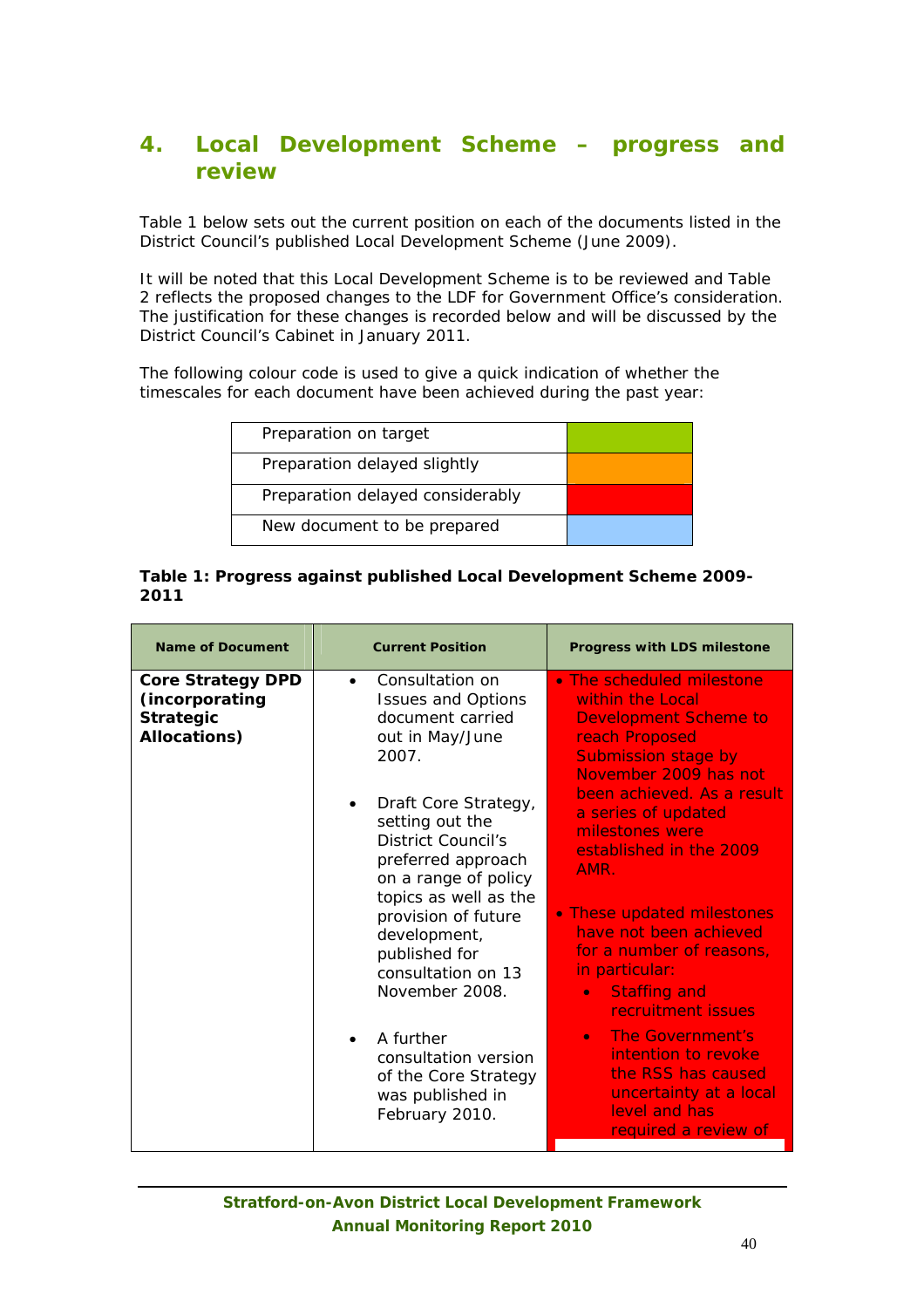|                                                                                       | Provisional<br>$\bullet$<br>milestones set out<br>in the 2009 AMR for<br>the completion of<br>the document were<br>as follows:<br>Publication of Proposed<br>Submission version -<br>September 2010<br>Submission to Secretary of<br>State - December 2010<br>Pre-examination hearing -<br>February 2011<br>Public Examination -<br>commences April 2011<br>Inspector's Report - July<br>2011 | all draft planning<br>policies.<br>As a result a revised<br>timetable for the Core<br><b>Strategy is detailed in Table</b><br>2.   |
|---------------------------------------------------------------------------------------|-----------------------------------------------------------------------------------------------------------------------------------------------------------------------------------------------------------------------------------------------------------------------------------------------------------------------------------------------------------------------------------------------|------------------------------------------------------------------------------------------------------------------------------------|
|                                                                                       | Adoption - September<br>2011                                                                                                                                                                                                                                                                                                                                                                  |                                                                                                                                    |
| <b>Gypsies and</b><br><b>Travellers Sites</b><br><b>DPD</b>                           | A separate DPD to allocate<br>specific sites to meet the<br>identified needs of gypsies<br>and travellers.<br>Publication of Proposed<br>Submission version -<br>November 2011                                                                                                                                                                                                                | Work has not yet started on<br>the document as resources<br>are currently being focused<br>on the preparation of Core<br>Strategy. |
| Development<br><b>Management DPD</b>                                                  | Adoption - October 2012<br>Publication of Proposed<br>Submission version -                                                                                                                                                                                                                                                                                                                    | Work has not yet started.<br><b>Resources are currently</b>                                                                        |
|                                                                                       | September 2012<br>Adoption - October 2013                                                                                                                                                                                                                                                                                                                                                     | being focused on preparation<br>of Core Strategy.                                                                                  |
| <b>Village and Non-</b><br><b>Strategic</b><br><b>Development Sites</b><br><b>DPD</b> | This will identify small site<br>allocations to meet local<br>needs for housing in Local<br>Service Villages. It will also<br>identify small sites on the<br>edges of Stratford-upon-<br>Avon and the Main Rural<br>Centres with consequent<br>changes to Built Up Area<br>Boundaries.<br>Publication of Proposed                                                                             | Work has not yet started.<br>Resources are currently<br>being focused on preparation<br>of Core Strategy.                          |
|                                                                                       | Submission version -<br>February 2013<br>Adoption - April 2014                                                                                                                                                                                                                                                                                                                                |                                                                                                                                    |
| <b>Proposals Map</b>                                                                  | Will be maintained and<br>updated to reflect the<br>provisions of each DPD as<br>it is adopted.                                                                                                                                                                                                                                                                                               | The revised timetable for the<br><b>Core Strategy in Table 2</b><br>applies.                                                       |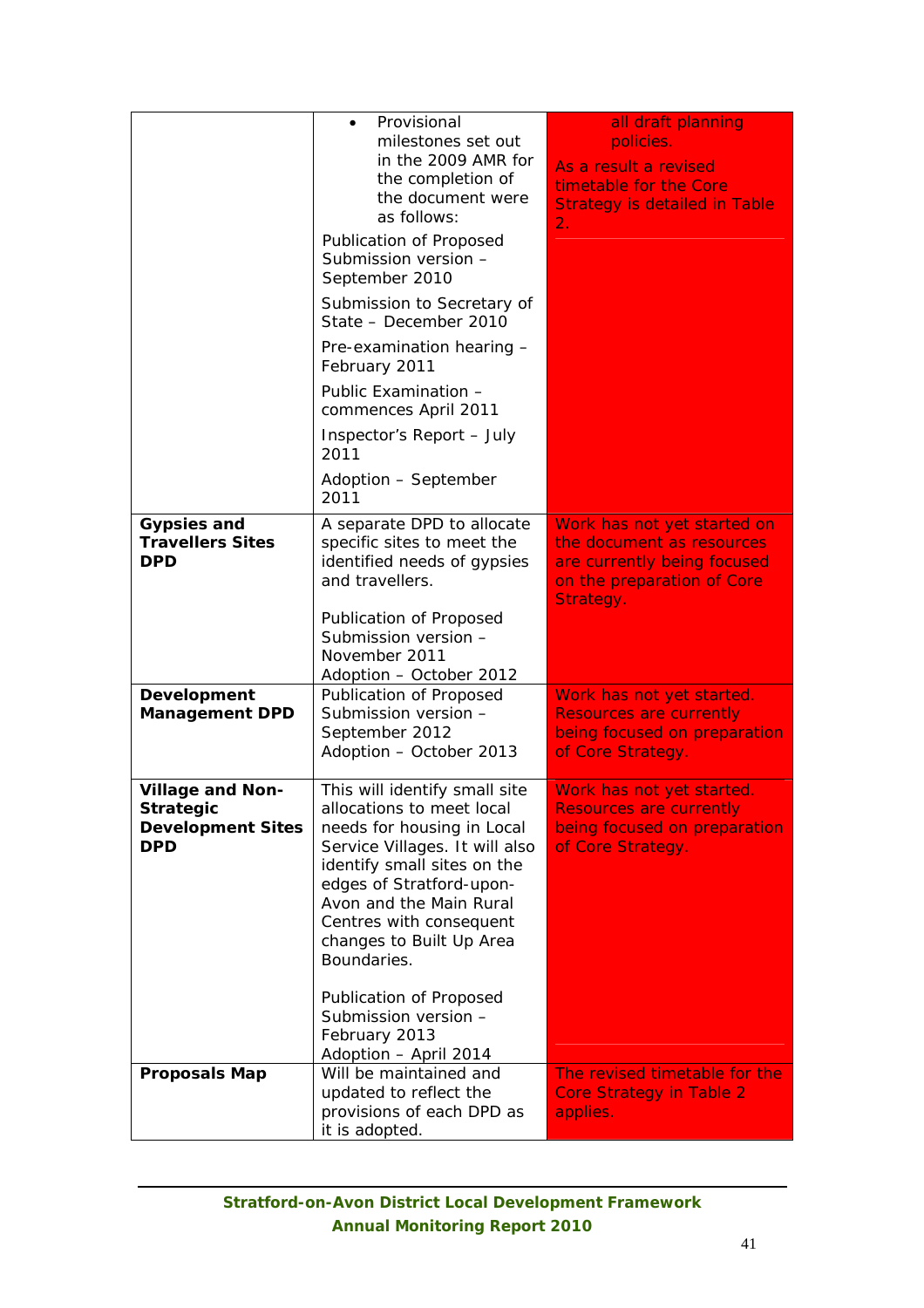| <b>Name of Proposed</b><br>Document           | <b>Revised milestones</b>                                                                 |
|-----------------------------------------------|-------------------------------------------------------------------------------------------|
| <b>Core Strategy DPD</b>                      | Revised draft Core Strategy consultation -<br>September/October 2011                      |
|                                               | Submission version - May 2012                                                             |
|                                               | Adoption - December 2012                                                                  |
| <b>Proposals Map</b>                          | Will be maintained and updated to reflect the provisions<br>of each DPD as it is adopted. |
| <b>Site Allocations</b><br><b>DPD</b>         | Issues and Options consultation - January 2013                                            |
|                                               | Draft Site Allocations DPD consultation – October 2013                                    |
|                                               | Submission version - June/July 2014                                                       |
|                                               | Adoption - February 2015                                                                  |
| <b>Developer</b><br><b>Contributions SPD</b>  | Adoption - December 2012                                                                  |
|                                               |                                                                                           |
| <b>Residential Design</b><br><b>Guide SPD</b> | Adoption – October 2011                                                                   |

## **Table 2: Proposed Local Development Scheme 2011 - 2013**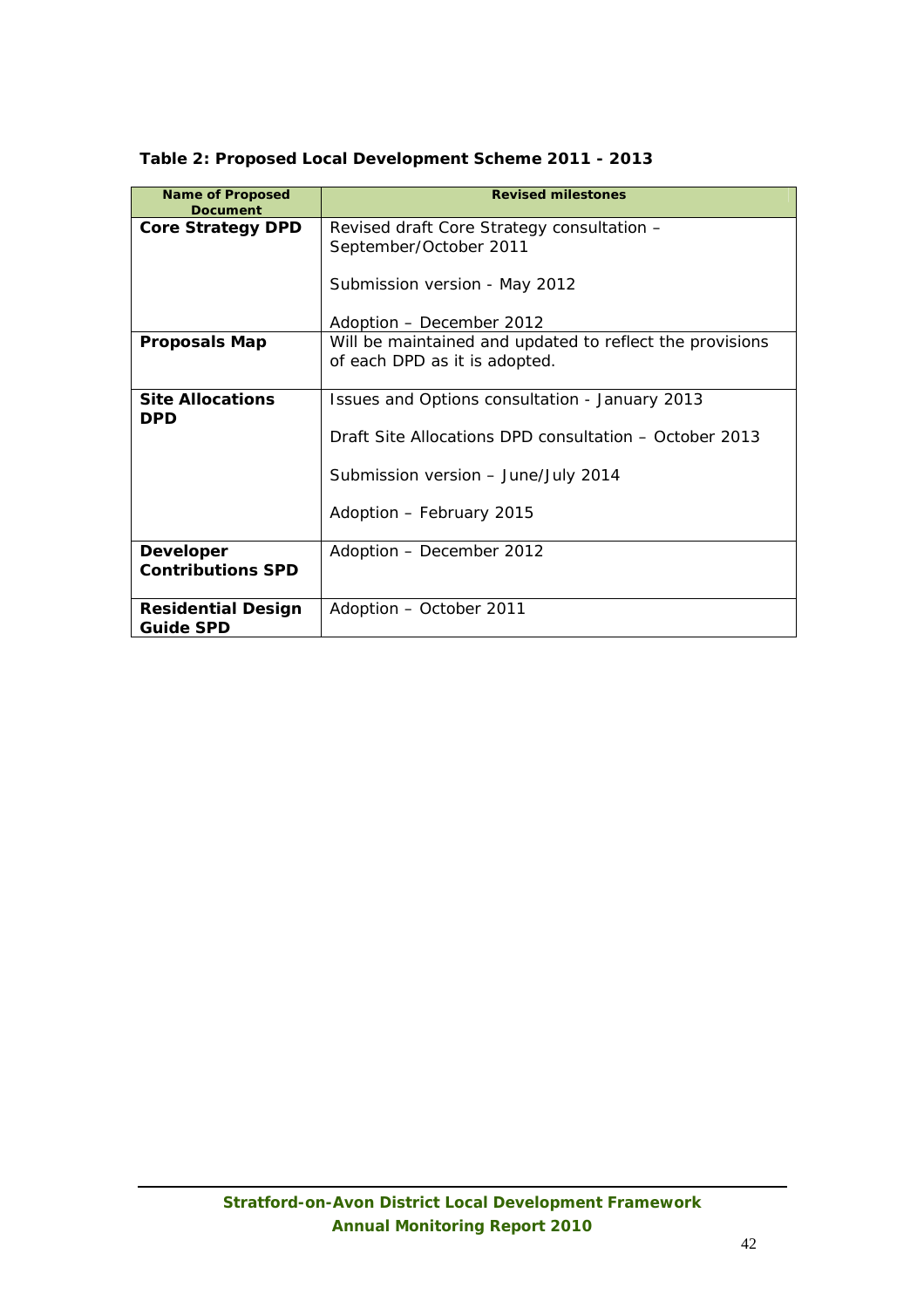## **5. Glossary**

| <b>Affordable housing</b>                                   | This is intended to meet the needs of households those who<br>cannot afford to buy or rent a home on the open market.<br>Comprises rented or part-owned accommodation, usually<br>provided and managed by Housing Associations. Occupation is<br>usually limited to households with a local connection.                                                                                                                              |
|-------------------------------------------------------------|--------------------------------------------------------------------------------------------------------------------------------------------------------------------------------------------------------------------------------------------------------------------------------------------------------------------------------------------------------------------------------------------------------------------------------------|
| <b>Area of Outstanding</b><br><b>Natural Beauty</b>         | A specifically defined and protected area of nationally important<br>landscape value within which the conservation and enhancement<br>of character is expected. Much of the southern fringe of Stratford<br>District lies within the Cotswolds AONB.                                                                                                                                                                                 |
| <b>Sustainable</b><br>Community<br><b>Strategy (SDC)</b>    | All local authorities are required to prepare and publish one in<br>accordance with the Local Government Act 2000 to help improve<br>the social, economic and environmental well-being of their area.                                                                                                                                                                                                                                |
| <b>Conservation Area</b>                                    | A specifically defined and protected environmental area based on<br>its special architectural and/or historic interest. All development<br>within such an area is expected to preserve or enhance its<br>character or appearance.                                                                                                                                                                                                    |
| <b>Core Strategy</b>                                        | Sets out the long-term vision and spatial strategy for the local<br>authority area, together with strategic policies and proposals to<br>achieve that vision.                                                                                                                                                                                                                                                                        |
| <b>Corporate Strategy</b><br>(SDC)                          | The Corporate Strategy sets out how the District Council will work<br>so that it can deliver improved quality of life and services to<br>residents within the District.                                                                                                                                                                                                                                                              |
| <b>Development Plan</b><br>Document (DPD)                   | Form part of the Local Development Framework (LDF) that will<br>eventually replace the District Local Plan. DPDs have to go<br>through a rigorous process of preparation and approval. The Core<br>Strategy is a DPD.                                                                                                                                                                                                                |
| <b>Examination in</b><br><b>Public</b>                      | A formal assessment of the process by which a DPD has been<br>produced, together with its contents and objections submitted.<br>The EiP is chaired by an Inspector appointed by the Secretary of<br>State.                                                                                                                                                                                                                           |
| <b>Government Office</b><br>for the West<br>Midlands (GOWM) | The regional government office (GOWM) is responsible for<br>implementing national policy and for ensuring that local<br>authorities comply with national guidance and the Regional<br>Spatial Strategy. It should be noted that GOWM will be abolished<br>in March 2011.                                                                                                                                                             |
| <b>Local Development</b><br>Framework (LDF)                 | The LDF contains a series of Development Plan Documents that,<br>together, will provide the planning policies that look to meet the<br>economic, environmental and social needs of the area and control<br>the development and use of land. Together with the Regional<br>Spatial Strategy (RSS), it forms the Development Plan for the<br>area which is the primary consideration in the determination of<br>planning applications. |
| Localism                                                    | The localism approach has been introduced by the Coalition<br>Government as a means of decentralising power and extending<br>decision making to the local level.                                                                                                                                                                                                                                                                     |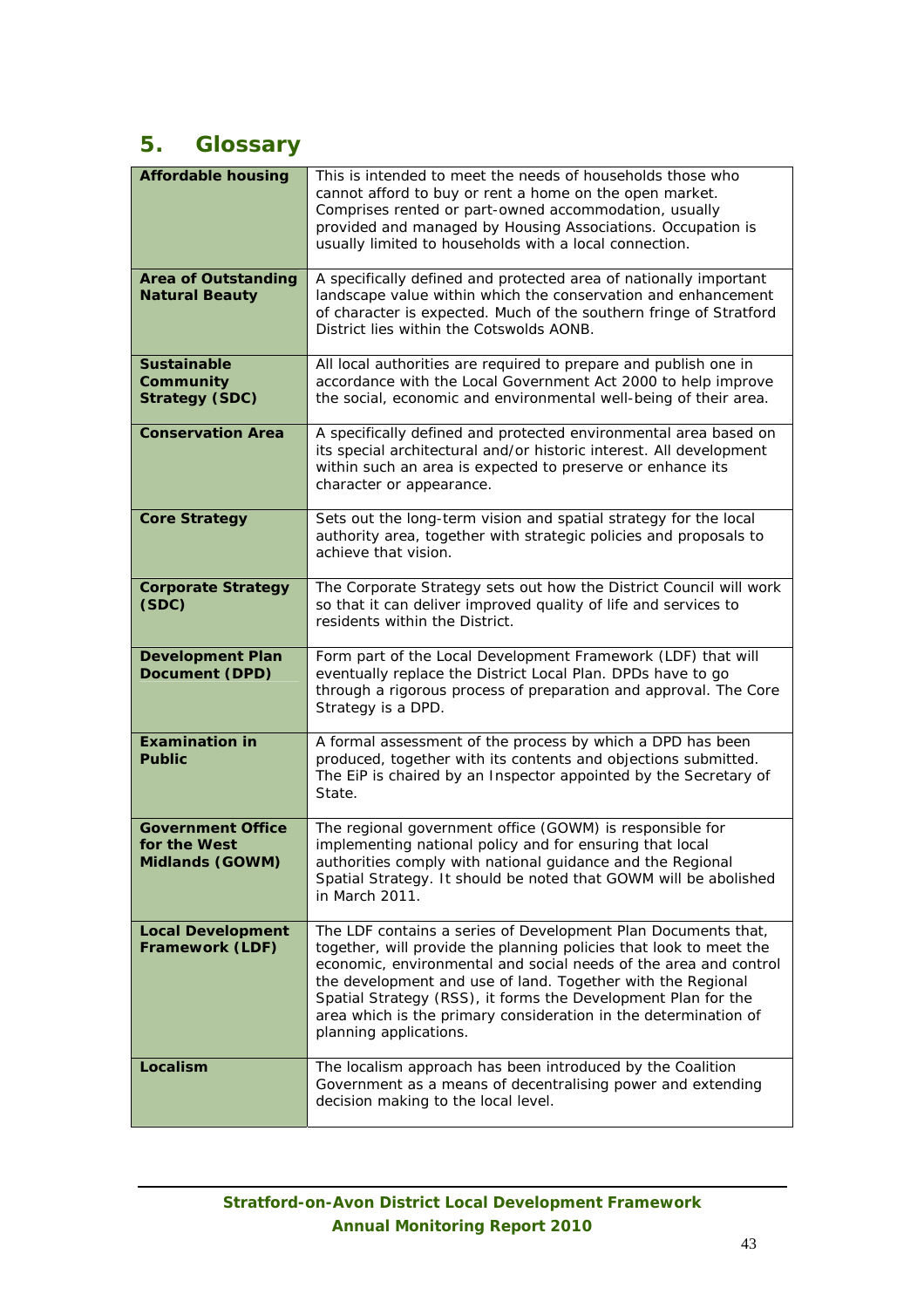| <b>Listed Building</b>                                       | A building or other structure of special architectural or historic<br>interest included on a statutory list maintained by English<br>Heritage. Each is assigned either Grade I, II* or II.                                                                                                             |
|--------------------------------------------------------------|--------------------------------------------------------------------------------------------------------------------------------------------------------------------------------------------------------------------------------------------------------------------------------------------------------|
| <b>National Indicators</b>                                   | A set of 198 national performance indicators including the Place<br>Survey. The set has been ended by the Coalition Government and<br>will be replaced by a single data list in April 2011.                                                                                                            |
| <b>Parish Plans</b>                                          | Parish Plans are community led plans which set out what is<br>important, how new development can best be fitted in, the design<br>and quality standards it should meet, how to preserve valued<br>local features and map out the facilities which the community<br>wishes to safeguard for the future. |
| Planning<br>Inspectorate<br>(PINS)                           | PINS is responsible for assigning Inspectors to hold examinations<br>into Development Plan Documents and inquiries into planning and<br>enforcement appeals. It operates independently from national and<br>local government.                                                                          |
| <b>Previously</b><br>developed land<br>(PDL)                 | Land which is or was previously occupied by a permanent<br>structure (excluding agricultural or forestry buildings). The<br>definition also covers the curtilage of the development. It is also<br>known as 'brownfield' land.                                                                         |
| <b>Regional Spatial</b><br><b>Strategy (RSS)</b>             | The West Midlands RSS forms part of the development plan for<br>the District. The Government intends to abolish RSS's but this will<br>not happen until the Localism Bill is made law.                                                                                                                 |
| <b>Section 106</b><br><b>Agreement</b>                       | A legal document which seeks to ensure compliance with the<br>necessary requirements of a planning permission to which it<br>relates.                                                                                                                                                                  |
| <b>Statement of</b><br>Community<br><b>Involvement (SCI)</b> | A document that explains to all parties involved in and affected by<br>the planning process how and when they will be involved in the<br>preparation of the LDF and the steps that the Council will take to<br>assist their involvement.                                                               |
| <b>Supplementary</b><br><b>Planning Document</b><br>(SPD)    | These are intended to elaborate upon specific policies and<br>proposals contained in DPDs. They are a material consideration in<br>the determination of planning applications but do not have the<br>same status or weight as a DPD.                                                                   |
| <b>Sustainability</b><br><b>Appraisal (SA)</b>               | An SA is the process by which the social, economic and<br>environmental impacts of policies and proposals contained in the<br>LDF are assessed and set down.                                                                                                                                           |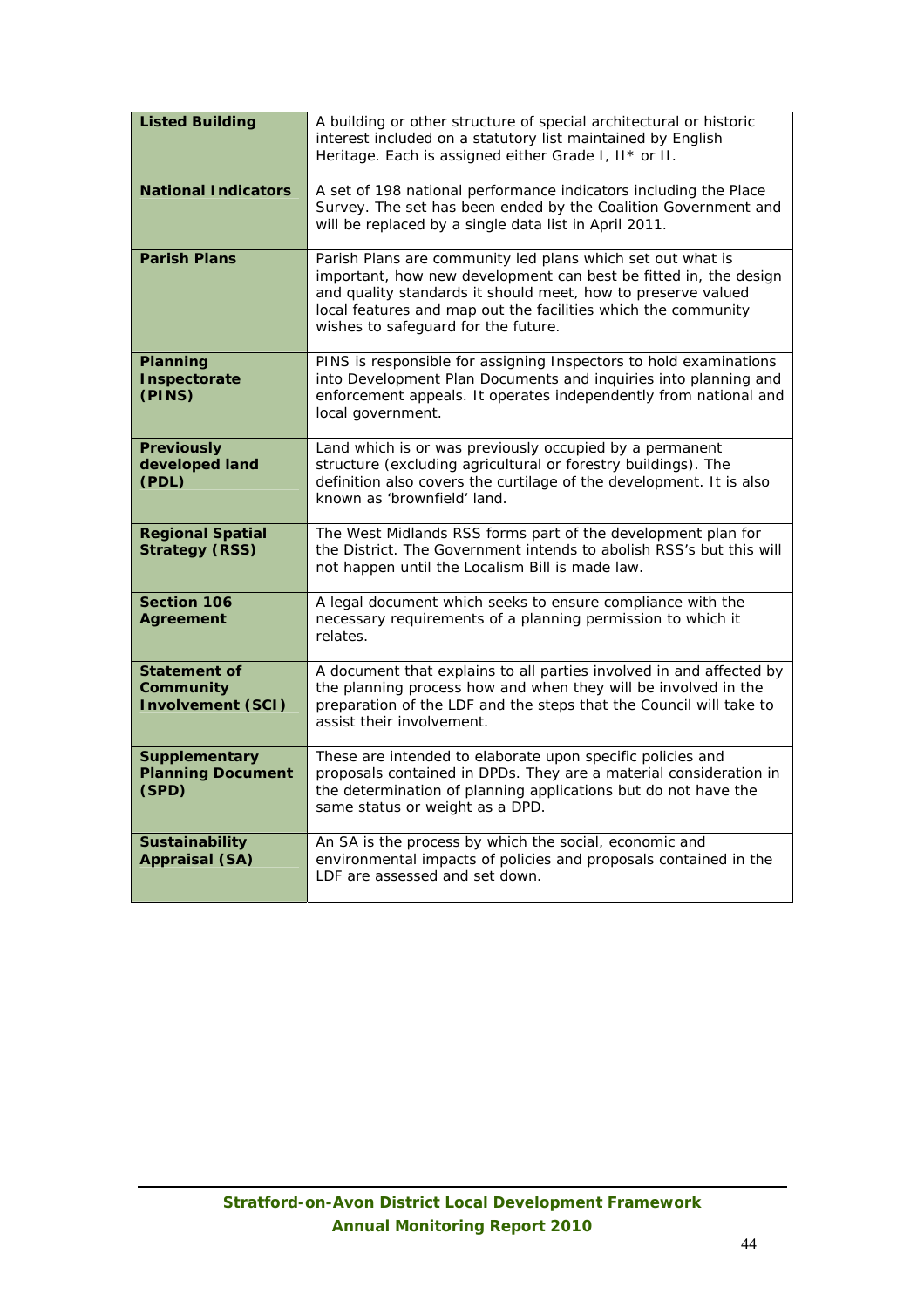| Five                           | Portfolio<br>Year      |  |                     |                      | 0.4               |                   | 1.2               |             |                          | $\overline{0}$   | $\overline{0}$    |                           |                 |                 |                |                           |                       |                      |                     | 2.6                         |                            |                   |             |                   | 2.7                   | $\frac{5}{0}$        |                           |                            | 2.4                          |                            |
|--------------------------------|------------------------|--|---------------------|----------------------|-------------------|-------------------|-------------------|-------------|--------------------------|------------------|-------------------|---------------------------|-----------------|-----------------|----------------|---------------------------|-----------------------|----------------------|---------------------|-----------------------------|----------------------------|-------------------|-------------|-------------------|-----------------------|----------------------|---------------------------|----------------------------|------------------------------|----------------------------|
| Not                            | Started<br>31.3.10     |  |                     |                      | $\overline{0}$    | $\frac{2}{2}$     | $\frac{2}{1}$     |             |                          | $\overline{0}$ . | $\frac{9}{1}$     |                           |                 | $\frac{8}{1}$   |                |                           |                       |                      |                     | 2.6                         | 2.8                        | $\frac{0}{3}$     |             |                   | 2.7                   |                      |                           |                            | $\frac{2}{4}$                |                            |
| PROGRESS<br>Under              | 31.3.10<br>Const.      |  |                     |                      |                   |                   |                   |             |                          |                  |                   |                           |                 |                 |                |                           |                       |                      |                     |                             |                            |                   |             |                   |                       | 0.5                  |                           |                            |                              |                            |
| Built                          | 31.3.10<br>1.4.01      |  |                     |                      |                   |                   |                   |             | 5.0                      |                  | $\frac{0}{2}$     | 0.4                       | $\frac{2}{1}$   |                 | $\overline{1}$ | $\frac{9}{2}$             |                       |                      | $\frac{4}{1}$       | $\frac{6}{1}$               | $\frac{8}{2}$              |                   |             | $\overline{3}$ .7 | 5.8                   | $\frac{0}{3}$        | $\frac{9}{2}$             | 2.2                        | $\frac{0}{2}$                | 0.7                        |
|                                | Commit-<br>ment        |  |                     |                      |                   | $\frac{2}{0}$     |                   |             |                          |                  |                   |                           |                 |                 |                |                           |                       |                      |                     | $\frac{6}{2}$               | $\frac{8}{2}$              | $\frac{0}{3}$     |             |                   |                       |                      |                           |                            |                              |                            |
|                                | $\frac{1}{2}$<br>Built |  |                     |                      |                   |                   |                   |             | $\frac{0}{5}$            |                  | $\frac{0}{2}$     | 0.4                       | $\frac{2}{1}$   |                 | $\overline{1}$ | $\frac{6}{2}$             |                       |                      | $\frac{4}{1}$       | $\frac{2}{1}$               | $\frac{8}{2}$              |                   |             | $\overline{3}$ .7 | 5.8                   | 3.5                  | $\frac{9}{2}$             | 2.2                        | $\frac{0}{2}$                | 0.7                        |
| Detailed p.p.<br><b>STATUS</b> | Started<br>Not         |  |                     |                      | $\overline{0}$    |                   | $\frac{2}{1}$     |             |                          |                  | $\frac{9}{1}$     |                           |                 | $\frac{8}{1}$   |                |                           |                       |                      |                     | ∼<br>.<br>0                 |                            |                   |             |                   | 2.7                   |                      |                           |                            | $\frac{4}{2}$                |                            |
|                                | Outline<br>p.p         |  |                     |                      |                   |                   |                   |             |                          | $\overline{0}$   |                   |                           |                 |                 |                |                           |                       |                      |                     | $\frac{4}{1}$               |                            |                   |             |                   |                       |                      |                           |                            |                              |                            |
|                                | Green-<br>Field        |  |                     |                      |                   |                   |                   |             | 5.0                      |                  |                   |                           |                 |                 |                |                           |                       |                      |                     | 3.2                         |                            |                   |             |                   | $\frac{0}{4}$         | 3.5                  | $\frac{6}{10}$            |                            | $4\frac{4}{1}$               | 0.7                        |
| CATEGORY                       | Different<br>Use       |  |                     |                      | $\frac{4}{1}$     | $\frac{2}{2}$     | $\frac{2}{1}$     |             |                          |                  | $\frac{6}{3}$     |                           | $\frac{2}{1}$   | $\frac{8}{1}$   | $\overline{1}$ | $\frac{6}{1}$             |                       |                      |                     |                             | $\frac{6}{3}$              | $\overline{3}$ .0 |             | $\overline{3}$ 1  | 4.5                   |                      |                           | 2.2                        |                              |                            |
| <b>Brownfield</b>              | Similar<br>Use         |  |                     |                      |                   |                   |                   |             |                          | 7<br>0           |                   | $\overline{0}$            |                 |                 |                |                           |                       |                      | $\overline{0}$ .4   |                             |                            |                   |             | $\frac{6}{1}$     |                       |                      |                           |                            |                              |                            |
|                                | USE<br>CLASS           |  |                     |                      | B <sub>1a/b</sub> | B <sub>1a/b</sub> | B <sub>1a/b</sub> |             | <b>B1/2</b>              | B <sub>1a</sub>  | B <sub>1a/b</sub> | B1a                       | B <sub>2</sub>  | B1c/2/8         | B1/2/8         | B1a/2/8                   |                       |                      | B <sub>1a</sub>     | B1/2/8                      | B1/2/8                     | 61                |             | B <sub>1a/b</sub> | B1/2/8                | 61                   | <b>B1/8</b>               | B1/2/8                     | B1/2/8                       | $\overline{\mathbf{B}}$    |
|                                | AREA<br>(HA.)          |  |                     |                      | $\overline{0}$    | $0.\overline{2}$  | $\frac{2}{1}$     |             | <b>D.O</b>               | $\overline{0}$ . | 3.6               | $\overline{0}$            | $\frac{2}{1}$   | $\frac{8}{1}$   | $\overline{1}$ | $\overline{0}$ .          |                       |                      | $\overline{0}$      | $3.\overline{2}$            | 3.6                        | 3.0               |             | 3.7               | 8.5                   | $3.\overline{5}$     | $\frac{6}{10}$            | 2.2                        | 4.4                          | 0.7                        |
| LOCAL                          | <b>PLAN</b><br>REF.    |  |                     |                      | SUA.I             | <b>SUA.J</b>      | SUA.V             |             |                          |                  |                   |                           |                 |                 |                |                           |                       |                      | HEN.D               | SHIP.B                      | WEL.C                      | CTY.F             |             |                   |                       |                      |                           |                            |                              |                            |
| SITE LOCATION                  |                        |  | Stratford-upon-Avon | Local Plan Proposals | Cattle Market     | Arden Street      | Banbury Road (1)  | Other sites | imothy's Bridge Road (1) | Birmingham Road  | Banbury Road (2)  | Timothy's Bridge Road (2) | Masons Road (1) | Masons Road (2) | Maybrook Road  | Timothy's Bridge Road (3) | Remainder of District | Local Plan Proposals | High Street, Henley | Darlingscote Road, Shipston | Loxley Rd, Wellesbourne(1) | Napton Brickworks | Other sites | Ryon Hill         | Wellesbourne Airfield | Arden Road, Alcester | Kineton Road, Southam (1) | Loxley Road, Wellesb'ne(2) | Southam (2)<br>Kineton Road, | Brookhampton Lane, Kineton |

Appendix 1. Provision of Industrial Land in Stratford-on-Avon District since 2001 - as at 1 April 2010 **Appendix 1. Provision of Industrial Land in Stratford-on-Avon District since 2001 – as at 1 April 2010**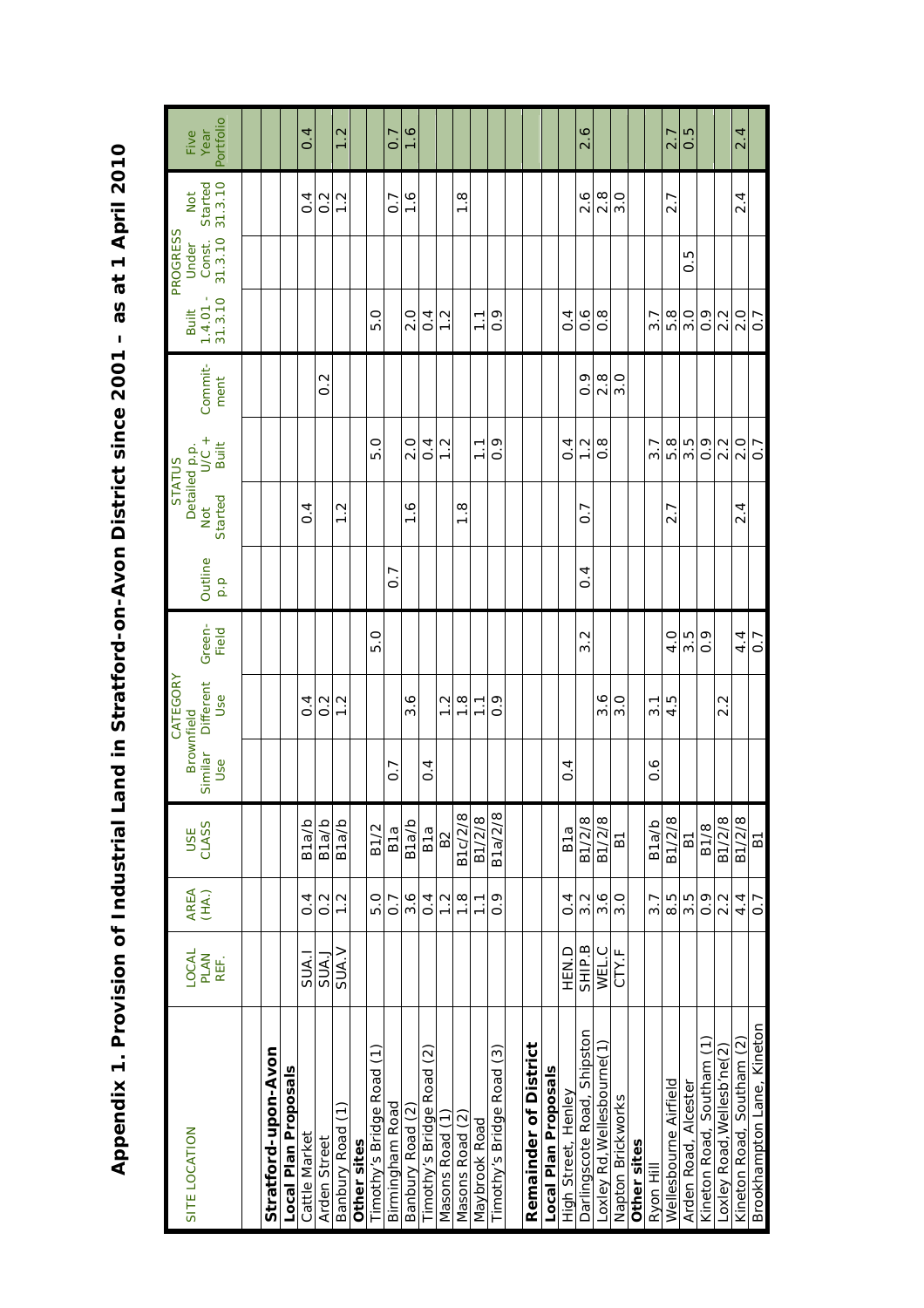| SITE LOCATION                | <b>LOCAL</b> |                  |                 | <b>Brownfield</b> | CATEGORY         |                 |                |                  | Detailed p.p.<br><b>STATUS</b> |                 | Built             | <b>PROGRESS</b><br>Under | Not                | Five              |
|------------------------------|--------------|------------------|-----------------|-------------------|------------------|-----------------|----------------|------------------|--------------------------------|-----------------|-------------------|--------------------------|--------------------|-------------------|
|                              | PLAN<br>REF. | AREA<br>(HA.)    | USE<br>CLASS    | Similar<br>Use    | Different<br>Use | Green-<br>Field | Outline<br>q.a | Started<br>Not   | U<br>Built                     | Commit-<br>ment | 31.3.10<br>1.4.01 | 31.3.10<br>Const.        | 31.3.10<br>Started | Portfolio<br>Year |
|                              |              | $\overline{0}$   |                 |                   |                  |                 |                |                  |                                |                 |                   |                          |                    |                   |
| Needle Industries, Studley   |              |                  | B1/2/8          |                   | $\overline{0}$ . |                 |                | 0.7              |                                |                 |                   |                          | 0.7                |                   |
| Arden Forest, Alcester       |              | 0.5              | B1/2/8          |                   | 0.5              |                 | $\overline{0}$ | $\overline{0}.4$ |                                |                 |                   |                          | С.<br>О            |                   |
| Former station, Kineton      |              | 0.5              | 61              |                   | 0.G              |                 |                |                  | G.O                            |                 | С.<br>О           |                          |                    |                   |
| Goods Yard, Long Marston     |              | $\frac{8}{2}$    | <b>B1/2</b>     |                   | $\frac{8}{2}$    |                 |                |                  | $\frac{8}{2}$                  |                 | $\frac{8}{2}$     |                          |                    |                   |
| Chestnut Farm, Sambourne     |              | $\frac{6}{2}$    | B <sub>1a</sub> |                   | $\frac{6}{2}$    |                 |                |                  | $\frac{6}{10}$                 |                 | $\frac{6}{2}$     |                          |                    |                   |
| ်<br>Kineton Road, Southam   |              | $0.\overline{3}$ | B1/2/8          |                   |                  | $\frac{3}{2}$   |                |                  | $0.\overline{3}$               |                 | $0.\overline{3}$  |                          |                    |                   |
| Gaydon Proving Ground        |              | 35.2             | B1/2            |                   | 35.2             |                 |                | Ю<br>.<br>ما     | 19.7                           |                 | 19.7              | $\frac{6}{1}$            | 14.9               | r.                |
| Goldicote, Alderminster      |              | 0.2              | B1/2/8          |                   | $0.\overline{2}$ |                 |                |                  | $\frac{2}{0}$                  |                 | $0.\overline{2}$  |                          |                    |                   |
| Alcester Lodge, nr. Alcester |              | $\frac{0}{1}$    | 61              |                   | 5.O              | 0.G             |                |                  | $\frac{0}{1}$                  |                 | $\frac{0}{1}$     |                          |                    |                   |
| Glebe Farm, Sambourne        |              | $\frac{4}{1}$    | $\overline{B}$  |                   |                  | $\overline{0}$  |                | 4<br>$\circ$     |                                |                 |                   |                          | $\overline{0}$     |                   |
| Lower Barn Farm, Haselor     |              | $\frac{6}{1}$    | B8              |                   |                  | o.o             |                |                  | $\frac{6}{1}$                  |                 | $\frac{6}{10}$    |                          |                    |                   |
| Langley Farm, Bishopton      |              | $\overline{0}$ . | <b>B1/8</b>     |                   | 4<br>ö           |                 |                |                  | 0.4                            |                 | $\overline{0}$    |                          |                    |                   |
| College Farm, Bearley        |              | $\frac{6}{1}$    | $\overline{B}$  |                   |                  | $\frac{6}{10}$  |                | $\frac{6}{10}$   |                                |                 |                   |                          | $\frac{6}{1}$      |                   |
| Hill Farm, Stockton          |              | $\overline{0}$   | 61              |                   |                  | $\overline{0}$  |                |                  | $\overline{0}$                 |                 | $\overline{0}$    |                          |                    |                   |
| Harwoods House, Ashorne      |              | $\frac{6}{10}$   | B <sub>1a</sub> |                   |                  | $\frac{6}{10}$  |                |                  | $\frac{6}{2}$                  |                 | o<br>O            |                          |                    |                   |
| Bearley Airfield             |              | $0.\overline{5}$ | <b>B8</b>       |                   | 0.5              |                 |                |                  | 0. G                           |                 | Ю<br>ö            |                          |                    |                   |
| New Enclosure Fm, Combrook   |              | $0.\overline{5}$ | $\overline{B}$  |                   |                  | 0.5             |                | Ю<br>ö           |                                |                 |                   |                          | С.<br>О            |                   |
| New Farm, Blackwell          |              | $\frac{6}{2}$    | $\overline{B}$  |                   |                  | $\frac{6}{2}$   |                |                  | $\frac{9}{2}$                  |                 | $\frac{6}{2}$     |                          |                    |                   |
| Atherstone Airfield          |              | $\frac{3}{2}$    | B2/8            |                   | $\frac{3}{2}$    |                 |                |                  | $\frac{3}{2}$                  |                 | $\frac{3}{2}$     |                          |                    |                   |
| Wincot Lands, Quinton        |              | $\overline{0}.4$ | B1/2/8          |                   | 0.4              |                 |                |                  | $\overline{0}$                 |                 | $\overline{0}$    |                          |                    |                   |
| Welsh Road East, Southam     |              | 2.1              | B1/2            |                   | 2.1              |                 |                | $\overline{2.1}$ |                                |                 |                   |                          | 2.1                |                   |
| Wootton Park Fm, W.Wawen     |              | $\frac{8}{2}$    | B1a             |                   |                  | $\frac{8}{2}$   |                |                  | $\frac{8}{2}$                  |                 | $\frac{8}{2}$     |                          |                    |                   |
| New House Farm, W.Wawen      |              | $0.\overline{6}$ | $\overline{5}$  |                   |                  | $\frac{6}{1}$   |                |                  | $\frac{6}{1}$                  |                 | 0.6               |                          |                    |                   |
| Long Marston Storage Depot   |              | 68.0             | B8              | $\circ$<br>68     |                  |                 |                |                  | 68.0                           |                 | 68.0              |                          |                    |                   |
| Harp Farm, Southam           |              | $0.\overline{6}$ | B1/2/8          |                   |                  | $\frac{6}{10}$  |                |                  | $\frac{6}{10}$                 |                 | $0.\overline{6}$  |                          |                    |                   |
| Southam<br>Ford Farm,        |              | $\frac{6}{1}$    | <b>B1/8</b>     |                   |                  | $\frac{6}{1}$   |                |                  | $0.\overline{6}$               |                 | $\frac{6}{1}$     |                          |                    |                   |
| Blackhill, Snitterfield      |              | $\frac{0}{1}$    | B1/2/8          |                   |                  | $\frac{0}{1}$   |                |                  | $\frac{0}{1}$                  |                 | $\overline{1}$ .0 |                          |                    |                   |
|                              |              |                  |                 |                   |                  |                 |                |                  |                                |                 |                   |                          |                    |                   |
| TOTAL PROVISION              |              | 171.6            |                 | 70.1              | 70.8             | 30.7            | $\frac{2}{1}$  | 31.0             | 132.5                          | ۰<br>ة          | 4<br>131.         | $\overline{1}$           | 39.1               | 13.6              |
|                              |              |                  |                 |                   |                  |                 |                |                  |                                |                 |                   |                          |                    |                   |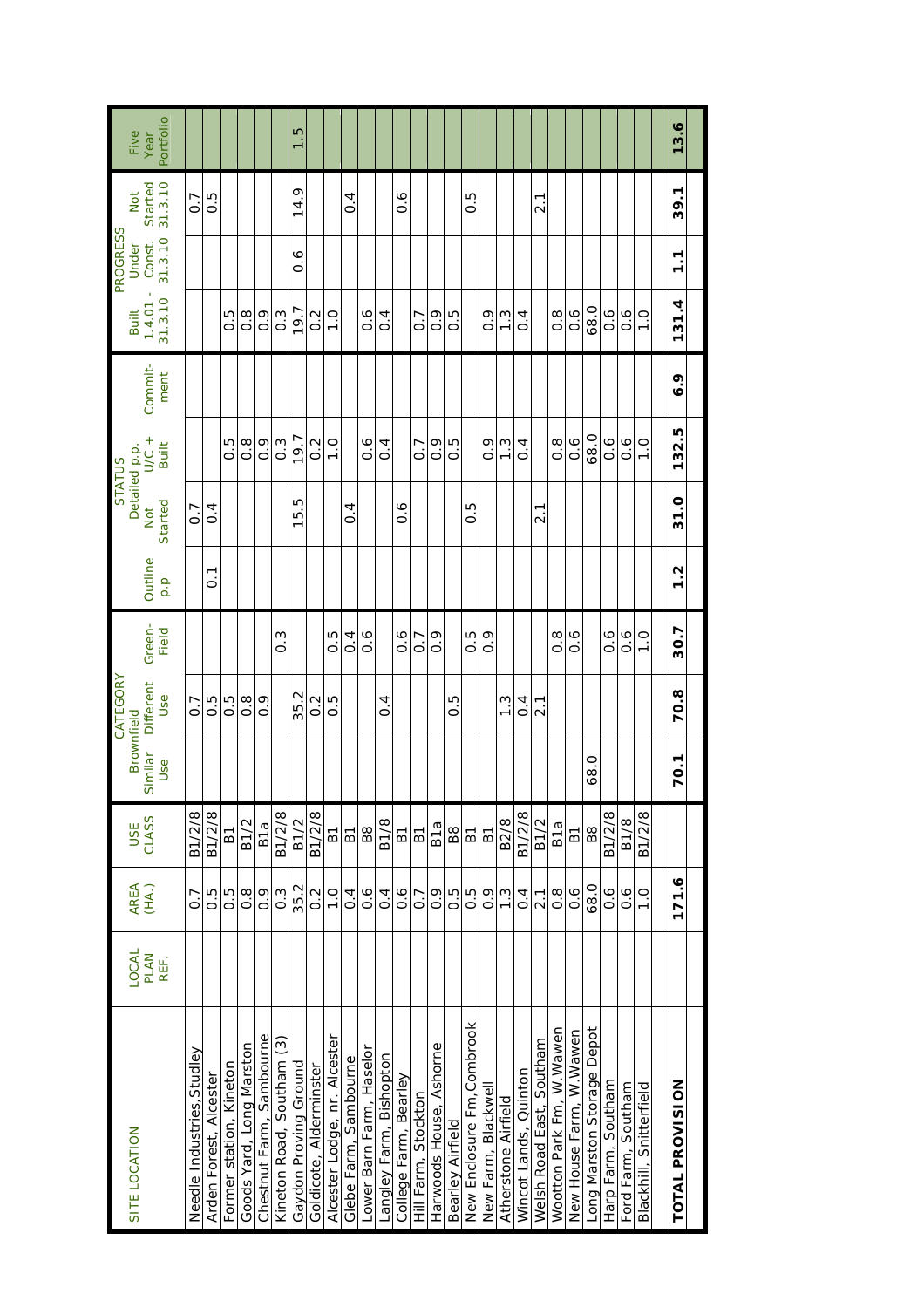|                              |              |               |            |            | CATEGORY          |        |         |                                                  | <b>STATUS</b> |               |                                                    | PROGRESS |        |               |
|------------------------------|--------------|---------------|------------|------------|-------------------|--------|---------|--------------------------------------------------|---------------|---------------|----------------------------------------------------|----------|--------|---------------|
| SITE LOCATION                | <b>LOCAL</b> |               | <b>USE</b> | Brownfield |                   |        |         |                                                  |               |               | Built                                              | Under    | Not    | Five          |
|                              | <b>PLAN</b>  | AREA<br>(HA.) | CLASS      |            | Similar Different | Green- | Outline | Detailed p.p.<br>Not U/C +<br>arted Built<br>Not |               | Commit-       |                                                    |          |        | Year          |
|                              | REF.         |               |            | Use        | Use               | Field  | p.p     | Started                                          |               | ment          | 1.4.01 - Const. Started<br>31.3.10 31.3.10 31.3.10 |          |        | Portfolio     |
|                              |              |               |            |            |                   |        |         |                                                  |               |               |                                                    |          |        |               |
|                              |              |               |            |            |                   |        |         |                                                  |               |               |                                                    |          |        |               |
| <b>Net losses</b>            |              |               |            |            |                   |        |         |                                                  |               |               |                                                    |          |        |               |
| High Street, Henley          |              | $\frac{1}{1}$ | n/a        |            | $\frac{1}{1}$     |        |         |                                                  | $\frac{1}{1}$ |               | $\frac{1}{1}$                                      |          |        | n/a           |
| Birmingham Rd, Stratford     |              | -5.7          | n/a        |            | -5.7              |        |         | $-0.5$                                           | -5.2          |               | $-5.2$                                             |          | $-0.5$ | n/a           |
| ilemans Lane, Shipston       |              | -3.9          | n/a        |            | -3.9              |        |         |                                                  | $-3.9$        |               | -3.9                                               |          |        | $\frac{a}{a}$ |
| Arden St. etc, Stratford     | SUA.K        | $\frac{6}{2}$ | n/a        |            | $-0.6$            |        |         |                                                  |               | 0.6           |                                                    |          | 9.6    | n/a           |
| Regal Road, Stratford        | <b>SUAL</b>  | -2.4          | n/a        |            | $-2.4$            |        |         |                                                  | $-2.4$        |               | $-2.4$                                             |          |        | n/a           |
| Bleachfield Street, Alcester | ALC.B        | $-0.7$        | n/a        |            | $-0.7$            |        |         |                                                  | $-0.7$        |               | $-0.7$                                             |          |        | n/a           |
| High Street, Henley          | <b>D NH</b>  | $\frac{6}{1}$ | n/a        |            | 0.9               |        |         |                                                  | 0.9           |               | $-1.1$                                             |          |        | n/a           |
| Tilemans Lane, Shipston      | SHIP.C       | $-1.0$        | n/a        |            | $-1.0$            |        |         |                                                  |               | $\frac{0}{1}$ |                                                    |          | $-1.0$ | n/a           |
| Wattons Lane, Southam        | SOU.C        | 0.6           | n/a        |            | $0.\overline{0}$  |        |         |                                                  | $-0.6$        |               | $0.\overline{6}$                                   |          |        | $\frac{a}{a}$ |
| Alcester Road, Stratford     |              | -0.5          | n/a        |            | $-0.5$            |        |         |                                                  | $-0.5$        |               | 5.p-                                               |          |        | n/a           |
|                              |              |               |            |            |                   |        |         |                                                  |               |               |                                                    |          |        |               |
| Net losses total             |              | $-17.4$       |            |            | $-17.4$           |        |         | -0.5                                             | $-15.3$       | $-1.6$        | $-15.3$                                            |          | -2.1   | n/a           |
|                              |              |               |            |            |                   |        |         |                                                  |               |               |                                                    |          |        |               |

Notes to assist interpretation of table: Notes to assist interpretation of table: The total supply of industrial land in the District from 1 April 2001 to 31 March 2010 is 173.6 hectares. The category, status and progress sections of the table<br>each assess the situation for individual sites and the overa each assess the situation for individual sites and the overall supply. Therefore, the sum of all the figures in each section (apart from the five year portfolio) also The total supply of industrial land in the District from 1 April 2001 to 31 March 2010 is 173.6 hectares. The category, status and progress sections of the table equates to 173.6 hectares. equates to 173.6 hectares.

The five year portfolio figures are based on whether there is a realistic prospect of a site being implemented during the period April 2010 to March 2015. The five year portfolio figures are based on whether there is a realistic prospect of a site being implemented during the period April 2010 to March 2015.

Notes relating to table: Notes relating to table:

- 1. Industrial land is defined as falling within Use Classes B1, B2 and B8 1. Industrial land is defined as falling within Use Classes B1, B2 and B8
- 2. Industrial element of mixed-use sites is estimated until a detailed scheme is approved 2. Industrial element of mixed-use sites is estimated until a detailed scheme is approved
- 3. Minimum size of site included is 0.4 hectares although individual plots within sites can be smaller. There are also small remnants of larger sites shown. Minimum size of site included is 0.4 hectares although individual plots within sites can be smaller. There are also small remnants of larger sites shown.  $\overline{\mathfrak{B}}$
- Under 'brownfield' category of site similar use means redevelopment within Class B or comparable type of use<br>- different use means redevelopment/conversion to Class B from another Use Class 4. Under 'brownfield' category of site - similar use means redevelopment within Class B or comparable type of use  $\ddot{4}$ .

- different use means redevelopment/conversion to Class B from another Use Class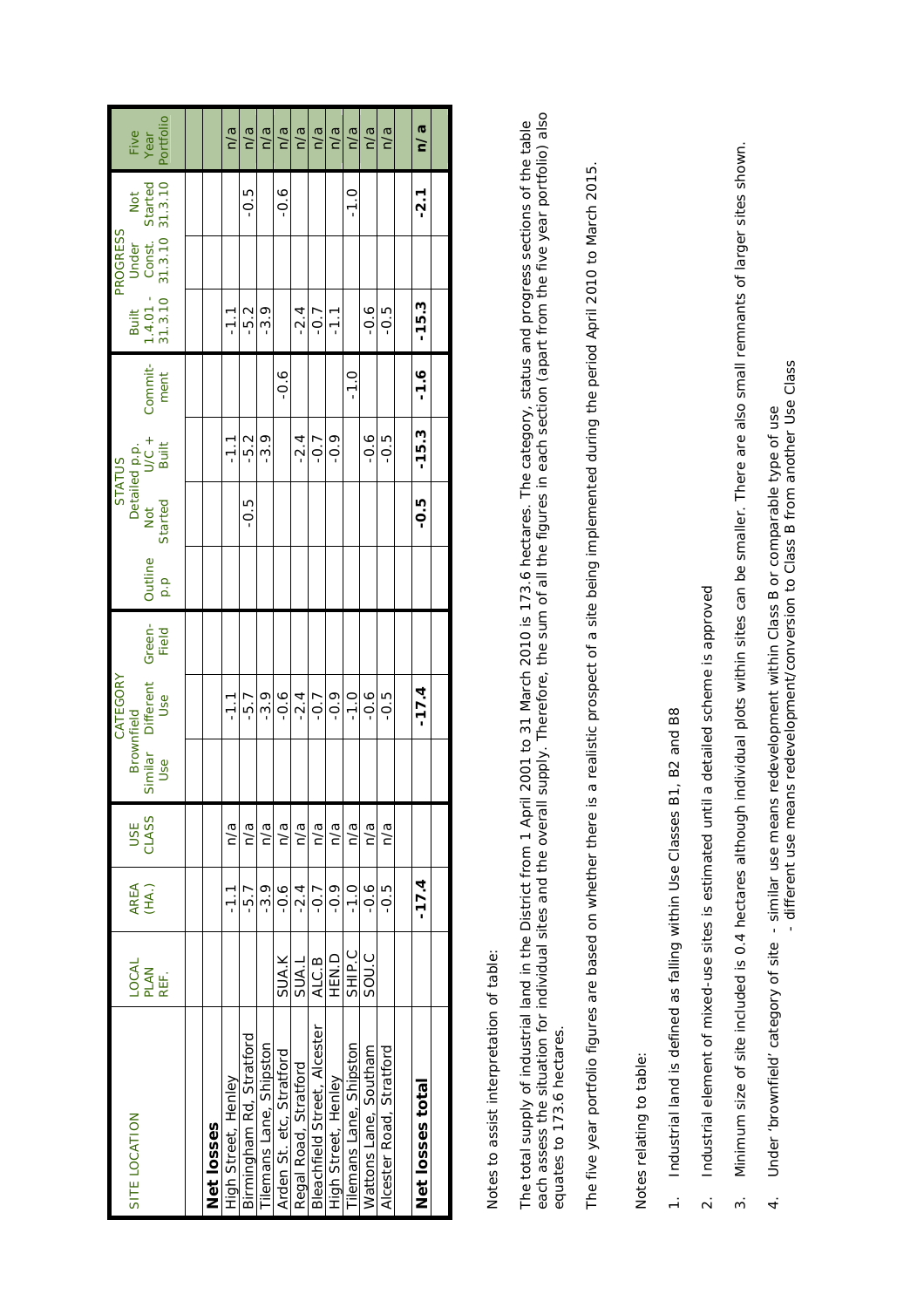|                                                                                                                   |                     |                    |                      |                    |                                  |                         |                              |                    |                              |                      |                         |                                  |                |                    |                           |                         |                      |                      |                              | Appendix 2 - Data for Figure 1 - Housing Trajectory |                      |                    |                    |                      |                          |               |                                                                                                                                                                                                                                                                                |
|-------------------------------------------------------------------------------------------------------------------|---------------------|--------------------|----------------------|--------------------|----------------------------------|-------------------------|------------------------------|--------------------|------------------------------|----------------------|-------------------------|----------------------------------|----------------|--------------------|---------------------------|-------------------------|----------------------|----------------------|------------------------------|-----------------------------------------------------|----------------------|--------------------|--------------------|----------------------|--------------------------|---------------|--------------------------------------------------------------------------------------------------------------------------------------------------------------------------------------------------------------------------------------------------------------------------------|
| Year                                                                                                              | $\frac{2}{3}$<br>o  | 2/03               | 03/04                | 04/05              | 05/06                            | 06/07                   | 07/08                        | <b>60/80</b>       | ္<br>$\tilde{e}$             | 10/1                 | $11/12$                 | 12/13                            | 13/14          | 14/15              | 15/16                     | $\frac{5}{2}$           | 17/18                | $\frac{9}{2}$        | ္ဂ<br>$\frac{5}{16}$         | 20/21                                               | 21/22                | 2/23               | 23/24              | 4/25                 | 25/26                    | <b>Totals</b> | <b>Notes</b>                                                                                                                                                                                                                                                                   |
|                                                                                                                   | Yr 1                | Yr 2               | Yr 3                 | $Yr$ 4             | Yr <sub>5</sub>                  | Yr 6                    | Yr 7                         | Yr 8               | Yr 9                         | Yr<br>10             | Yr<br>11                | Yr<br>12                         | Yr<br>13       | Yr<br>14           | Yr<br>15                  | Yr<br>16                | Yr<br>17             | Yr<br>18             | Yr<br>19                     | Yr<br>20                                            | Yr<br>21             | Yr<br>22           | Yr<br>23           | Yr<br>24             | Yr<br>25                 |               | Adopted RSS covers the period up to 2021. Period extended to 2026<br>provide 15 years from current monitoring year (10/11) in line with Go<br>advice on Core Output Indicators.                                                                                                |
| <b>Estimation of Annual Build Rates</b>                                                                           |                     |                    |                      |                    |                                  |                         |                              |                    |                              |                      |                         |                                  |                |                    |                           |                         |                      |                      |                              |                                                     |                      |                    |                    |                      |                          |               |                                                                                                                                                                                                                                                                                |
| Actual dwellings completed (net)                                                                                  | 472                 | 436                | 602                  | 806                | 649                              | 454                     | 401                          | 196                | 240                          | $\Omega$             |                         |                                  | $\Omega$       | 0                  |                           | $\Omega$                | $\Omega$             |                      |                              |                                                     |                      |                    |                    |                      |                          |               | 4,256   Dwellings completed since base date of adopted West Midlands RSS.                                                                                                                                                                                                      |
| Dwellings u/c 31-3-2010                                                                                           | $\Omega$            | $\Omega$           | $\Omega$             |                    |                                  |                         | $\circ$                      | $\Omega$           | $\Omega$                     | 109                  | 23                      |                                  | $\Omega$       | $\Omega$           |                           |                         | $\Omega$             |                      |                              | $\Omega$                                            | $\Omega$             | $\Omega$           | $\Omega$           | $\Omega$             |                          | 140           | Estimated take-up rates. Sites least likely to be implemented during pl<br>period have been omitted.                                                                                                                                                                           |
| Sites subject to p.p. 31-3-10 (excluding<br>Long Marston)                                                         | $\cap$              | $\Omega$           | $\Omega$             |                    |                                  |                         | $\Omega$                     |                    | $\Omega$                     | 61                   | 103                     | 31                               | 146            | 197                | 147                       | $\cap$                  | $\Omega$             |                      |                              | $\Omega$                                            |                      |                    | $\Omega$           | $\Omega$             |                          | 685           | Ditto. Includes sites subject to resolutions of support pending completi<br>of legal agreements.                                                                                                                                                                               |
| Long Marston Leisure Village (C3 housing)                                                                         |                     | $\Omega$           | $\Omega$             |                    |                                  |                         | $\circ$                      |                    | $\Omega$                     | $\Omega$             | 58                      | 58                               | 58             | 58                 | 58                        | 58                      | 58                   | 58                   | 36                           | $\Omega$                                            | $\Omega$             |                    |                    | 0                    |                          | 500           | Has been granted planning permission. Delivery rates as supplied by<br>developers' agents.                                                                                                                                                                                     |
| SHLAA sites (not already subject to p.p.)                                                                         | $\Omega$            | $\Omega$           | $\Omega$             |                    |                                  |                         | $\circ$                      | $\Omega$           | $\Omega$                     | $\Omega$             | 58                      | 68                               | 64             | 47                 | 14                        |                         | $\Omega$             |                      |                              |                                                     | $\Omega$             | $\Omega$           | $\Omega$           | $\Omega$             |                          | 251           | 15% discount applied to allow for non-take-up. From the SHLAA 2009<br>Review.                                                                                                                                                                                                  |
| Rural housing sites being promoted<br>through Local Plan policies COM.1 and<br>CTY.5                              | $\circ$             | $\Omega$           | $\Omega$             | $\Omega$           | $\cap$                           | $\Omega$                | $\circ$                      | $\circ$            | $\Omega$                     | $\circ$              | 10 <sup>1</sup>         | 25                               | 25             | 25                 | 20                        | $\Omega$                | $\Omega$             | $\Omega$             | $\cap$                       | $\Omega$                                            | $\Omega$             | $\circ$            | $\Omega$           | $\Omega$             | $\Omega$                 | 105           | Estimated delivery rates. Sites where there is a good prospect of delive<br>within the first five years.                                                                                                                                                                       |
| Windfall allowance                                                                                                |                     | $\Omega$           | $\Omega$             |                    |                                  |                         | $\mathbf 0$                  |                    | $\Omega$                     | $\Omega$             |                         |                                  | $\Omega$       | $\circ$            |                           |                         | $\Omega$             |                      |                              |                                                     | 180                  | 180                | 180                | 180                  | 180                      | 900           | Rate from SHLAA. Confined to last five years of plan period in accordar<br>with PPS3 para. 59.                                                                                                                                                                                 |
| Total projected completions (net)                                                                                 | $\Omega$            | $\Omega$           |                      |                    |                                  |                         | $\mathbf 0$                  | $\Omega$           | $\Omega$                     | 170                  | 252                     | 190                              | 293            | 327                | 239                       | 58                      | 58                   | 58                   | 36                           |                                                     | 180                  | 180                | 180                | 180                  | 180                      |               | 2,581 NB Excludes any additional sites to come forward through LDF                                                                                                                                                                                                             |
| <b>Progress Indicators</b>                                                                                        |                     |                    |                      |                    |                                  |                         |                              |                    |                              |                      |                         |                                  |                |                    |                           |                         |                      |                      |                              |                                                     |                      |                    |                    |                      |                          |               |                                                                                                                                                                                                                                                                                |
| Cumulative completions                                                                                            | 472                 | 908                | 1,510                | 2,316              | 2,965                            | 3,419                   | 3,820                        | 4,016              | 4,256                        | 4,426                | 4,678                   | 4,868                            | 5,161          | 5,487              | 5,727                     | 5,785                   | 5,843                | 5,901                | 5,937                        | 5,937                                               | 6,117                | 6,297              | 6,477              | 6,657                | 6,837                    |               |                                                                                                                                                                                                                                                                                |
| Target                                                                                                            | 256                 | 256                | 256                  | 256                | 256                              | 256                     | 187                          | 187                | 187                          | 187                  | 170                     | 170                              | 170            | 170                | 170                       | 170                     | 170                  | 170                  | 170                          | 170                                                 | 170                  | 170                | 170                | 170                  | 170                      | 4,834         | Adopted RSS covers period up to 2021. For period 21/22 to 25/26 it is<br>assumed that the same annual target used in the preceding years will<br>apply.                                                                                                                        |
| Cumulative target                                                                                                 | 256                 | 512                | 768                  | 1,024              | 1,280                            | 1,536                   | 1,723                        |                    | 1,910 2,097                  | 2,284                | 2,454                   | 2,624                            | 2,794          | 2,964              | 3,134                     | 3,304                   | 3,474                | 3,644                | 3,814                        | 3,984                                               | 4,154                | 4,324              | 4,494              | 4,664                | 4,834                    |               |                                                                                                                                                                                                                                                                                |
| Monitor Line<br>Managed Delivery Target                                                                           | 216<br>182          | 396<br>171         | 742<br>151           | 1,292<br>120       | 1,685<br>93                      | 1,883<br>74             | 2,097<br>56                  | 48                 | 2,106 2,159<br>36            | 2,142<br>27          | 2,224<br>$\overline{1}$ | 2,244                            | 2,367<br>$-27$ | 2,523<br>$-59$     | 2,593<br>-89              | 2,481<br>$-106$         | 2,369<br>$-126$      | 2,257<br>$-152$      | 2,123<br>$-184$              | 1,953<br>$-221$                                     | 1,963<br>$-321$      | 1,973<br>$-488$    | 1,983<br>$-821$    | 1,993<br>$-1,823$    | 2,003                    |               | Difference between cumulative completions and cumulative target to da<br>What remains to be completed to achieve the overall RSS target annua<br>for each of the number of the years of the plan period remaining. Goes<br>negative when the overall target has been exceeded. |
| Number of years left in plan                                                                                      | 24                  | 23                 | 22                   | 21                 | 20                               | 19                      | 18                           | 17 <sup>1</sup>    | 16                           | 15                   | 14                      | 13                               | 12             | 11                 | 10                        | q                       |                      |                      |                              |                                                     |                      |                    |                    |                      |                          |               |                                                                                                                                                                                                                                                                                |
| Anticipated Progress on Strategic Housing Land Availability (SHLAA) Sites                                         |                     |                    |                      |                    |                                  |                         |                              |                    |                              |                      |                         |                                  |                |                    |                           |                         |                      |                      |                              |                                                     |                      |                    |                    |                      |                          |               |                                                                                                                                                                                                                                                                                |
| <b>Local Plan Allocations</b>                                                                                     |                     |                    |                      |                    |                                  |                         |                              |                    |                              |                      |                         |                                  |                |                    |                           |                         |                      |                      |                              |                                                     |                      |                    |                    |                      |                          |               | Based on brownfield sites within 2009 SHLAA. Release of most of thes<br>sites would be dependent on lifting the housing moratorium                                                                                                                                             |
| HEN.C, Henley-in-Arden, Warwick Road,<br><b>Cattle Market</b>                                                     | $\overline{0}$      | $\circ$            | $\Omega$             | $\Omega$           | $\overline{0}$                   | $\mathbf 0$             | $\circ$                      | $\circ$            | $\mathsf{O}$                 | $\Omega$             | 10                      | 10                               | 10             | $\circ$            | $\overline{0}$            | $\circ$                 | $\Omega$             | $\Omega$             | $\circ$                      | $\mathbf 0$                                         | $\Omega$             | $\overline{0}$     | $\circ$            | $\circ$              | - 0                      | 30            |                                                                                                                                                                                                                                                                                |
| KIN.C (part), Banbury Road, Kineton                                                                               | $\circ$             | $\circ$            | $\Omega$             | $\circ$            | $\overline{0}$                   | $\overline{0}$          | $\overline{0}$               | $\circ$            | $\circ$                      | $\circ$              | $\circ$                 | $\circ$                          | $\overline{7}$ |                    | $\circ$                   | $\overline{0}$          | $\circ$              | $\overline{0}$       | $\circ$                      | $\mathbf 0$                                         | $\circ$              | $\circ$            | $\circ$            | $\circ$              | $\overline{\phantom{0}}$ | 15            | No known constraints on eastern part of site.                                                                                                                                                                                                                                  |
| SHIP.C, Tileman's Lane, Shipston-on-Stour                                                                         | $\circ$             | $\mathbf 0$        | $\Omega$             | $\Omega$           | $\circ$                          | $\mathbf 0$             | $\circ$                      | $\circ$            | $\circ$                      | $\Omega$             | 53                      | $\circ$                          | $\circ$        | $\circ$            | $\circ$                   | $\circ$                 | $\Omega$             | $\Omega$             | $\circ$                      | $\mathbf 0$                                         | $\Omega$             | $\circ$            | $\circ$            | $\Omega$             | C                        | 53            | Granted planning permission September 2010. Construction has<br>commenced. Delivery brought forward.                                                                                                                                                                           |
| SOU.B, High Street, Southam<br>SUA.N, Windsor Street, Stratford-upon-                                             | $\mathbf{O}$        | $\circ$            | $\circ$              | $\overline{0}$     | $\overline{0}$                   | $\circ$                 | $\overline{0}$               | $\circ$            | $\circ$                      | $\circ$              | $\overline{0}$          | $\Omega$                         | 10             | 10                 | $\circ$                   | $\circ$                 | $\circ$              | $\Omega$             | $\circ$                      | $\circ$                                             | $\Omega$             | $\circ$            | $\circ$            | $\circ$              | $\circ$                  | 20            | There is now a prospect of this site coming forward for redevelopment                                                                                                                                                                                                          |
| Avon                                                                                                              | $\Omega$            | $\circ$            | $\Omega$             | $\cap$             | $\overline{0}$                   | $\mathbf 0$             | $\overline{0}$               | $\Omega$           | $\circ$                      | $\Omega$             | $\Omega$                | $\circ$                          | $\circ$        | 10                 | 10                        | $\circ$                 | $\Omega$             | $\Omega$             | $\circ$                      | $\Omega$                                            | $\Omega$             | $\Omega$           | $\circ$            | $\circ$              | $\Omega$                 | 20            | SDC is considering the release of the multi-storey car park site for<br>redevelopment.                                                                                                                                                                                         |
| SUA.Z (part), Banbury Road, Stratford-<br>upon-Avon<br>STUD.B, Part of Former Supermarket Site,                   | $\Omega$            | $\circ$            | $\Omega$             | $\cap$             | $\Omega$                         | $\Omega$                | $\mathsf{O}$                 | $\Omega$           | $\mathsf{O}$                 | $\Omega$             | $\sqrt{ }$              | 20                               | 20             | 20                 | $\overline{0}$            | $\circ$                 | $\Omega$             | $\Omega$             | $\Omega$                     | $\Omega$                                            | $\Omega$             | $\Omega$           | $\circ$            | $\Omega$             | $\Omega$                 | 60            | 2009 SHLAA incorrectly shows this site as unavailable.                                                                                                                                                                                                                         |
| Alcester Road, Stratford-upon-Avon                                                                                | $\Omega$            | $\circ$            | $\Omega$             | $\Omega$           | $\Omega$                         | $\Omega$                | $\overline{0}$               | $\Omega$           | $\circ$                      | $\Omega$             | -C                      | 10                               | 10             | $\Omega$           | $\Omega$                  | $\mathbf 0$             | $\Omega$             | $\Omega$             | $\Omega$                     | $\Omega$                                            | $\Omega$             | $\circ$            | $\circ$            | $\Omega$             | $\Omega$                 | 20            |                                                                                                                                                                                                                                                                                |
| <b>Other Sites</b>                                                                                                |                     |                    |                      |                    |                                  |                         |                              |                    |                              |                      |                         |                                  |                |                    |                           |                         |                      |                      |                              |                                                     |                      |                    |                    |                      |                          |               |                                                                                                                                                                                                                                                                                |
| BID715, United Carriers, Bidford-on-Avon<br>HEN905, Former River House School,<br>Stratford Road, Henley-in-Arden | $\circ$<br>$\Omega$ | $\circ$<br>$\circ$ | $\Omega$<br>$\Omega$ | $\cap$<br>$\Omega$ | $\overline{0}$<br>$\overline{0}$ | $\mathbf 0$<br>$\Omega$ | $\mathsf{O}$<br>$\mathsf{O}$ | $\circ$<br>$\circ$ | $\mathsf{O}$<br>$\mathsf{O}$ | $\Omega$<br>$\Omega$ | $\Omega$<br>$\Omega$    | $\overline{9}$<br>$\overline{9}$ | 9<br>$\Omega$  | $\circ$<br>$\circ$ | $\circ$<br>$\overline{0}$ | $\mathsf{O}$<br>$\circ$ | $\Omega$<br>$\Omega$ | $\Omega$<br>$\Omega$ | $\Omega$<br>$\circ$          | $\mathbf 0$<br>$\Omega$                             | $\Omega$<br>$\Omega$ | $\circ$<br>$\circ$ | $\circ$<br>$\circ$ | $\Omega$<br>$\Omega$ | $\Omega$<br>$\Omega$     | 18<br>- 9     | Reduced to reflect possibility of new build element not being pursued.                                                                                                                                                                                                         |
| STR720, Nursery, Tavern Lane, Shottery                                                                            | $\overline{0}$      | $\circ$            | $\Omega$             | - 0                | $\overline{0}$                   | $\circ$                 | $\overline{0}$               | $\circ$            | $\mathsf{O}$                 | $\circ$              | -5                      | 5                                | $\circ$        | $\circ$            | $\overline{0}$            | $\circ$                 | $\Omega$             | $\Omega$             | $\circ$                      | $\mathbf 0$                                         | $\circ$              | $\circ$            | $\circ$            | $\circ$              | $\Omega$                 | 10            |                                                                                                                                                                                                                                                                                |
| STR732, Town Square, Stratford-upon-                                                                              | $\circ$             | $\circ$            | $\Omega$             | $\circ$            | $\overline{0}$                   | $\circ$                 | $\mathsf{O}$                 | $\circ$            | $\mathsf{O}$                 | $\Omega$             | $\circ$                 | $\circ$                          | $\Omega$       |                    |                           | $\mathsf{O}$            | $\Omega$             | $\overline{0}$       | $\Omega$                     | $\Omega$                                            | $\Omega$             | $\circ$            | $\circ$            | $\Omega$             | $\overline{\mathbf{0}}$  | 14            |                                                                                                                                                                                                                                                                                |
| Avon<br>STR902, Brethrens Meeting Hall, Clopton<br>Road, Stratford-upon-Avon                                      | $\Omega$            | $\circ$            | $\Omega$             | - 0                | $\Omega$                         | $\Omega$                | $\circ$                      | $\Omega$           | $\circ$                      | $\Omega$             | $\Omega$                |                                  | $\Omega$       | $\Omega$           | $\Omega$                  | $\circ$                 | $\Omega$             | $\Omega$             | $\Omega$                     | $\Omega$                                            | $\Omega$             | $\Omega$           | $\circ$            | $\Omega$             | $\Omega$                 | -8            |                                                                                                                                                                                                                                                                                |
| STUD701, Namco Tooling, Eagle Buildings,<br>New Road, Studley                                                     | $\Omega$            | $\circ$            | $\Omega$             | $^{\circ}$         | $\circ$                          | $\Omega$                | $\circ$                      | $\Omega$           | $\circ$                      | $\Omega$             | - 0                     | $\mathbf{Q}$                     | $\circ$        | $\Omega$           | $\overline{0}$            | $\circ$                 | $\circ$              | $\Omega$             | $\Omega$                     | $\Omega$                                            | $\Omega$             | $\Omega$           | $\circ$            | $\circ$              | $\overline{\phantom{0}}$ | 18            |                                                                                                                                                                                                                                                                                |
| Totals                                                                                                            | $\overline{0}$      | $\circ$            | $\Omega$             | $\Omega$           | $\Omega$                         | $\Omega$                | $\Omega$                     | $\circ$            | $\circ$                      | $\Omega$             | 68                      | 80                               | 75             | 55                 | 17                        | $\circ$                 | $\Omega$             | $\Omega$             | $\Omega$                     | $\Omega$                                            | $\Omega$             | $\overline{0}$     | $\circ$            | $\Omega$             | $\mathsf{C}$             | 295           | Source: Appendices E & F of 2009 SHLAA. Some sites omitted where<br>now subject to p.p. or where capacity now too small for inclusion.                                                                                                                                         |
| Rural housing sites being promoted through Local Plan policies COM.1 and CTY.5                                    |                     |                    |                      |                    |                                  |                         |                              |                    |                              |                      |                         |                                  |                |                    |                           |                         |                      |                      |                              |                                                     |                      |                    |                    |                      |                          |               |                                                                                                                                                                                                                                                                                |
|                                                                                                                   | Capacity            |                    |                      |                    |                                  |                         |                              | Capacity           |                              |                      |                         |                                  |                |                    | Capacity                  |                         |                      |                      |                              |                                                     |                      | Capacity           |                    |                      | <b>Total Capacity</b>    |               |                                                                                                                                                                                                                                                                                |
| Oaktree Close, Bearley                                                                                            | -5                  |                    |                      |                    | Sutton Lane, Lower Brailes       |                         |                              | 8                  |                              |                      |                         | Stockton Road, Long Itchington   |                |                    | 12                        |                         |                      |                      | Tothall Lane, Salford Priors |                                                     |                      | 6                  |                    |                      |                          | 105           |                                                                                                                                                                                                                                                                                |
| Stratford Road, Bidford-on-Avon                                                                                   | 12                  |                    |                      | Mill Lane, Broom   |                                  |                         |                              | $\overline{A}$     |                              |                      |                         | Fells Lane, Napton-on-the-Hill   |                |                    | 11                        |                         |                      |                      | Bearley Road, Snitterfield   |                                                     |                      | 10                 |                    |                      |                          |               |                                                                                                                                                                                                                                                                                |
| Gaydon Road, Bishops Itchington                                                                                   | 12                  |                    |                      |                    | Armscote Road, Ilmington         |                         |                              | 10                 |                              |                      |                         | Stileman's Close, Lower Quinton  |                |                    | 8                         |                         |                      |                      | Barton Road, Welford-on-Avon |                                                     |                      | $\overline{7}$     |                    |                      |                          |               |                                                                                                                                                                                                                                                                                |

ference between cumulative completions and cumulative target to date. hat remains to be completed to achieve the overall RSS target annually for each of the number of the years of the plan period remaining. Goes gative when the overall target has been exceeded.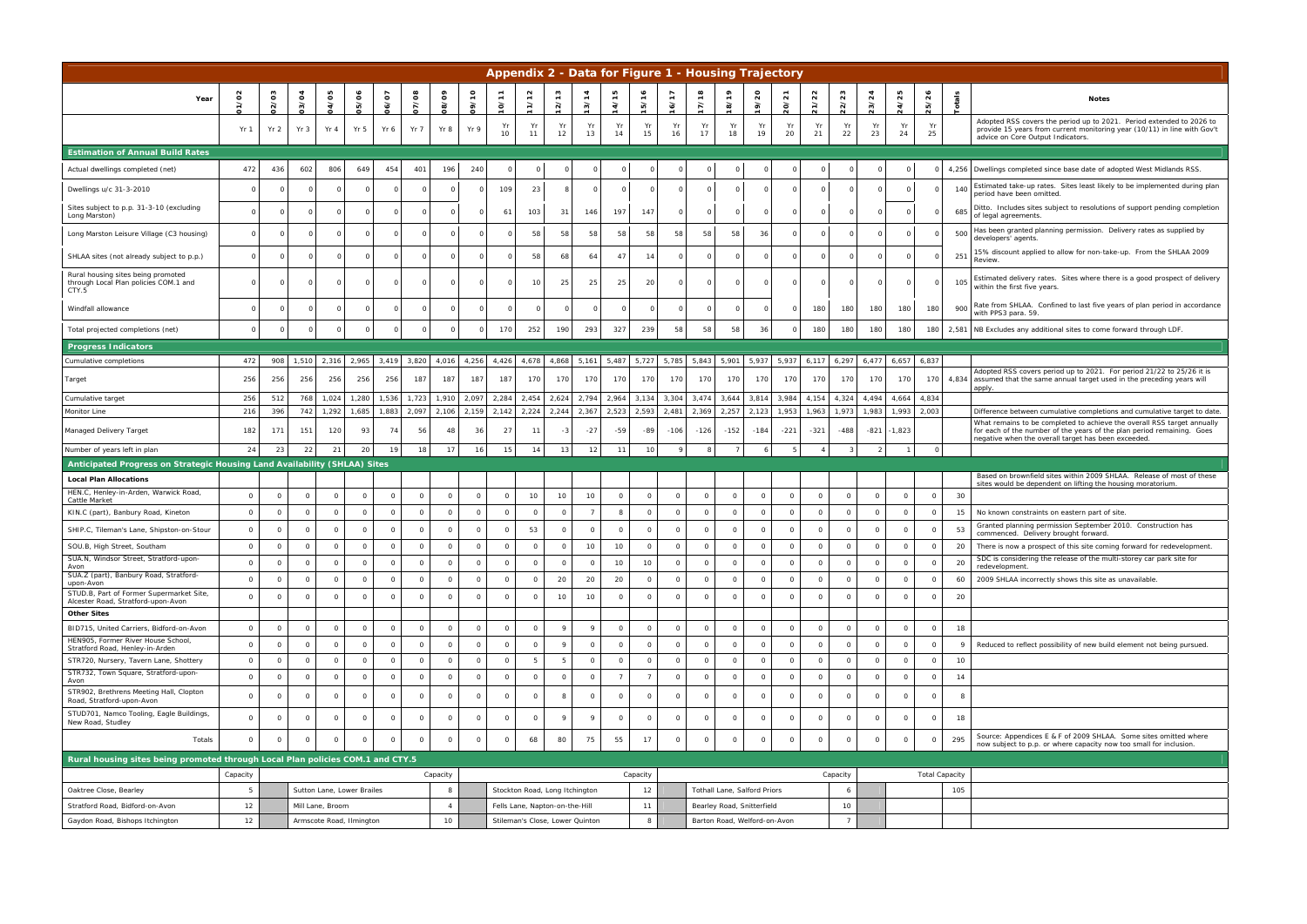|                | Sustainability                                                                                                          | <b>Key Questions</b>                                                                                                                                                                                                                                                                                                                                                                                                                                      | <b>Indicators</b>                                                                                                                                                                                                                                                                                                                                                                                     |
|----------------|-------------------------------------------------------------------------------------------------------------------------|-----------------------------------------------------------------------------------------------------------------------------------------------------------------------------------------------------------------------------------------------------------------------------------------------------------------------------------------------------------------------------------------------------------------------------------------------------------|-------------------------------------------------------------------------------------------------------------------------------------------------------------------------------------------------------------------------------------------------------------------------------------------------------------------------------------------------------------------------------------------------------|
|                | Objective<br><b>Developing Sustainable Communities</b>                                                                  |                                                                                                                                                                                                                                                                                                                                                                                                                                                           |                                                                                                                                                                                                                                                                                                                                                                                                       |
| $\mathbf 1$    | To reduce<br>poverty and<br>social exclusion                                                                            | Will it reduce poverty and<br>social exclusion in those<br>areas most affected?                                                                                                                                                                                                                                                                                                                                                                           | Proportion of working age<br>population claiming key<br>benefits (Jobseekers<br>Allowance, Incapacity<br>Benefit, Severe<br>Disablement Allowance,<br><b>Disability Living Allowance</b><br>and Income Support)<br>(WCC Quality of Life<br>report)<br>% of Super Output Areas<br>that fall within the 20%<br>most deprived areas<br>within the UK using the<br>Index of Multiple<br>Deprivation (IMD) |
| $\overline{2}$ | To reduce and<br>prevent anti<br>social activity,<br>crime and fear of<br>crime                                         | Will it reduce actual levels<br>of crime?<br>Will it reduce the fear of<br>crime?                                                                                                                                                                                                                                                                                                                                                                         | % of those very or fairly<br>worried about being a<br>victim of crime (SDC Best<br>Value Performance Plan)<br>No. of crimes by type<br>recorded per 1000<br>population/households<br>(SDC Best Value<br>Performance Plan)                                                                                                                                                                             |
| 3              | To protect,<br>enhance and<br>improve local<br>services and<br>community<br>facilities and<br>improve access<br>to them | Will it maintain and<br>enhance existing<br>community facilities?<br>Will it put unacceptable<br>pressure on existing<br>services and community<br>facilities?<br>Will it improve access to<br>local services and<br>facilities? Will it help<br>retain/enhance village<br>services?<br>Will it help ensure that<br>people are not<br>disadvantaged with regard<br>to ethnicity, gender, age,<br>disability, faith, sexuality,<br>background or location? | Loss of local facilities<br>Provision of new local<br>facilities.<br>Provision of new<br>accessible green space                                                                                                                                                                                                                                                                                       |

## **Appendix 3. Sustainability Appraisal Framework**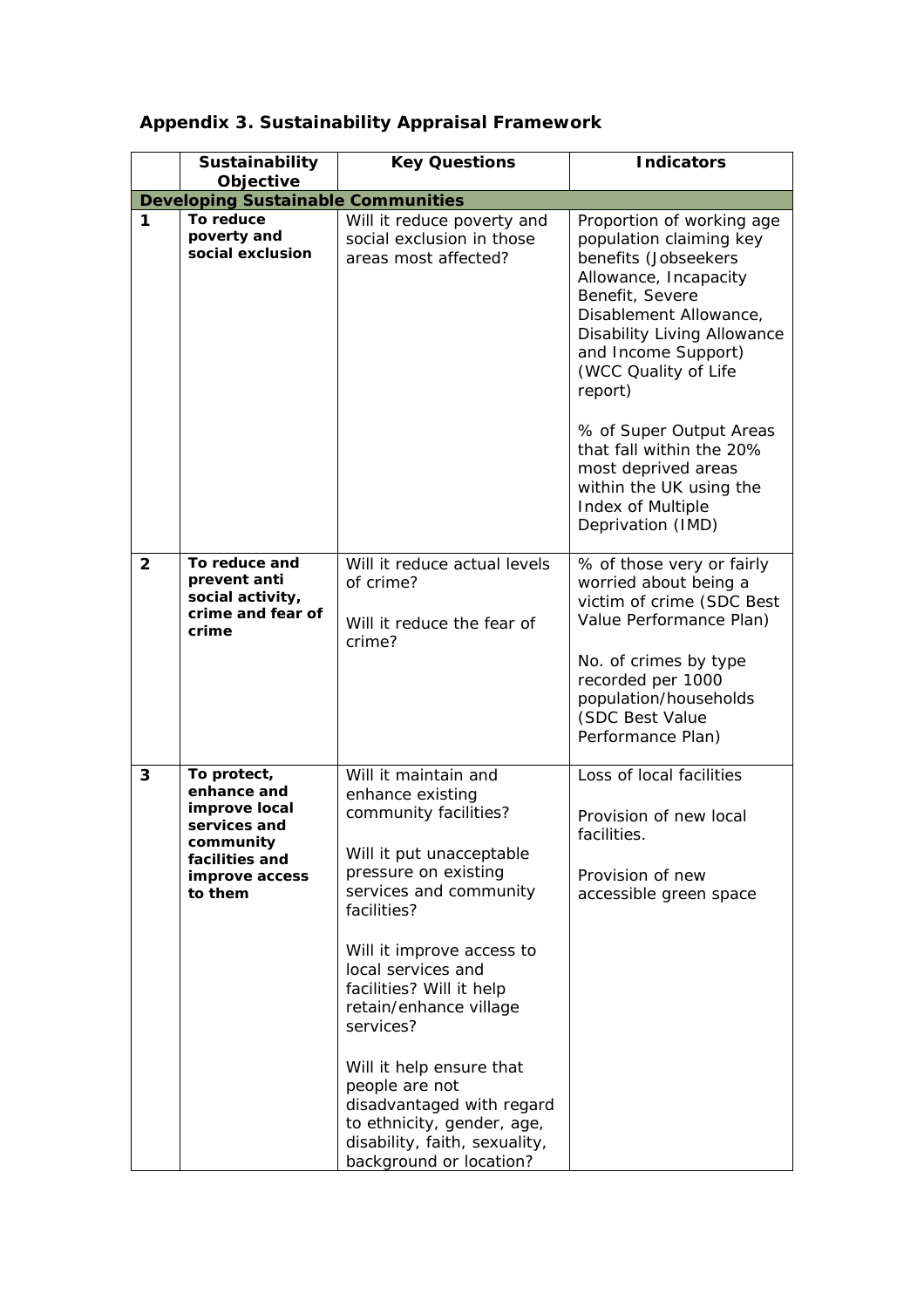| 4 | To improve<br>health and well<br>being                                                                                                     | Will it promote healthy<br>lifestyles?                                                                                                                          | Male/female life<br>expectancy (WCC Quality<br>of Life report)                                                                                            |
|---|--------------------------------------------------------------------------------------------------------------------------------------------|-----------------------------------------------------------------------------------------------------------------------------------------------------------------|-----------------------------------------------------------------------------------------------------------------------------------------------------------|
|   |                                                                                                                                            | Will it provide and improve<br>access to health and social<br>care services?                                                                                    | % of people who describe<br>their health as good                                                                                                          |
|   |                                                                                                                                            | Will it help reduce health<br>inequalities among<br>different groups in the<br>community?                                                                       | % of people with limiting<br>long term illness                                                                                                            |
|   |                                                                                                                                            | Will it provide and/or<br>enhance the provision of<br>open space?                                                                                               |                                                                                                                                                           |
|   |                                                                                                                                            | Will it improve<br>opportunities to participate<br>in the district's cultural,<br>sport and recreational<br>opportunities?                                      |                                                                                                                                                           |
| 5 | To meet the<br>housing needs of<br>the whole                                                                                               | Is it enabling the housing<br>target to be met?                                                                                                                 | Number of dwellings<br>completed against the<br>housing trajectory                                                                                        |
|   | community by<br>enabling the<br>provision of<br>decent and<br>affordable<br>housing for all, of<br>the right<br>quantity, type<br>and size | Does it provide for the<br>development of balanced<br>communities by<br>encouraging an<br>appropriate mix of housing<br>(in terms of type, size and<br>tenure)? | Annual average number<br>of net additional dwellings<br>needed to meet overall<br>housing requirements,<br>having regard to previous<br>years performance |
|   |                                                                                                                                            | Will it reduce<br>homelessness and housing<br>need?                                                                                                             | Affordable housing<br>completions                                                                                                                         |
|   |                                                                                                                                            | Will it reduce the number<br>of unfit and empty homes?                                                                                                          | Homeless households in<br>priority need in temporary<br>accommodation                                                                                     |
|   |                                                                                                                                            |                                                                                                                                                                 | % private homes unfit for<br>use                                                                                                                          |
|   |                                                                                                                                            |                                                                                                                                                                 | % of council homes<br>meeting decent homes<br>standard                                                                                                    |
|   |                                                                                                                                            |                                                                                                                                                                 | no. of private dwellings<br>empty for more than 6<br>months per 1000 dwellings                                                                            |
|   |                                                                                                                                            |                                                                                                                                                                 | House price (semi-<br>detached) to earnings<br>ratio (WCC Quality of Life)                                                                                |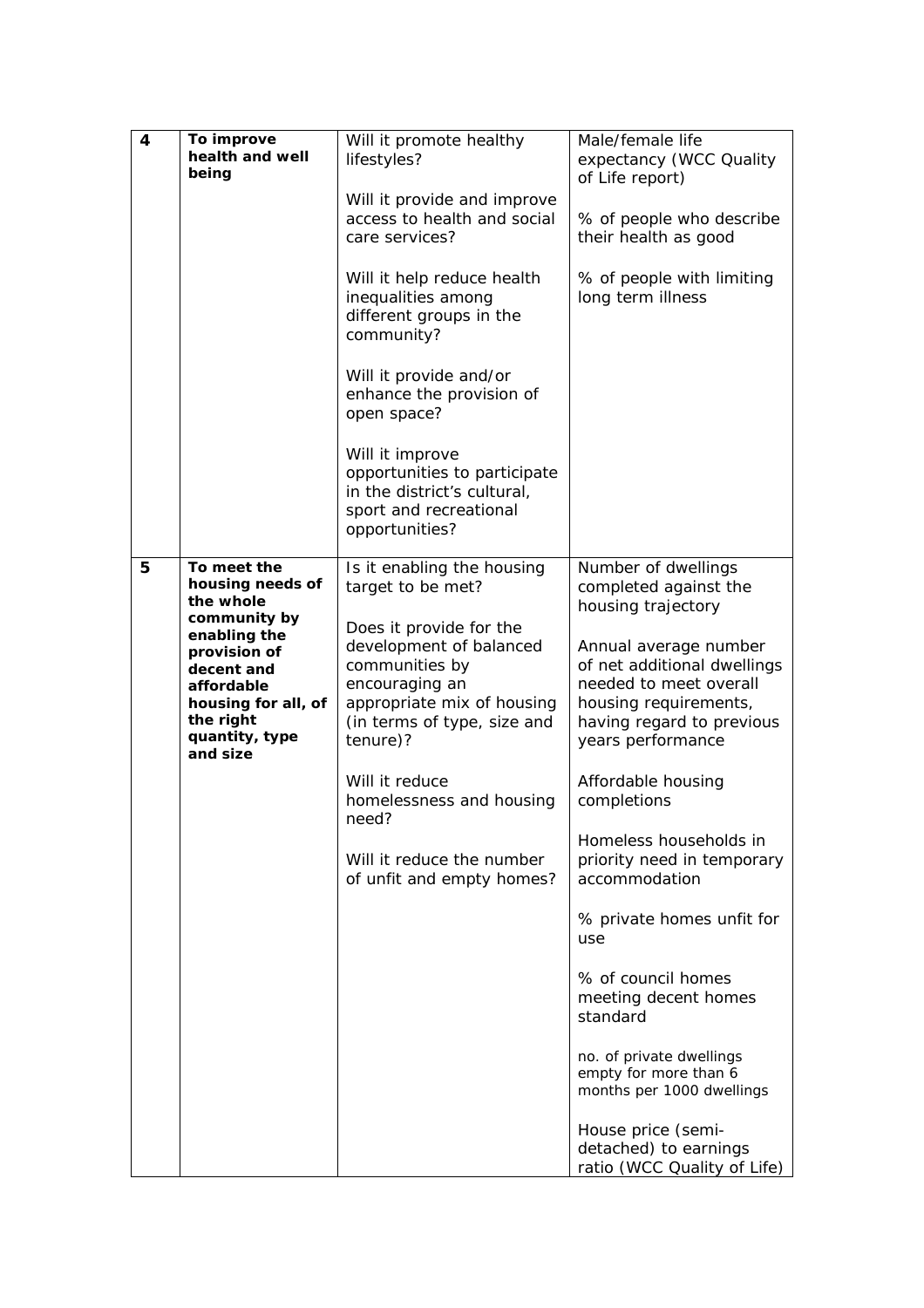| 6 | To improve the<br>education and<br>skills of the<br>population                                                            | Will it place pressure on<br>existing educational<br>facilities at capacity<br>Will the proposal be<br>accessible to educational<br>facilities?<br>Will the proposal help<br>facilitate educational<br>facilities?                                                                                                                                                                                                                     | % of population of<br>working age qualified to<br>$NVO$ 3+<br>Number of people in<br>higher education                                                                                                                                                                                                                                                                                                                                                                                                                                                                                                                                                  |
|---|---------------------------------------------------------------------------------------------------------------------------|----------------------------------------------------------------------------------------------------------------------------------------------------------------------------------------------------------------------------------------------------------------------------------------------------------------------------------------------------------------------------------------------------------------------------------------|--------------------------------------------------------------------------------------------------------------------------------------------------------------------------------------------------------------------------------------------------------------------------------------------------------------------------------------------------------------------------------------------------------------------------------------------------------------------------------------------------------------------------------------------------------------------------------------------------------------------------------------------------------|
| 7 | To promote a<br>strong and stable<br>economy and<br>prosperity for the<br>benefit of all the<br>District's<br>inhabitants | Will it help meet the<br>employment needs of the<br>local community?<br>Will it help diversify the<br>economy in general or the<br>rural economy?<br>Will it enhance the vitality<br>and viability of town<br>centres?<br>Will it encourage or enable<br>inward investment?<br>Will it promote investment<br>in future prosperity (for<br>example by supporting<br>R&D, small businesses<br>and/or encouraging skills<br>development)? | Amount of land available<br>for employment<br>development<br>Amount of floor space<br>developed for<br>employment by type (B1,<br>B <sub>2</sub> B <sub>8</sub> )<br>Loss of employment land<br>to alternative uses<br>Unemployment in District<br>Unemployment rate as %<br>of national rate<br>Vacancy of business<br>premises by settlement<br>Loss of employment land<br>to alternative uses<br>Hotel Bedrooms approved<br>and in use<br>Floorspace of each Class<br>A use approved and in<br>use for each centre<br>New VAT registrations as<br>% of existing VAT<br>registered businesses<br>(WCC Quality of Life<br>report/National Statistics) |
| 8 | To enhance the<br>visitor experience<br>of the District<br>and balance the<br>needs of visitors<br>and local people       | Will it improve the<br>perception of the District<br>to visitors?<br>Will it reduce the impact of<br>visitors on the local<br>community?                                                                                                                                                                                                                                                                                               | Number of visitors to the<br>District per annum<br>Number of overnight<br>stays in the District                                                                                                                                                                                                                                                                                                                                                                                                                                                                                                                                                        |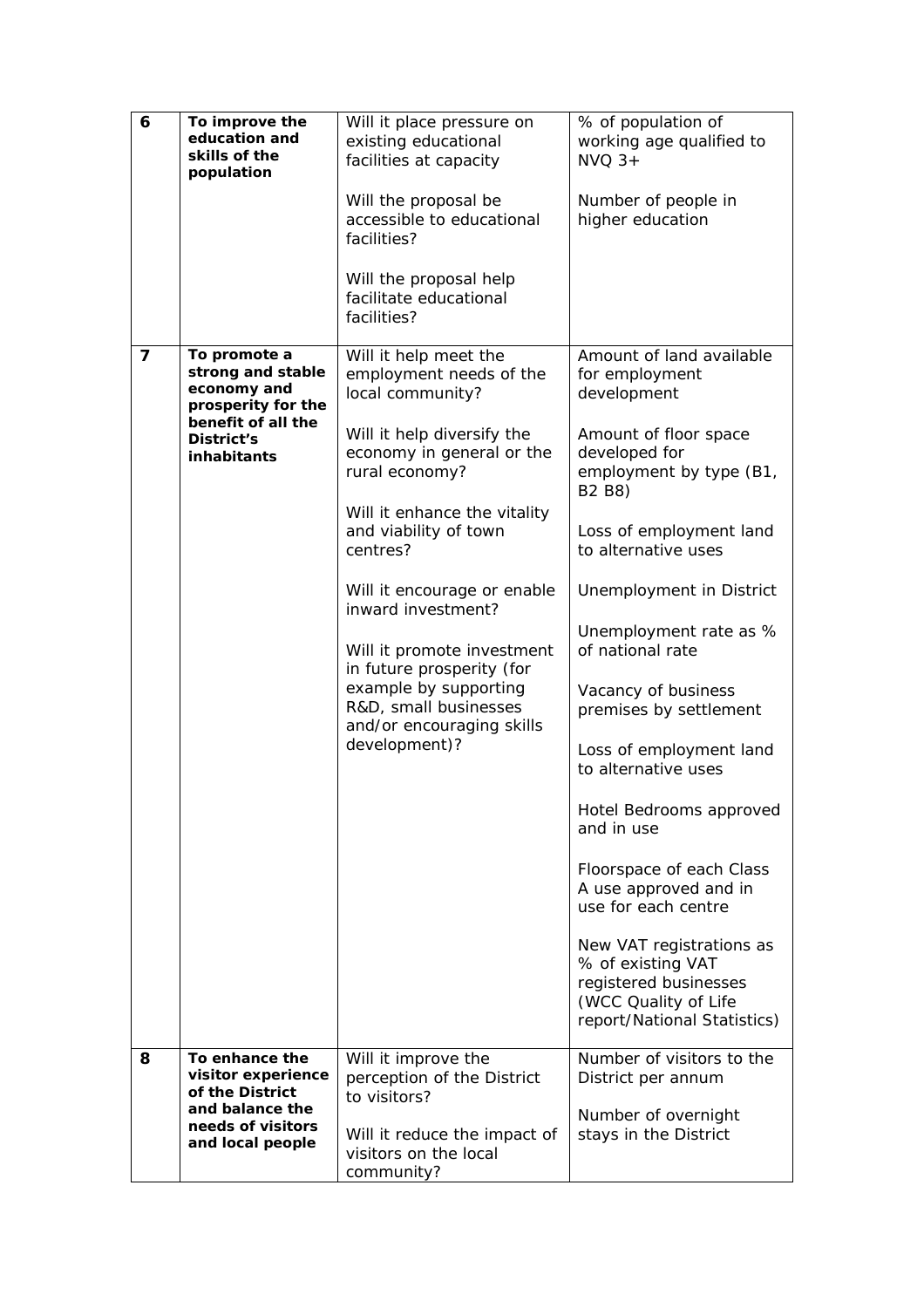|    | <b>Protecting and Enhancing the Environment</b>                                                                               |                                                                                                                                                                                                                                                                                                                                                                                                                                                                                                                                                                                                                             |                                                                                                                                                                                                                                                                                                                                                                                                                                                                     |  |  |  |  |  |  |
|----|-------------------------------------------------------------------------------------------------------------------------------|-----------------------------------------------------------------------------------------------------------------------------------------------------------------------------------------------------------------------------------------------------------------------------------------------------------------------------------------------------------------------------------------------------------------------------------------------------------------------------------------------------------------------------------------------------------------------------------------------------------------------------|---------------------------------------------------------------------------------------------------------------------------------------------------------------------------------------------------------------------------------------------------------------------------------------------------------------------------------------------------------------------------------------------------------------------------------------------------------------------|--|--|--|--|--|--|
| 9  | To encourage the<br>prudent use of<br>land and natural<br>resources<br>(Note: energy<br>sources are<br>covered<br>separately) | Will it encourage land use<br>and development that<br>optimises the use of<br>previously developed land<br>and buildings?<br>Will it minimise<br>development on greenfield<br>land?<br>Will it reduce the amount<br>of derelict, degraded or<br>underused land?<br>Will it make efficient use of<br>existing physical<br>infrastructure (i.e. instead<br>of requiring new<br>infrastructure to be built?)<br>Will it encourage resource-<br>efficient design and/or<br>construction (in terms of<br>water and/or raw<br>materials)?<br>Will it encourage the use of<br>materials from alternative<br>and renewable sources? | Percentage of new<br>dwellings completed at (i)<br>less than 30 dwellings per<br>hectare; (ii) between 30<br>and 50 dwellings per<br>hectare; (iii) above 50<br>dwellings per hectare<br>Percentage of housing<br>(i.e. new and converted<br>buildings) on previously<br>developed land<br>Amount of open space<br>lost to development                                                                                                                              |  |  |  |  |  |  |
| 10 | To protect and<br>enhance natural<br>habitats,<br>biodiversity,<br>geodiversity and<br>soil quality                           | Will it protect and enhance<br>species, habitats and sites<br>designated for their nature<br>conservation interest?<br>Will it minimise adverse<br>effects on ground and<br>surface water quality?<br>Will it impact on sites<br>protected for their<br>geodiversity?<br>Will it retain the best<br>quality agricultural land?                                                                                                                                                                                                                                                                                              | Change in areas and<br>populations of biodiversity<br>importance including:<br>change in priority habitats<br>and species (by type)<br>Change in areas<br>designated for their<br>intrinsic environmental<br>value including sites of<br>international, national,<br>regional or sub regional<br>significance<br><b>Biological Water Quality -</b><br>% of water network<br>graded "good"<br>Loss of best and most<br>versatile agricultural land<br>to development |  |  |  |  |  |  |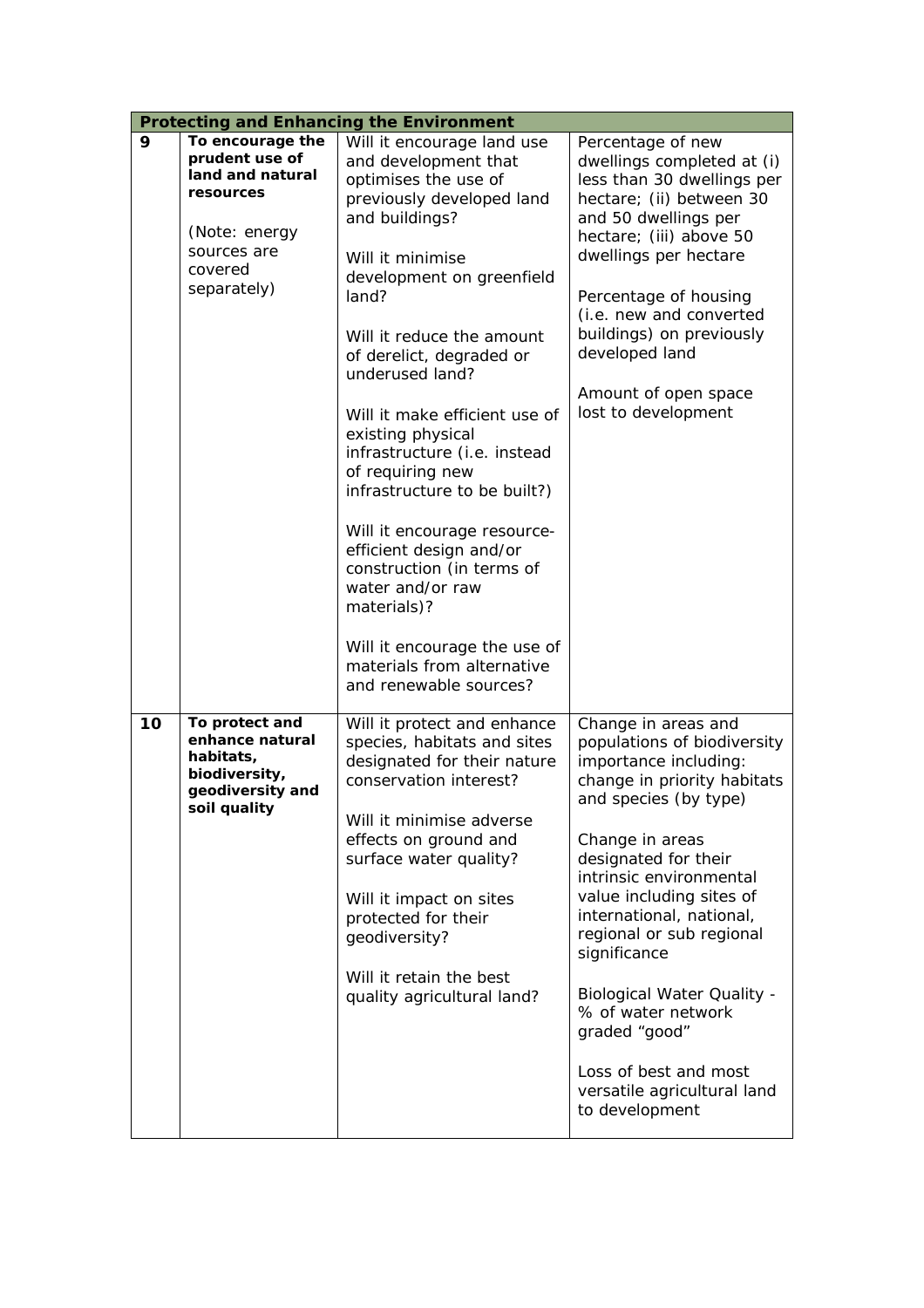| 11 | To maintain and<br>enhance the<br>quality of<br>landscapes and<br>townscapes                            | Will it improve the<br>landscape and visual<br>quality of urban and rural<br>environments?<br>Will it help provide a sense<br>of identity and local<br>distinctiveness?<br>Will it protect or enhance<br>the setting of towns and<br>villages? | Number of proposals<br>agreed by SDC where the<br>advice of Natural England<br>or the AONB Management<br>Plan is not followed                                                                                                 |
|----|---------------------------------------------------------------------------------------------------------|------------------------------------------------------------------------------------------------------------------------------------------------------------------------------------------------------------------------------------------------|-------------------------------------------------------------------------------------------------------------------------------------------------------------------------------------------------------------------------------|
| 12 | To encourage<br>well-designed,<br>high quality<br>developments<br>that enhance the<br>built environment | Will it promote design that<br>enhances townscapes<br>and/or landscapes?<br>Will it protect or improve<br>safety in built<br>environments?                                                                                                     |                                                                                                                                                                                                                               |
| 13 | To protect and<br>enhance the<br>historic and<br>cultural<br>environment                                | Will it protect and enhance<br>sites, features and areas of<br>historical, archaeological<br>and cultural value?<br>Will it encourage<br>appropriate use of and/or<br>access to buildings and<br>landscapes of<br>historical/cultural value?   | Number of listed buildings<br>and conservation areas on<br>English Heritage's register<br>of buildings/sites 'at risk'<br>% of conservation areas<br>in the local authority area<br>with an up to date<br>character appraisal |
| 14 | To minimise air,<br>water, soil, light<br>and noise<br>pollution                                        | Will it maintain and<br>improve local air quality?<br>Will it affect air quality in<br>the AQMAs?<br>Will it minimise pollution of<br>water and soil?<br>Will it minimise light and<br>noise pollution levels?                                 | No. of days per year when<br>air pollution is moderate<br>or high<br>Chemical Water Quality -<br>% of water network<br>graded "good"<br>(Environment<br>Agency/WCC Quality of<br>Life report)                                 |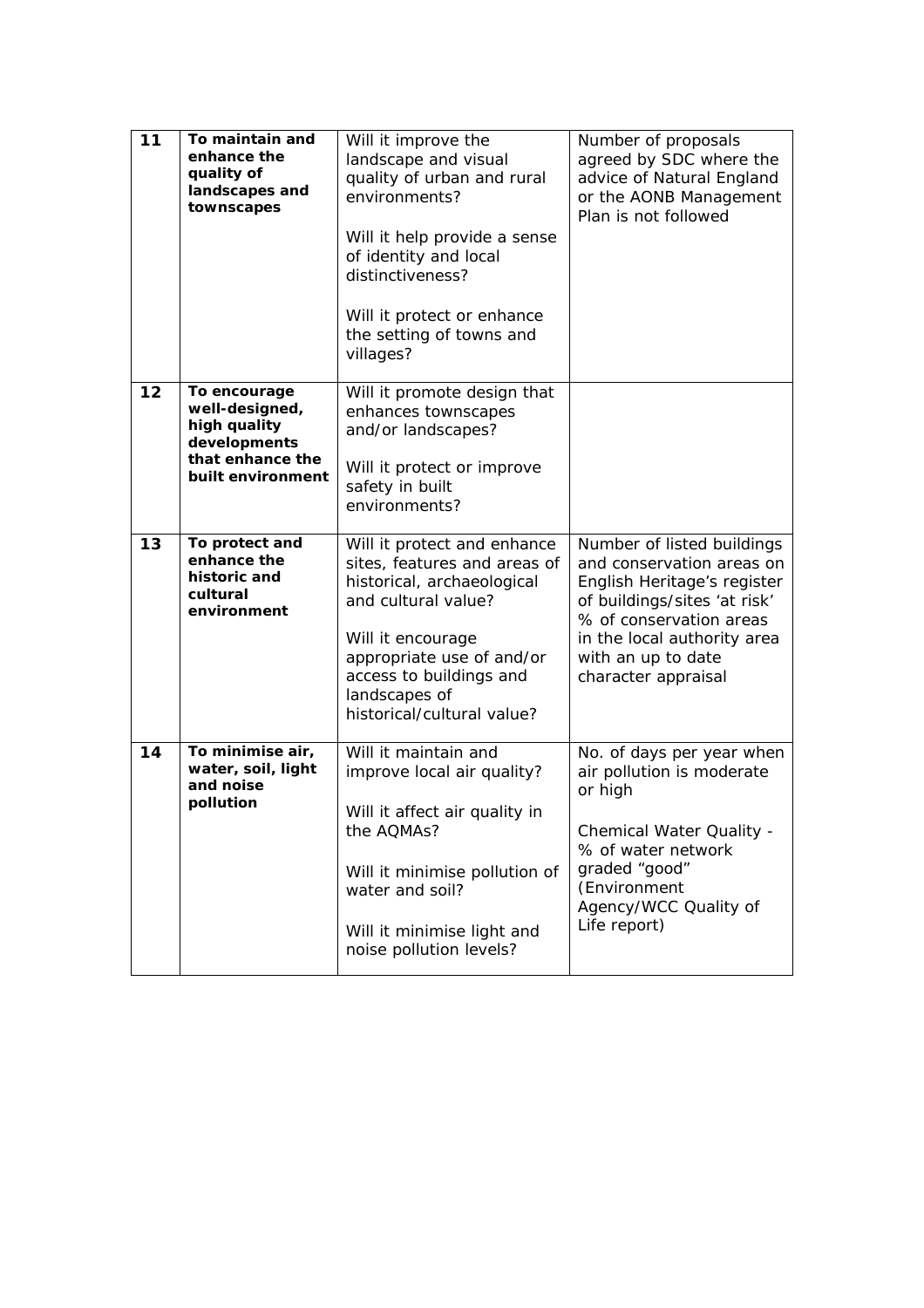|    | <b>Promoting Sustainable Transport</b>                                                                                                                                                       |                                                                                                                                                                      |                                                                                                                                                                                                                |
|----|----------------------------------------------------------------------------------------------------------------------------------------------------------------------------------------------|----------------------------------------------------------------------------------------------------------------------------------------------------------------------|----------------------------------------------------------------------------------------------------------------------------------------------------------------------------------------------------------------|
| 15 | To promote the<br>use of<br>sustainable                                                                                                                                                      | Will it encourage the use of<br>public transport, walking or<br>cycling?                                                                                             | Modal share of trips made<br>by bus                                                                                                                                                                            |
|    | transport modes                                                                                                                                                                              | Will it help reduce traffic<br>congestion and/or improve<br>road safety?                                                                                             | Amount of completed<br>development complying<br>with car parking<br>standards set out in the<br><b>SPG</b>                                                                                                     |
|    |                                                                                                                                                                                              |                                                                                                                                                                      | Proportion of total trips<br>undertaken on foot and<br>cycle in the District                                                                                                                                   |
|    |                                                                                                                                                                                              | <b>Reducing and Adapting to Climate Change</b>                                                                                                                       |                                                                                                                                                                                                                |
| 16 | To minimise the<br>District's<br>contribution to<br>the causes of<br>climate change<br>by reducing                                                                                           | Will it reduce overall<br>energy use through<br>increased energy<br>efficiency?                                                                                      | % of new homes<br>completed above<br>minimum code for<br>sustainable homes<br>standards                                                                                                                        |
|    | emissions of<br>greenhouse<br>gases                                                                                                                                                          | Will it reduce or minimise<br>greenhouse gas emissions?<br>Will it reduce the overall<br>need to travel?                                                             | % of new residential<br>development within 600m<br>of a regular peak hour<br>bus service or a railway<br>station                                                                                               |
|    |                                                                                                                                                                                              | Will it help reduce the<br>movement of goods and<br>people by car/lorry?<br>Will it help focus<br>development in the urban<br>areas or support rural<br>communities? | % of new residential<br>development within 600<br>metres walking distance<br>of Stratford Town Centre,<br>or the commercial core of<br>a Main Rural Centre                                                     |
| 17 | To minimise the<br>District's<br>contribution to<br>the causes of<br>climate change<br>by increasing the<br>proportion of<br>energy generated<br>from renewable<br>and low carbon<br>sources | Will it increase the<br>proportion of energy<br>generated from renewable<br>and low carbon sources?                                                                  | Energy output of utility<br>scale renewable energy<br>schemes completed.<br>Total domestic efficiency<br>improvement 1996-<br>present (WEEAC/WCC<br>Quality of Life report)                                    |
| 18 | To ensure<br>planning and<br>development<br>takes account of<br>predicted climate<br>change including<br>flood risk                                                                          | Will it reduce or minimise<br>the risk of flooding?<br>Will it minimise sensitive<br>development in medium<br>and high risk flood zones?                             | Number of planning<br>permissions contrary to<br>the advice of the<br>Environment Agency on<br>either flood defence<br>grounds or water quality<br>Number of new<br>development schemes<br>incorporating SUDS. |